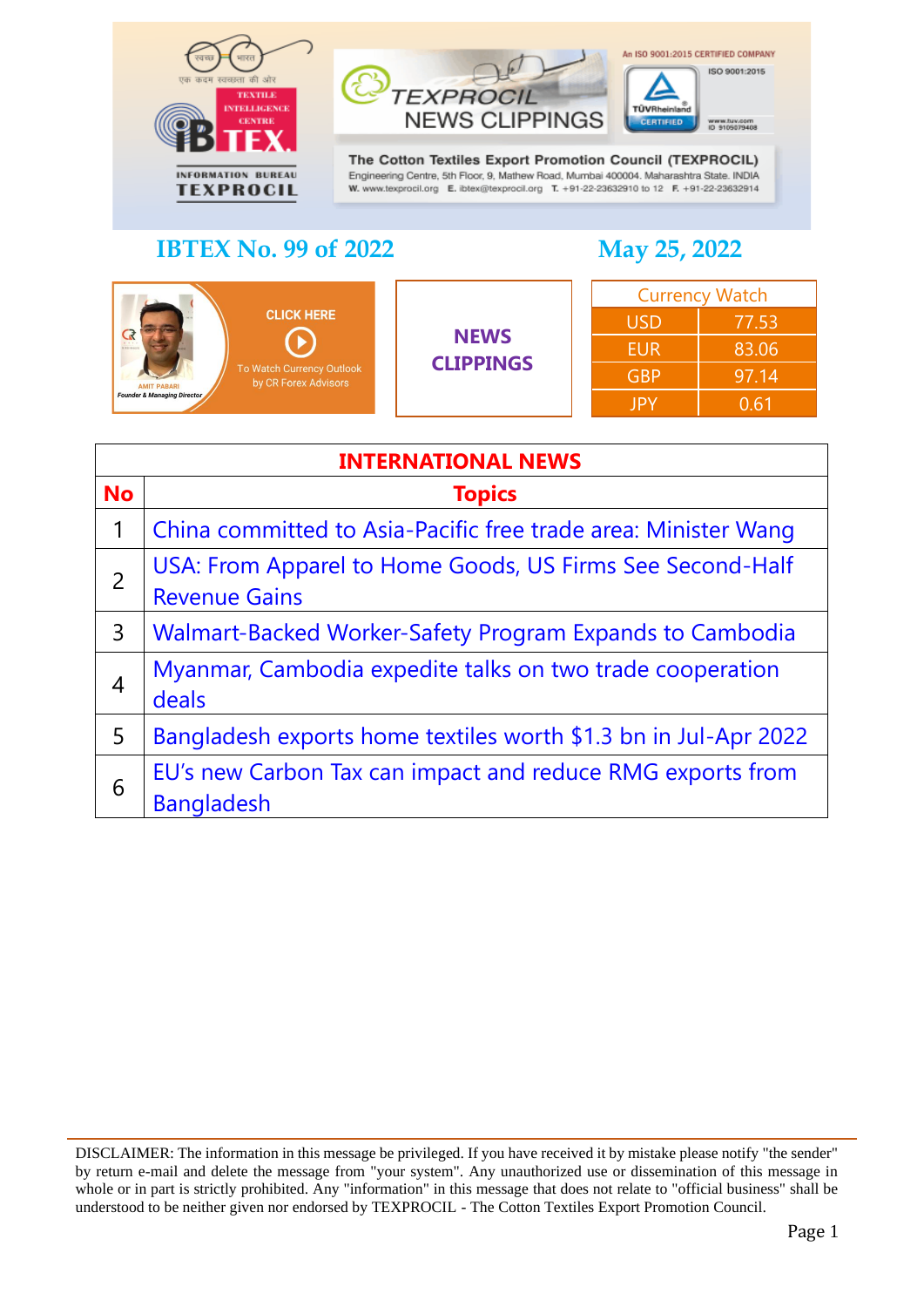| <b>NATIONAL NEWS</b> |                                                                                                               |  |
|----------------------|---------------------------------------------------------------------------------------------------------------|--|
| <b>No</b>            | <b>Topics</b>                                                                                                 |  |
| 1                    | Prime Minister's meeting with Prime Minister of Japan                                                         |  |
| 2                    | Prime Minister's meeting with Australian Prime Minister on the<br>sidelines of the Quad Leaders' Summit       |  |
| 3                    | India-Canada second round free-trade agreement talks start<br>next week                                       |  |
| 4                    | Prime Minister's participation in the Quad Leaders' Summit                                                    |  |
| 5                    | Shri Piyush Goyal urges Indian businesses to look at boosting<br>value added exports                          |  |
| 6                    | US' trade initiative promises gains, but challenges remain:<br><b>Analysts</b>                                |  |
| $\overline{7}$       | India-Australia Free Trade Agreement: Why the FTA is different,<br>unprecedented                              |  |
| 8                    | India's pivot to Indo-Pacific                                                                                 |  |
| 9                    | India's exports to Latin America increase by an impressive 48%<br>to a record 18.9 billion dollars in 2021-22 |  |
| 10                   | Rising cotton yarn prices hit home textile exporters                                                          |  |
| 11                   | Key takeaways from apex court's ruling on GST Council                                                         |  |
| 12                   | Textiles, garment players ask govt to ban cotton futures                                                      |  |
| 13                   | 80% of units making key dye industry inputs close                                                             |  |
| 14                   | Small-sized spinning mills to stop buying cotton                                                              |  |
| 15                   | Covid subdued, retail majors go big on new store openings                                                     |  |
| 16                   | Aditya Birla Fashion to raise Rs 2,195 crore from GIC                                                         |  |

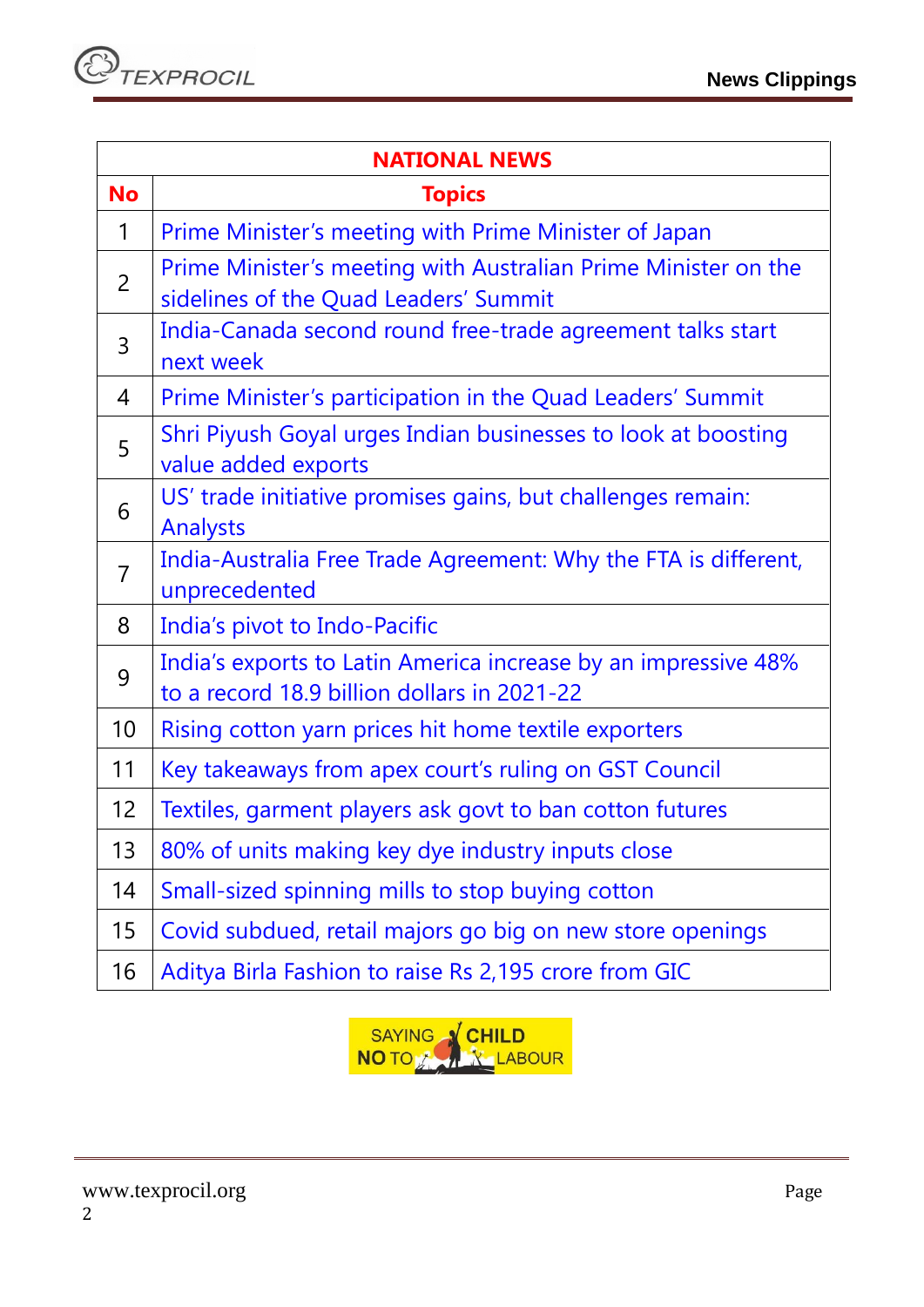# **INTERNATIONAL NEWS**

## <span id="page-2-0"></span>**China committed to Asia-Pacific free trade area: Minister Wang**

Commerce minister Wang Wentao recently expressed China's commitment to achieving a comprehensive Asia-Pacific free trade area. He was speaking virtually at the 28th trade ministers' meeting of the Asia-Pacific Economic Cooperation (APEC). He said all APEC members should take building an Asia-Pacific community with a shared future as the main line.

The members should comprehensively promote practical cooperation in various fields of trade and investment, he said.

Free-trade arrangements should be explored as the main channel for promoting regional economic integration, and efforts should be made to advance regional inclusive development, he was quoted as saying by official Chinese media.

The minister reiterated that China will open its door wider and is continuously providing a driving force for the stable growth of global and regional economies.

The minister stressed that China firmly supports the multilateral trading system with the World Trade Organisation (WTO) as its core, maintains the security and stability of the global industrial and supply chains, and delivers more benefits to all parties.

APEC can play its role as a booster, stabiliser and incubator, and can provide strong support to the work of the WTO, he said.

China is ready to strengthen cooperation with other APEC economies to jointly push for substantial results for agendas to be discussed at the 12th WTO Ministerial Conference such as epidemic response and the WTO reform, he added.

Source: fibre2fashion.com– May 24, 2022

**\*\*\*\*\*\*\*\*\*\*\*\*\*\*\*\*\***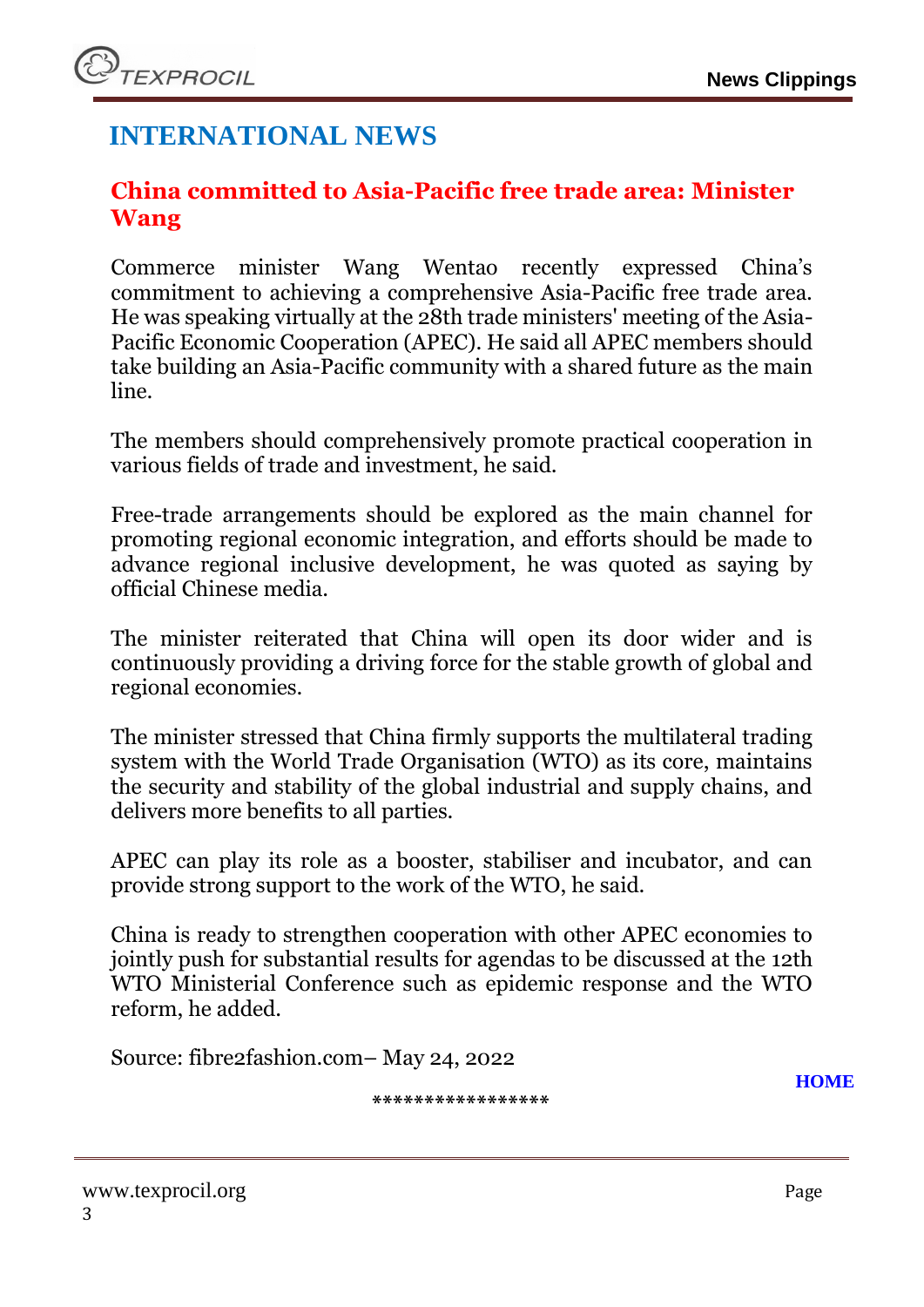#### <span id="page-3-0"></span>**USA: From Apparel to Home Goods, US Firms See Second-Half Revenue Gains**

The U.S. economy is expected to continue to expand for the rest of 2022, the nation's purchasing and supply executives said in the Spring 2022 Semiannual Economic Forecast from the Institute for Supply Management (ISM), which found furniture and apparel makers feeling bullish on the revenue front.

Expectations for the remainder for 2022 were similar to those expressed in December, despite continued inflation and geopolitical unrest. Manufacturing revenue for 2022 is expected to increase an average of 9.2 percent, 2.7 percent higher than the December forecast but 4.9 percent lower than the year-over-year increase reported for 2021.

"With 16 manufacturing sector industries expecting revenue growth in 2022 and 13 industries expecting employment growth in 2022, panelists forecast that recovery will continue the rest of the year," Timothy R. Fiore, chair of the ISM Manufacturing Business Survey Committee, said. "Sentiment in each sector was generally consistent with industry performance reports in the April 2022 Manufacturing ISM 'Report On Business,' as well as the fall 'Semiannual Economic Forecast' conducted in December."

Sixteen of 18 industries report projected revenue increases, led by apparel, leather and allied products, and including furniture and related products.

Services sector respondents said they expect a 4.9 percent net increase in overall revenues, which was 0.6 percent higher than December.

"The services sector will continue to grow for the rest of 2022," Anthony S. Nieves, chair of the ISM Services Business Survey Committee. "Each of the 18 industries forecast increased revenues, up from the 16 industries that predicted increases in December."

This included transportation and warehousing, wholesale trade and retail Trade.

Purchasing and supply executives reported that their companies were operating at 87.2 percent of normal capacity, which was 1.5 percent lower than the figure reported in December. The eight industries reporting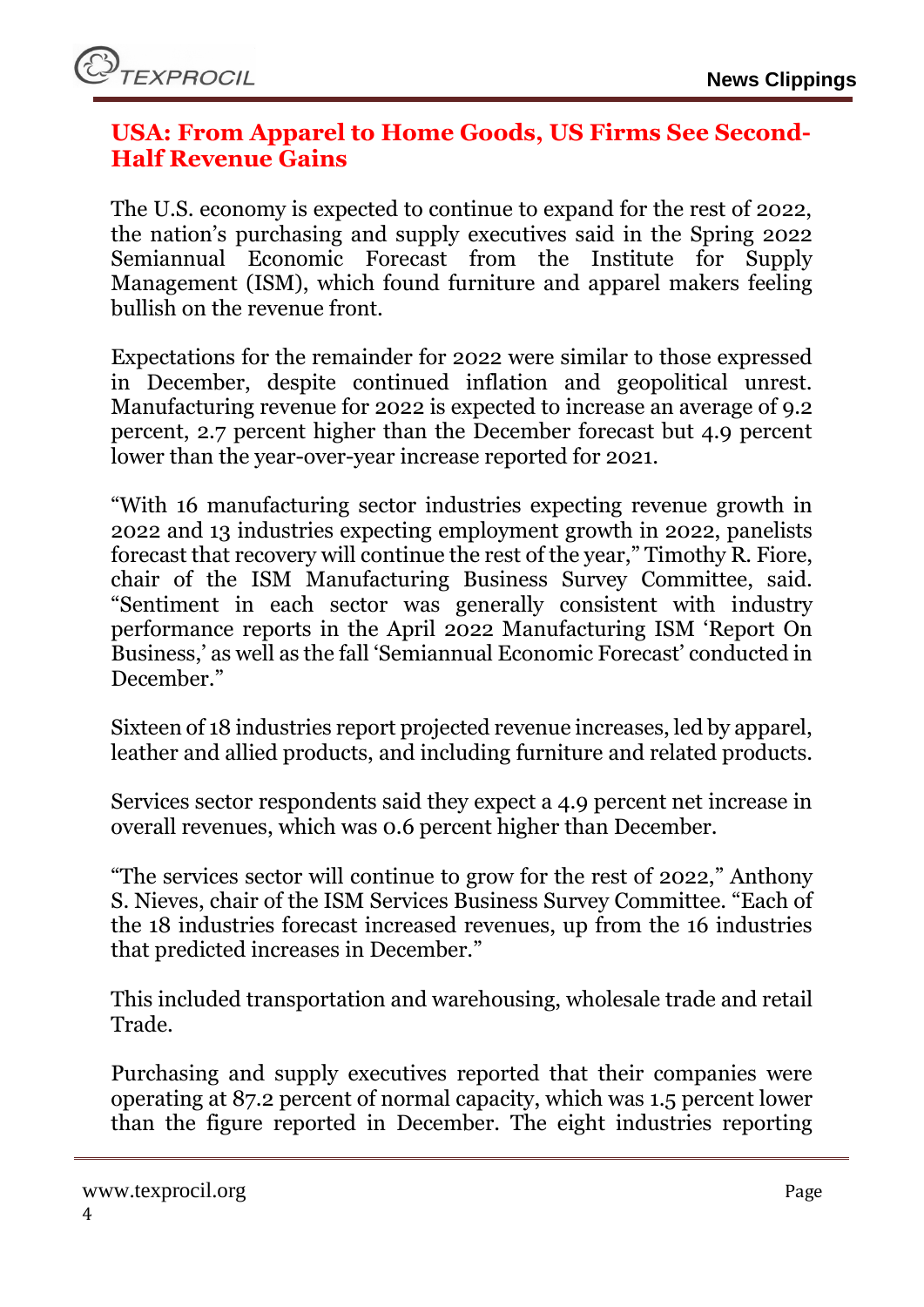operating capacity levels above the average rate of 87.2 percent included apparel, leather and allied products.

Service organizations were operating at 91 percent of normal capacity, according to Business Survey Committee respondents, 1.6 percent higher compared to December. The 10 industries operating at capacity levels above the average rate of 91 percent included retail trade, and transportation and warehousing.

Manufacturing production capacity is expected to increase 5.8 percent in 2022–in December, panelists reported an increase of 3.5 percent for 2021 and projected an increase of 6.8 percent this year. The 15 industries expecting production capacity increases for 2022 were topped by apparel, leather and allied products, and included furniture and related products.

The capacity to produce products or provide services in the services sector was forecast to rise 1.2 percent in 2022. This compares to an increase of 2.3 percent reported for 2021 and a December projection of a 3.3 percent gain for this year.

The 13 industries expecting production capacity increases for 2022 included transportation and warehousing, and wholesale and retail trades.

Manufacturing survey respondents expected a 7.4 percent increase in capital expenditures in 2022, slightly lower than the 7.7 percent expansion forecast by the panel in December. The 12 industries expecting year-overyear increases in capital expenditures included furniture and related products, and apparel, leather and allied products.

This year, services purchasing and supply executives expect a capital expenditures increase of 6.2 percent compared to 2021. The 13 industries expecting an increase in capital expenditures included transportation and warehousing, and wholesale and retail trades.

In the December forecast, manufacturing respondents predicted an increase of 8.2 percent in prices paid during the first four months of 2022, In this survey, they reported prices increased 11.4 percent.

All 18 manufacturing industries reported an increase in prices paid for the first part of 2022, led by textile mills and including apparel, leather and allied products, and furniture and related products.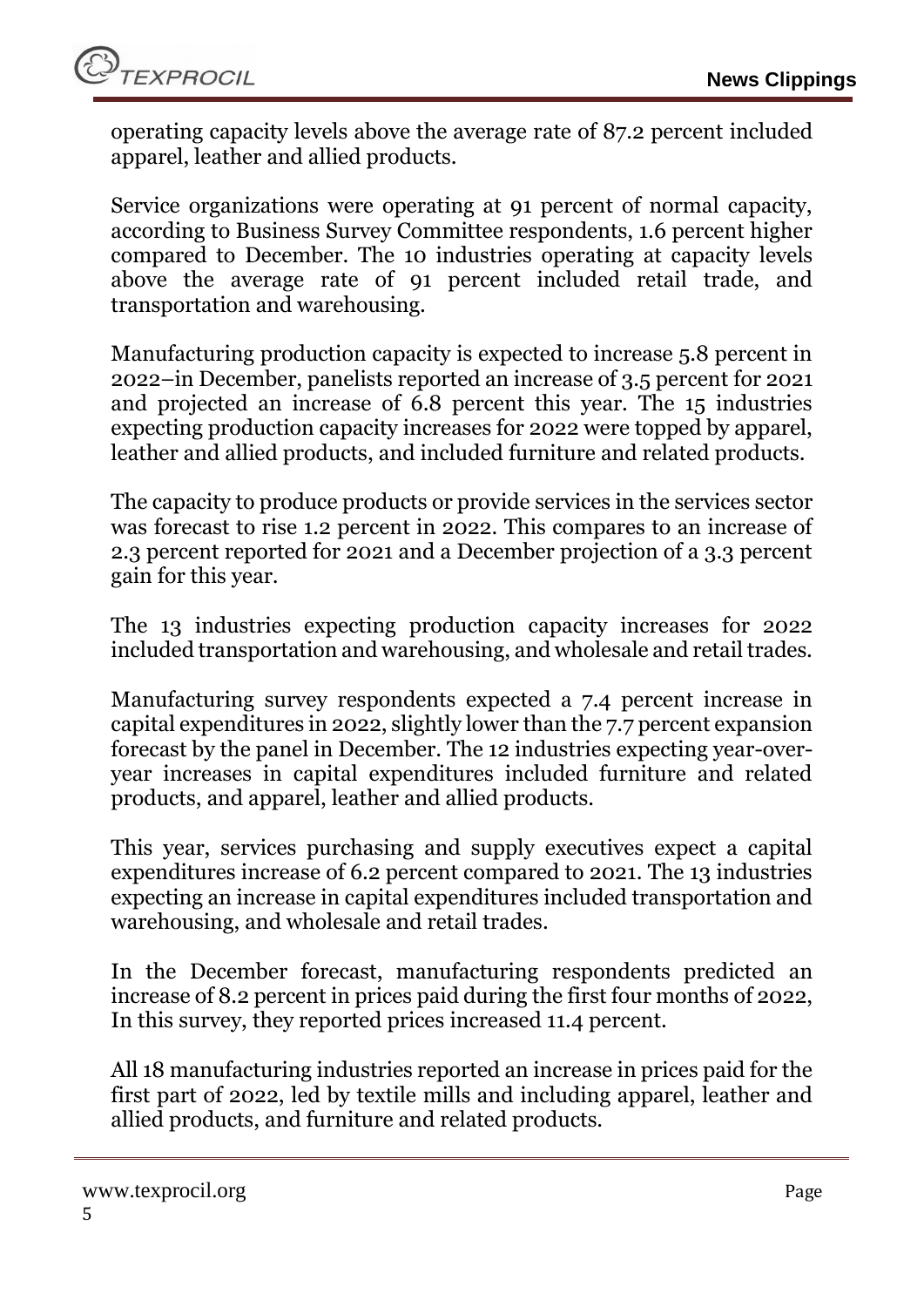Services respondents reported that purchases during the first four months of this year cost an average of 8.7 percent more than at the end of 2021. This was 0.2 percent lower than the 8.9 percent increase predicted in December.

All 18 industries reported an increase in prices paid in the first part of 2022, including wholesale trade, transportation and warehousing, and retail trade.

Manufacturing survey respondents expect a year-over-year, net-average prices increase of 11.1 percent for 2022. With respondents reporting price increases of 11.4 percent through April, prices are projected to ease slightly over the rest of the year.

All 18 industries expect price increases for all of 2022, topped by textile mills and including furniture and related products, and apparel, leather and allied products.

This year, services respondents expect prices to increase an average of 9.6 percent compared to the end of 2021. With respondents reporting an increase of 8.7 percent through April, prices are projected increase over the rest of the year.

All 18 industries project price increases for all of 2022, including transportation and warehousing, and wholesale and retail trades.

ISM's Manufacturing Business Survey Committee respondents forecast that sector employment in 2022 will increase 3.2 percent year over year. The 13 industries projecting employment growth during 2022 were led by apparel, leather and allied products, and included furniture and related products.

Services sector employment will increase 2.5 percent in 2022, according to the forecast of ISM's Services Business Survey Committee respondents. The 12 industries anticipating increases in employment included transportation and warehousing, and wholesale trade.+-

Source: sourcingjournal.com– May 24, 2022

**[HOME](#page-0-0)**

**\*\*\*\*\*\*\*\*\*\*\*\*\*\*\*\*\***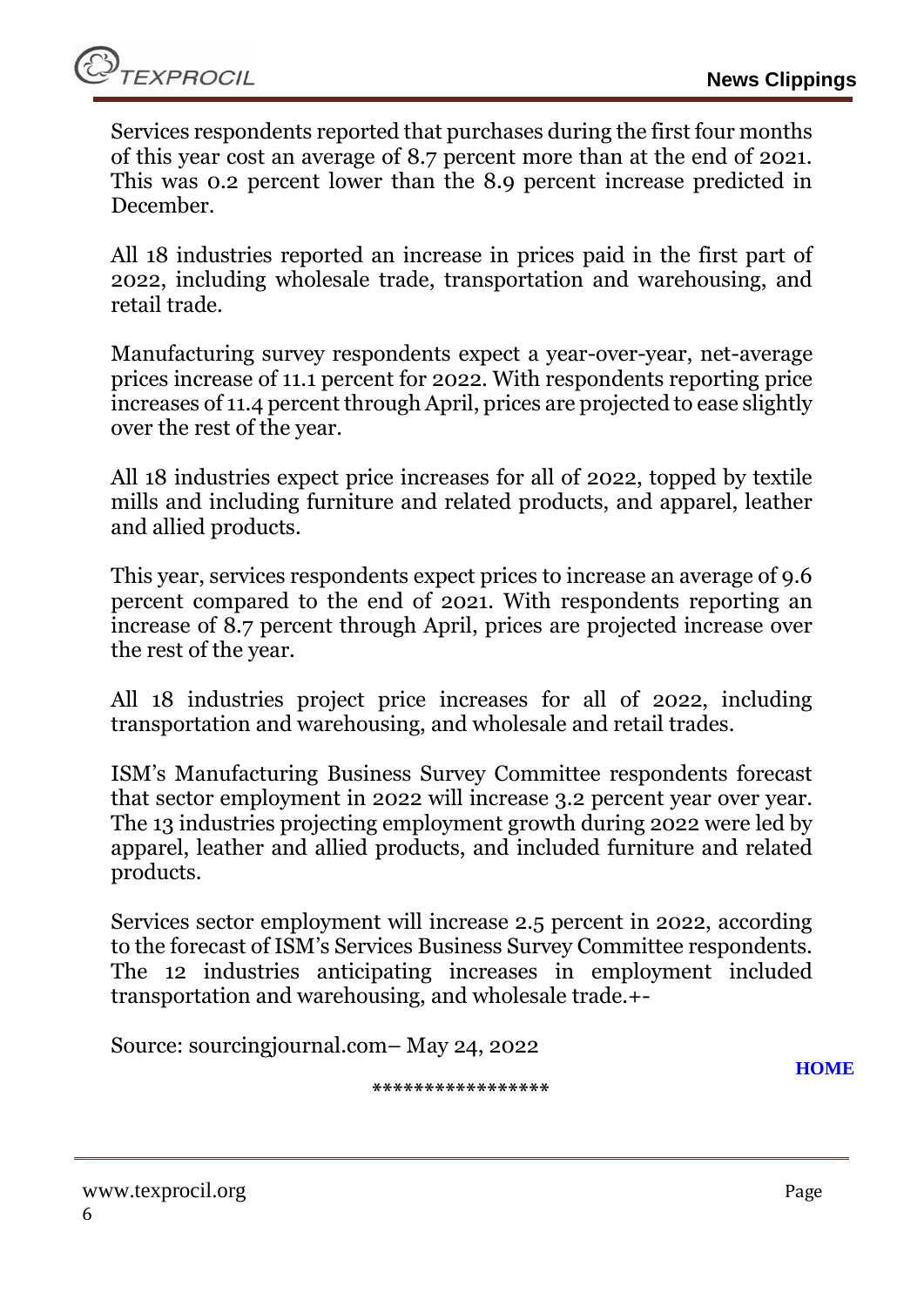#### <span id="page-6-0"></span>**Walmart-Backed Worker-Safety Program Expands to Cambodia**

IDH, The Sustainable Trade Initiative is bringing its tentpole workersafety initiative to Cambodia.

The Netherlands-based advocacy group announced Wednesday that it will be rolling out its Life and Building Safety (LABS) Initiative across the Southeast Asian nation's major hubs, including Phnom Penh, Kandal, Kampong Cham, Kampong Chhnang, Kampong Speu and Takeo. The program, which has the backing of household names such as Gap Inc., Target, Vans owner VF Corp. and Walmart is poised to benefit roughly 206,000 workers through factory assessments, monitoring, mitigation and remediation this year.

LABS has operated in India and Vietnam since 2019, covering more than 572,000 workers to date. Moving into Cambodia dovetails with the initiative's desire to mitigate preventable safety risks in key apparel and footwear-sourcing countries, according to Pramit Chanda, global director for textiles and manufacturing at IDH and LABS.

"Aimed at improving worker safety in the apparel and footwear industries, LABS effectively identifies and mitigates the potential risks related to fire, electrical and structural building safety and evacuation," Chanda said. "Our expansion into Cambodia is aligned with our goals to scale the programs in key apparel and footwear hubs. LABS continues to build on the learnings and engagements from the work in India and Vietnam."

The LABS assessment, he noted, is not a "code-compliance check." Rather, it defines a "required level" of safety based on international best practices and local context. LABS participants, as facilitated by the LABS secretariat, engage in dialogue with local stakeholders, including industry groups, civil society organizations, governments and institutes to create better safety policies and provisions.

Factories involved in the program commit to adhere to "harmonized, country-level" structural, fire and electrical safety standards and methodologies. In Cambodia's case, this will include both the International Building Code and the National Building Code of Cambodia.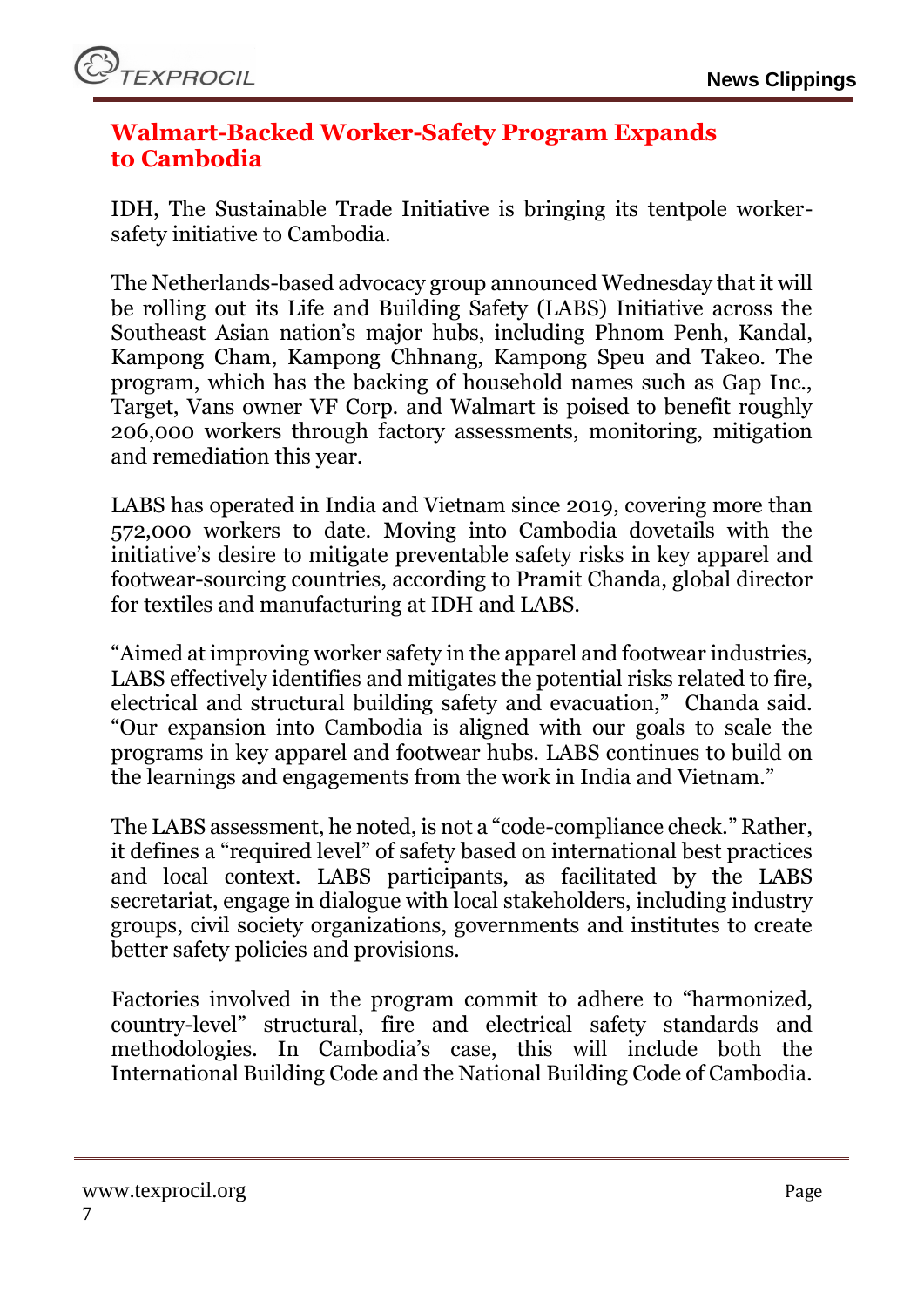The result, IDH says, is a "coherent and consistent" worker-safety framework that weaves together an interrelated set of measures that provide an "acceptable level" of safety in a building. The initiative covers small, medium and large enterprises alike.

But the program has its detractors, who say that the voluntary brand initiative lacks either union participation or binding mechanisms to hold brands legally accountable for factory conditions. Organizations such as the Clean Clothes Campaign have also criticized Gap Inc., Target, VF Corp. and Walmart for failing to sign the Accord on Fire and Building and Safety in Bangladesh or its successor, the International Accord for Health and Safety in the Textile and Garment Industry, which they say were designed to fix the deficiencies of the traditional corporate social auditing system.

"The safety mechanism proposed by LABS is grossly inadequate," Ineke Zeldenrust, international coordinator at the Clean Clothes Campaign, told Sourcing Journal. "In order to properly protect workers, safety agreements need to be legally binding so brands can be held financially and legally responsible for safety problems that occur within their factories."

Safety agreements, she added, must also be "driven by the needs of workers" through the "credible involvement" of local unions and worker organizations, especially when it comes to oversight and governance. "With neither of these essential components, this new 'initiative' will do nothing but provide a mechanism for brands to pat themselves on the back, while leaving their workers still at risk," she said.

VF Corp. insists, however, that providing safe workplaces has "always been and remains" a "central" focus. "Leveraging the capabilities of collective initiatives, such as the LABS initiative, is another opportunity to advance workplace safety for workers across our supply chain," a spokesperson said. "We are proud to see the expansion of LABS into another sourcing country, Cambodia."

IDH declined to respond to the Clean Clothes Campaign's assertions. Gap, Target and Walmart did not answer emails requesting comment.

The apparel sector is Cambodia's largest employer with roughly 800,000 mostly female workers. Europe, its biggest customer, receives roughly 40 percent of the country's clothing exports, which rose by 15.2 percent year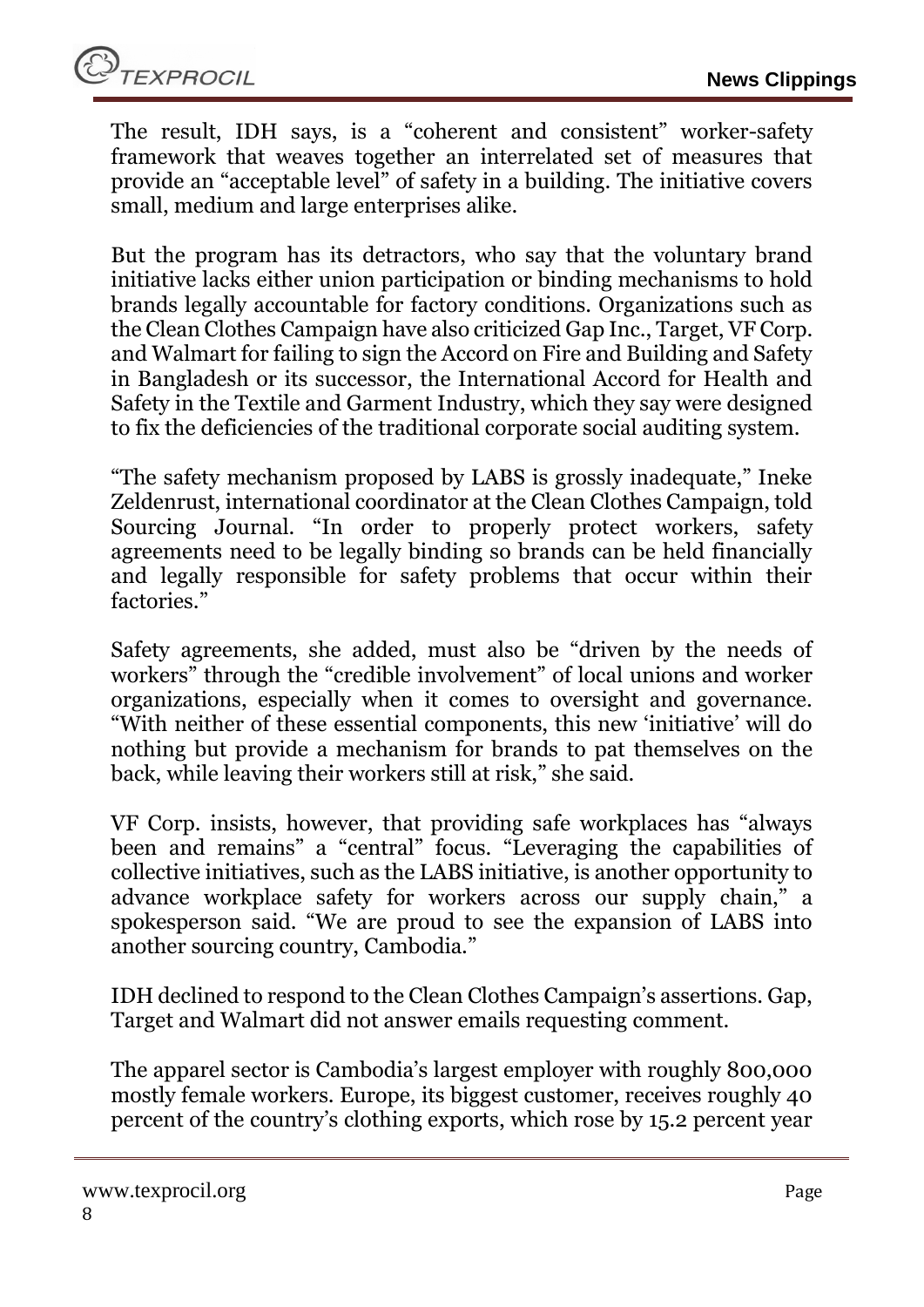**[HOME](#page-0-0)**

over year to \$11.38 billion in 2021. In the first quarter of 2022, the country exported \$3.15 million in garment products, up 25 percent year over year.

Cambodia's government has been investing in the sector in earnest as part of its five-year garment, footwear and travel goods strategy to improve its environmental sustainability and value. The Council for the Development of Cambodia said earlier this month that the nation approved 52 fixedasset investment projects worth \$2.46 billion in the first four months of 2022 that are expected to generate over 47,000 jobs, most of them garment-related.

Source: sourcingjournal.com– May 23, 2022

**\*\*\*\*\*\*\*\*\*\*\*\*\*\*\*\*\***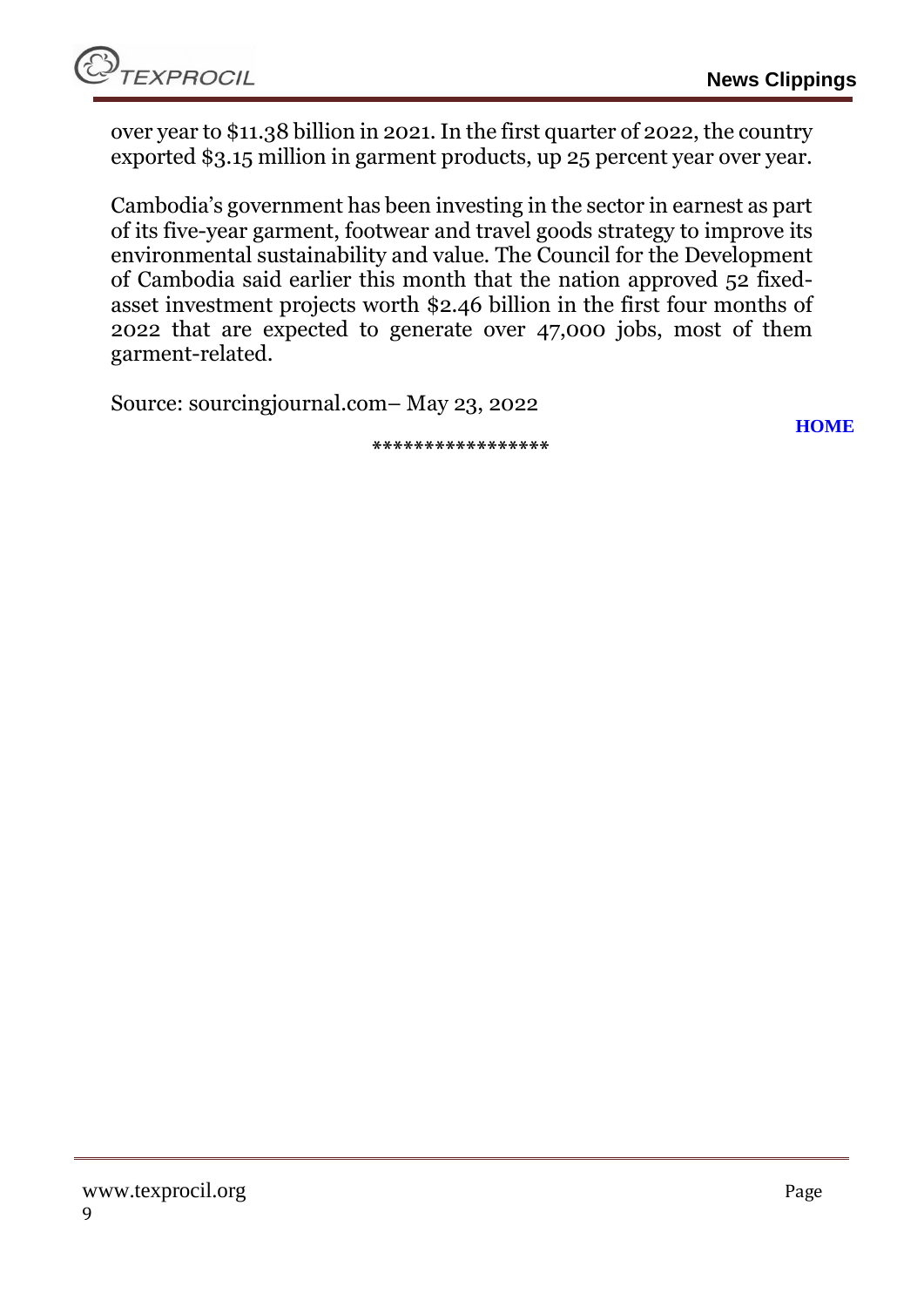#### <span id="page-9-0"></span>**Myanmar, Cambodia expedite talks on two trade cooperation deals**

Citing low bilateral trade volume, Myanmar and Cambodia are expediting talks on two draft agreements to raise trade cooperation. Cambodian commerce minister Pan Sorasak recently called on the two sides for more discussions on economic and trade progress "within the regional and bilateral frameworks aimed at boosting trade volume and boosting economic recovery".

He said this during a meeting between representatives of the Cambodian ministry of commerce and the Myanmar ministry of investment and foreign economic relations in Indonesia.

Myanmar minister of investment and foreign economic relations Aung Naing Oo agreed that the recent negotiations by Cambodia on the establishment of bilateral free trade agreements with China and South Korea are a sign of the latter's success in building and expanding trade partnerships, according to a Cambodian newspaper report.

He said negotiations on the draft Cambodia-Myanmar investment agreement and the Double Taxation Avoidance Agreement between the two countries are being expedited.

Bilateral trade volume between both sides in the three years prior to the COVID-19 crisis totalled just \$20 million. Annual bilateral trade between the two countries has remained tilted in Myanmar's favour, increasing slightly more than two-fold between 2019 and 2020 to \$28.2 million.

Cambodian imports from and exports to Myanmar in 2020 were to the tune of \$24.93 million and \$3.27 million respectively, the latter of which dipped marginally from 2019.

Source: fibre2fashion.com– May 24, 2022

**\*\*\*\*\*\*\*\*\*\*\*\*\*\*\*\*\***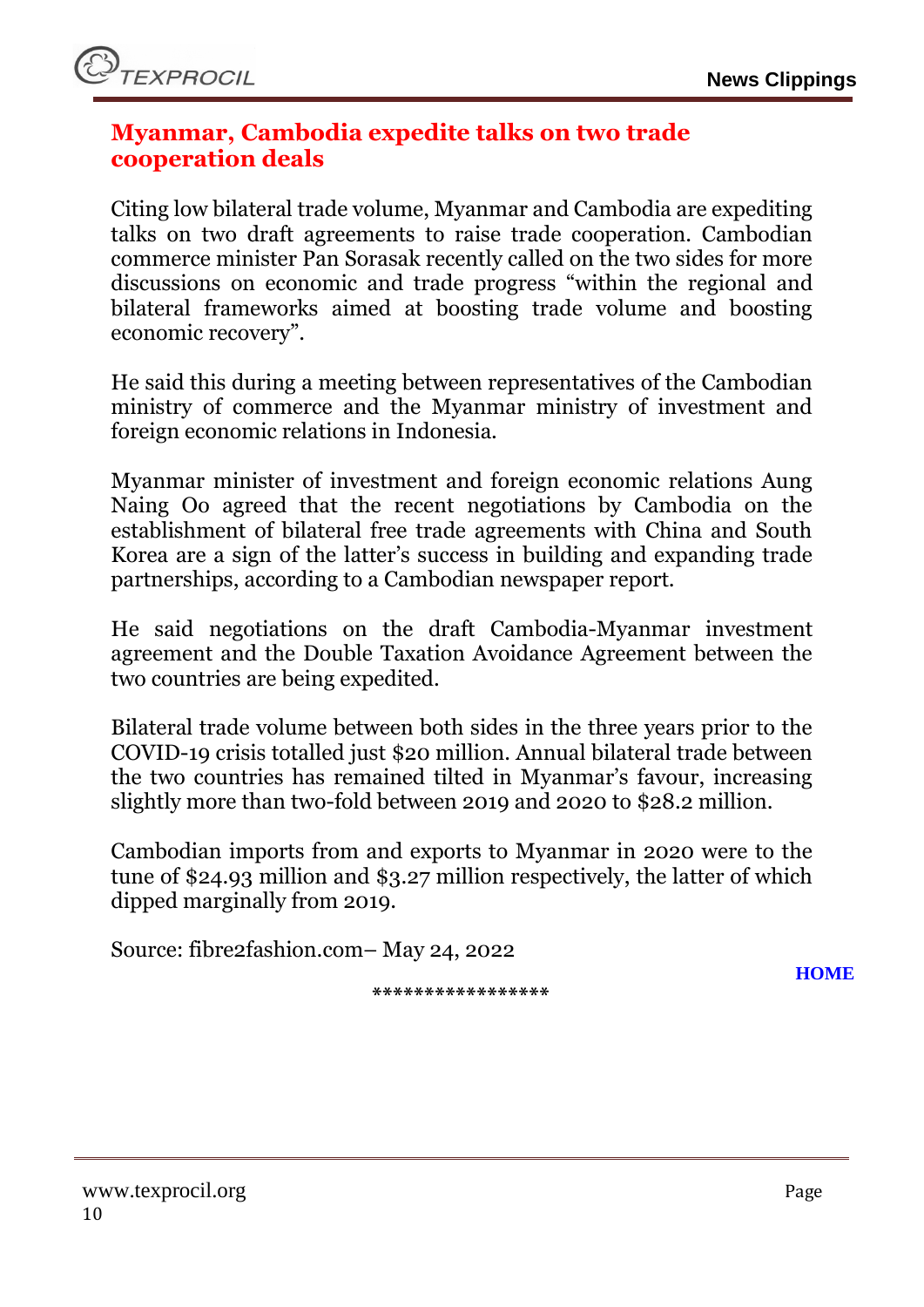#### <span id="page-10-0"></span>**Bangladesh exports home textiles worth \$1.3 bn in Jul-Apr 2022**

Home textile exports were 28 per cent higher than its nearest peer, agricultural products. Jute and jute goods, which topped the export basket as the second biggest earning source in fiscal 2020-21, fell to the fifth place in the face of falling demand for jute yarn, twine, sacks and bags, according to the Export Promotion Bureau (EPB).

"We have been registering increasing demand for home textiles from the last fiscal year as people stayed home as a part of coronavirus containment measures," Shahidullah Chowdhury, executive director of Noman Group, the main exporter of home textiles, was quoted as saying by a Bangladesh newspaper report. It exports \$27 million worth of home textiles each month.

"Our main markets are Europe, Canada, the United Kingdom and Japan. However, our exports are increasing in new markets such as Australia," he added.

The sector first crossed the \$1 billion mark in fiscal 2020-21, thanks to a 49 per cent YoY hike in export earnings, driven mainly by higher costs and prices of raw cotton and other materials.

EPB data shows export earnings were only 3 per cent of the total receipts of \$38.75 billion for that year with garments accounting for 81 per cent.

Political uncertainty in Pakistan has also discouraged buyers from placing orders there, and therefore, the increased order flow is likely to continue.

Source: fibre2fashion.com– May 24, 2022

**\*\*\*\*\*\*\*\*\*\*\*\*\*\*\*\*\***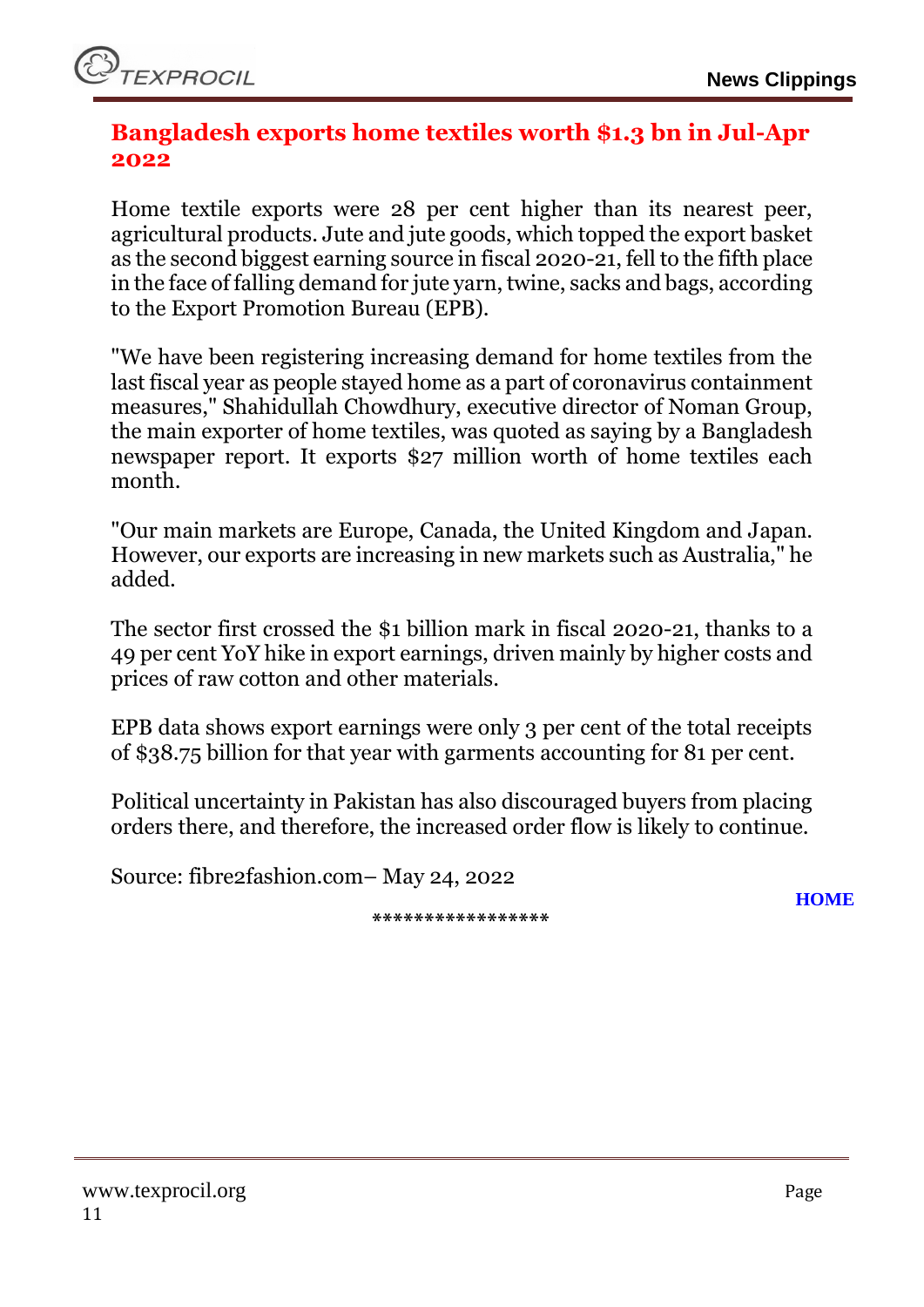## <span id="page-11-0"></span>**EU's new Carbon Tax can impact and reduce RMG exports from Bangladesh**

To transform Europe into a carbon neutral continent, the European Union (EU) plans to impose carbon tax as a part of the EU's Green Deal in several sectors. The risk list currently does not include Bangladesh's main export products, garments and leather items.

However, they are likely to be added at any time in future. Their addition to the list could hurt exports, warn experts, they also advise Bangladesh to introduce carbon tax and carbon market in the country besides focusing on renewable energy.

Transforming EU into a resource-efficient economy

A new growth strategy, the European Green Deal aims to transform the EU into a modern, resource-efficient and competitive economy with zero greenhouse gas emissions by 2050. A part of the Green Deal, the Carbon Tax will be levied on imports from foreign companies by EU listed buyers.

The Carbon Tax will also make it mandatory for EU importers to declare emissions embedded in imports and surrender the corresponding number of certificates each year. If importers can prove that a carbon price has already been paid during production of the imported goods, the corresponding amount can be deducted.

Carbon tax to hinder exports

According to initial assessment of RAPID, the EU might include apparel, leather and footwear in its list of 63 sub sectors deemed at risk for carbon leakage in future. Taxing these products can hinder exports and competitiveness.

They may reduce exports of the targeted carbon-intensive sector from developing countries by 2.4 per cent, says United Nations Conference on Trade and Development (UNCTAD).

However, apparel entrerpeneurs continue to remain unfazed by EU's move. Md Fazlul Hoque, Managing Director, Plummy Fashions opines, Bangladesh will continue to march ahead of other countries in green initiative.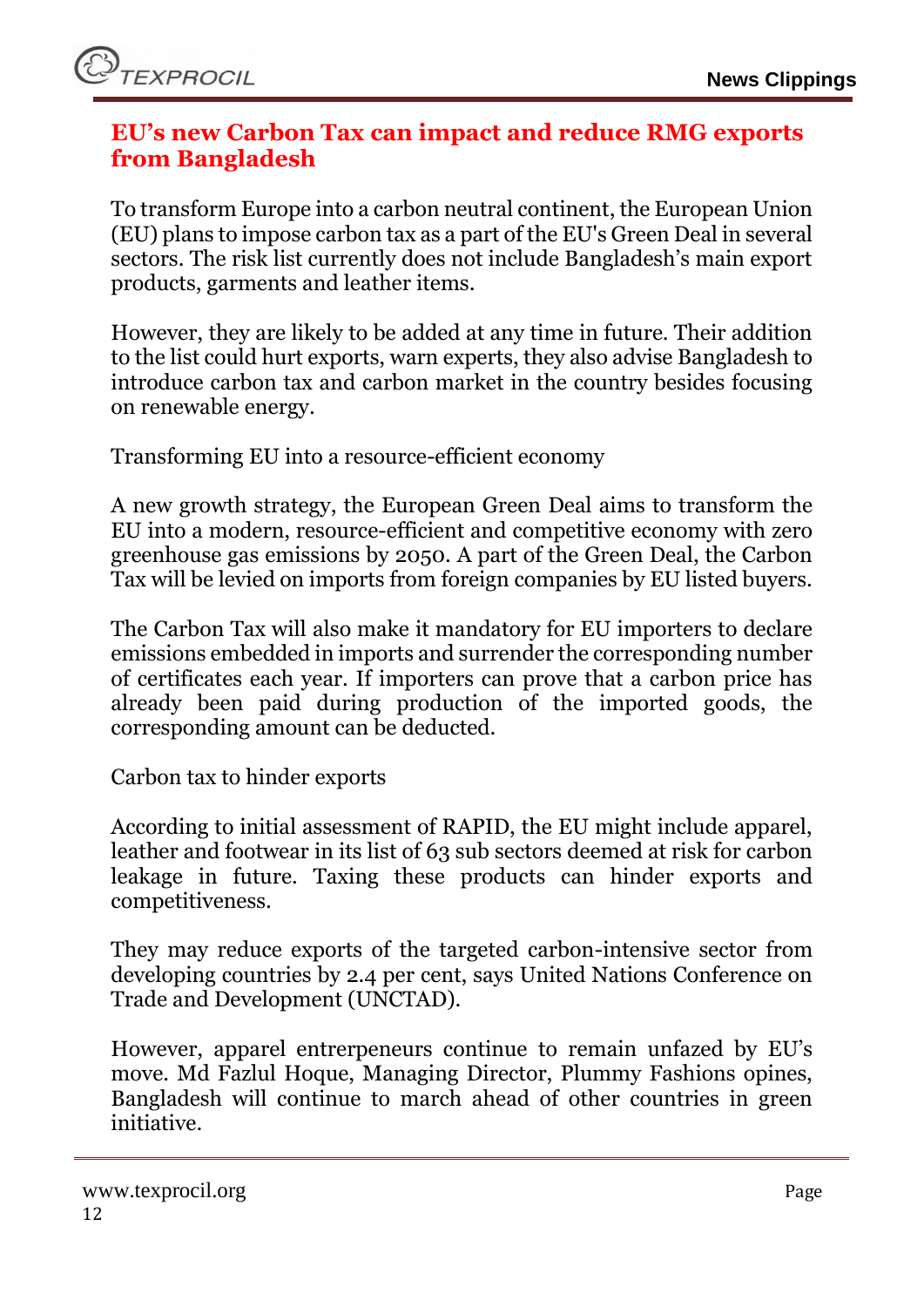Focus on renewable energy

Rumana Huque, Economics Professor, Dhaka University believes, Bangladesh may lag behind competitors if it does not immediately begin to study the issue in detail and prepare in light of the standards of buyer countries.

MA Razzaque adds, if Bangladesh is already preparing to pay the carbon tax, then it will not have to pay for export of goods to EU countries. It can instead focus on renewable energy.

**\*\*\*\*\*\*\*\*\*\*\*\*\*\*\*\*\***

Source: fashionatingworld.com– May 23, 2022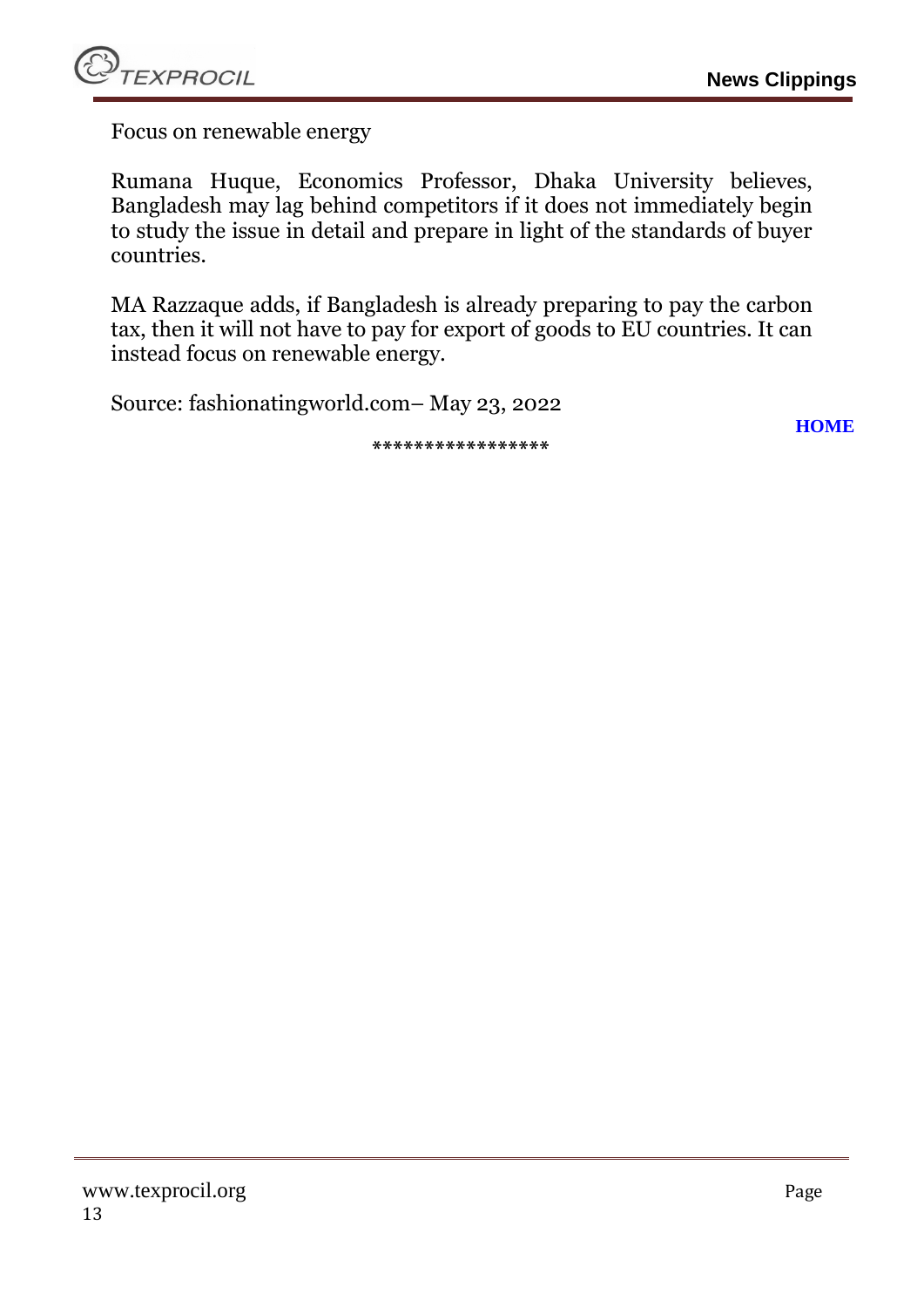# **NATIONAL NEWS**

## <span id="page-13-0"></span>**Prime Minister's meeting with Prime Minister of Japan**

Prime Minister Shri Narendra Modi held a bilateral meeting today with H.E. Mr. Fumio Kishida, Prime Minister of Japan. PM Kishida also hosted a dinner for PM Modi. They had productive exchange of views on enhancing bilateral relations in various spheres as well as on some regional and global issues.

The two leaders agreed to further enhance bilateral security and defence cooperation, including in the area of defence manufacturing. They concurred that the next 2+2 Foreign and Defence Ministerial Meeting may be held in Japan at the earliest.

The two leaders appreciated the growing economic ties between the two countries. They agreed that both sides should work jointly towards implementing their decision to have 5 trillion yen in public and private investment and financing from Japan to India in the next five years. Prime Minister highlighted the steps taken by Government of India to improve ease of doing business, logistics through Gati Shakti initiative and urged Prime Minister Kishida to support greater investments by Japanese companies in India. Such investments would help in creating resilient supply chains and would be mutually beneficial. In this context, Prime Minister Modi appreciated that Japanese companies were increasing their investments in India and that 24 Japanese companies had successfully applied under the various PLI schemes.

The two leaders noted the progress in implementation of Mumbai-Ahmedabad High Speed Rail (MAHSR) project and welcomed the signing of exchange of notes of the 3rd tranche loan for this project. The two leaders highlighted the increasing importance of information and communication technologies and in this regard agreed to encourage greater collaboration between private sectors of two sides in development of next generation communication technologies.

They also discussed possibilities of collaboration in critical and emerging technologies such as 5G, Beyond 5G and semiconductors. The two Prime Ministers also agreed to deepen cooperation in the area of Clean Energy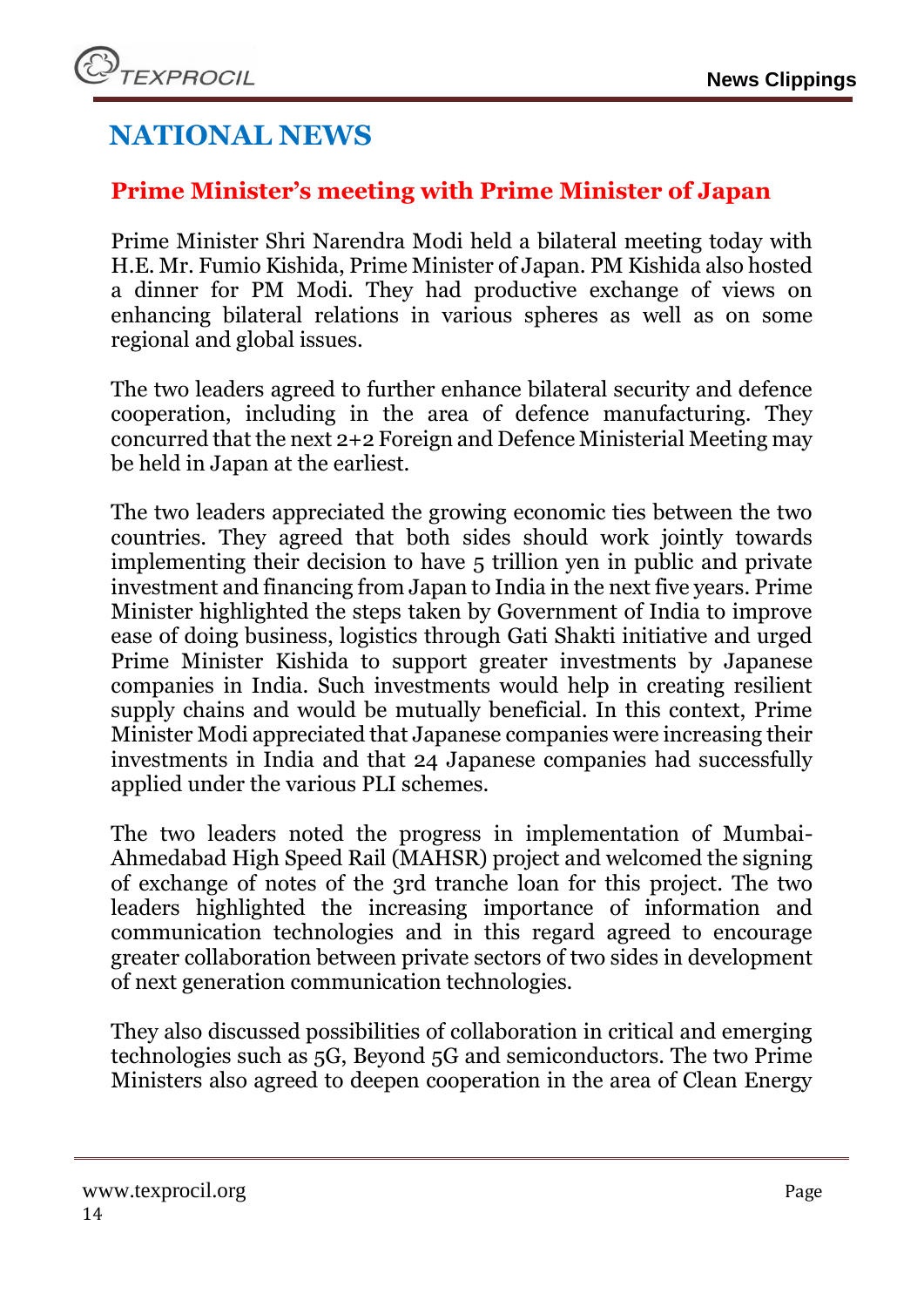including green hydrogen and, in this regard, encouraged more business to business collaboration.

The two leaders agreed to further boost people-to-people linkages. Prime Minister Kishida noted that such linkages should become the backbone of bilateral relations. In this regard, they took note of the progress in implementation of the Specified Skilled Workers (SSW) programme and agreed to further scale up this programme.

Prime Minister Modi raised the issue of further easing of travel restrictions in order to facilitate quarantine free entry into Japan for travellers from India carrying Covaxin and Covishield vaccination certificates. The two leaders concurred that the India-Japan Act East Forum was useful in prioritising development of India's North East Region, and looked forward to early implementation of various projects which were identified by the two sides during the Annual Summit.

The two leaders exchanged views on recent global and regional developments. They noted the convergences in their respective approaches to the Indo-Pacific and reaffirmed their commitment towards a free, open and inclusive Indo-Pacific region. In this context, they welcomed the progress in the Quad's contemporary and constructive agenda such as vaccines, scholarships, critical technologies and infrastructure.

Prime Minister Modi thanked Prime Minister Kishida for the warmth and hospitality extended to him and members of his delegation during the visit. PM Kishida extended an invitation to PM Modi to visit Japan for the next Annual Bilateral Summit, which was accepted with pleasure.

Source: pib.gov.in– May 25, 2022

**\*\*\*\*\*\*\*\*\*\*\*\*\*\*\*\*\***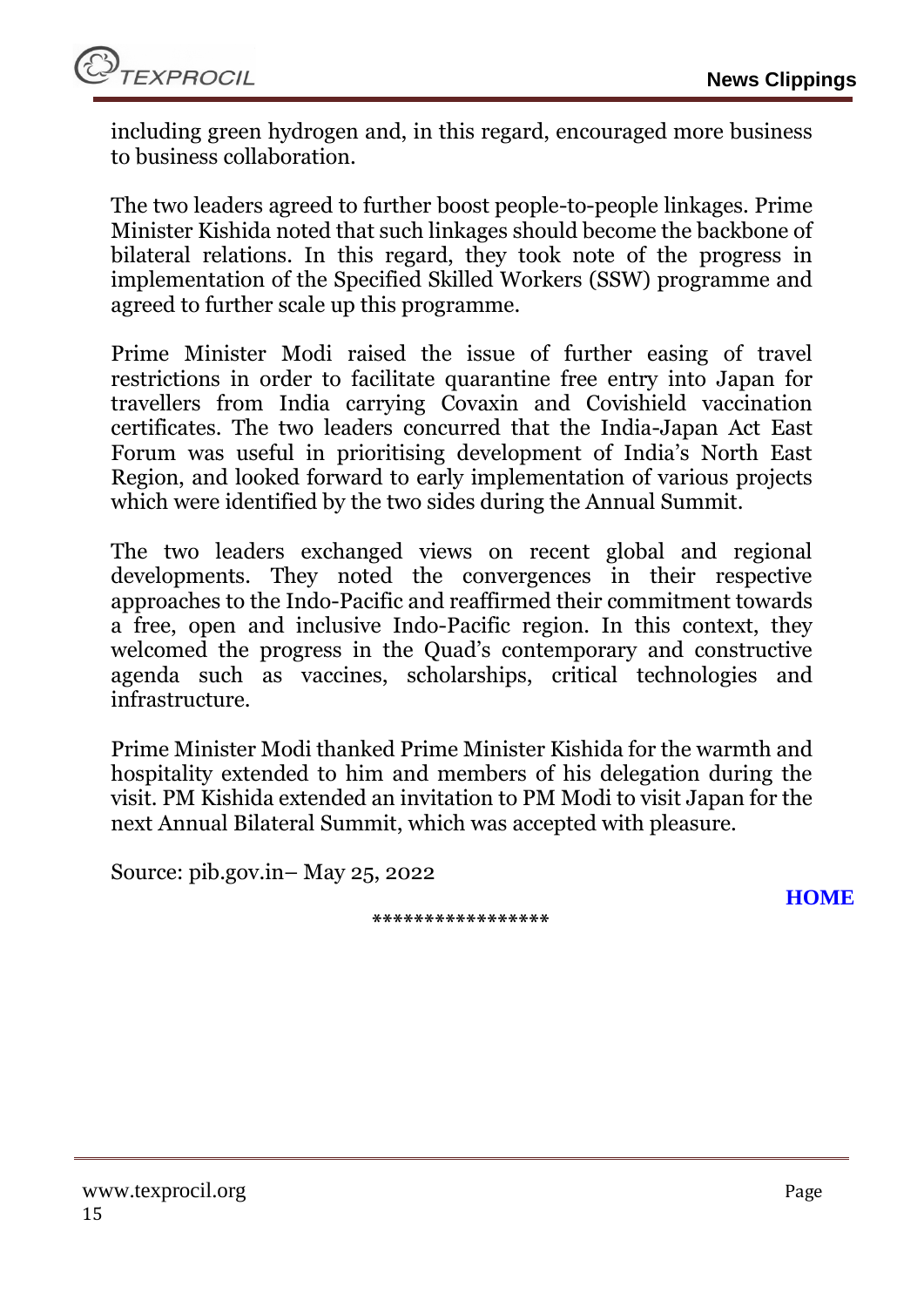#### <span id="page-15-0"></span>**Prime Minister's meeting with Australian Prime Minister on the sidelines of the Quad Leaders' Summit**

Prime Minister Shri Narendra Modi held a bilateral meeting with Australian Prime Minister H.E. Mr. Anthony Albanese on 24 May 2022 on the sidelines of the Quad Leaders' Summit in Tokyo, Japan.

Prime Minister congratulated Prime Minister Albanese for his election victory. Both leaders reviewed the multi-faceted cooperation under the Comprehensive Strategic Partnership, including in trade & investment, defence manufacturing, renewable energy including green hydrogen, education, science and technology, agricultural research, sports and people-to-people ties. Both Prime Ministers affirmed their desire to continue the positive momentum in the bilateral relationship.

Prime Minister extended an invitation to the Australian Prime Minister to visit India at an early date.

Source: pib.gov.in– May 25, 2022

**\*\*\*\*\*\*\*\*\*\*\*\*\*\*\*\*\***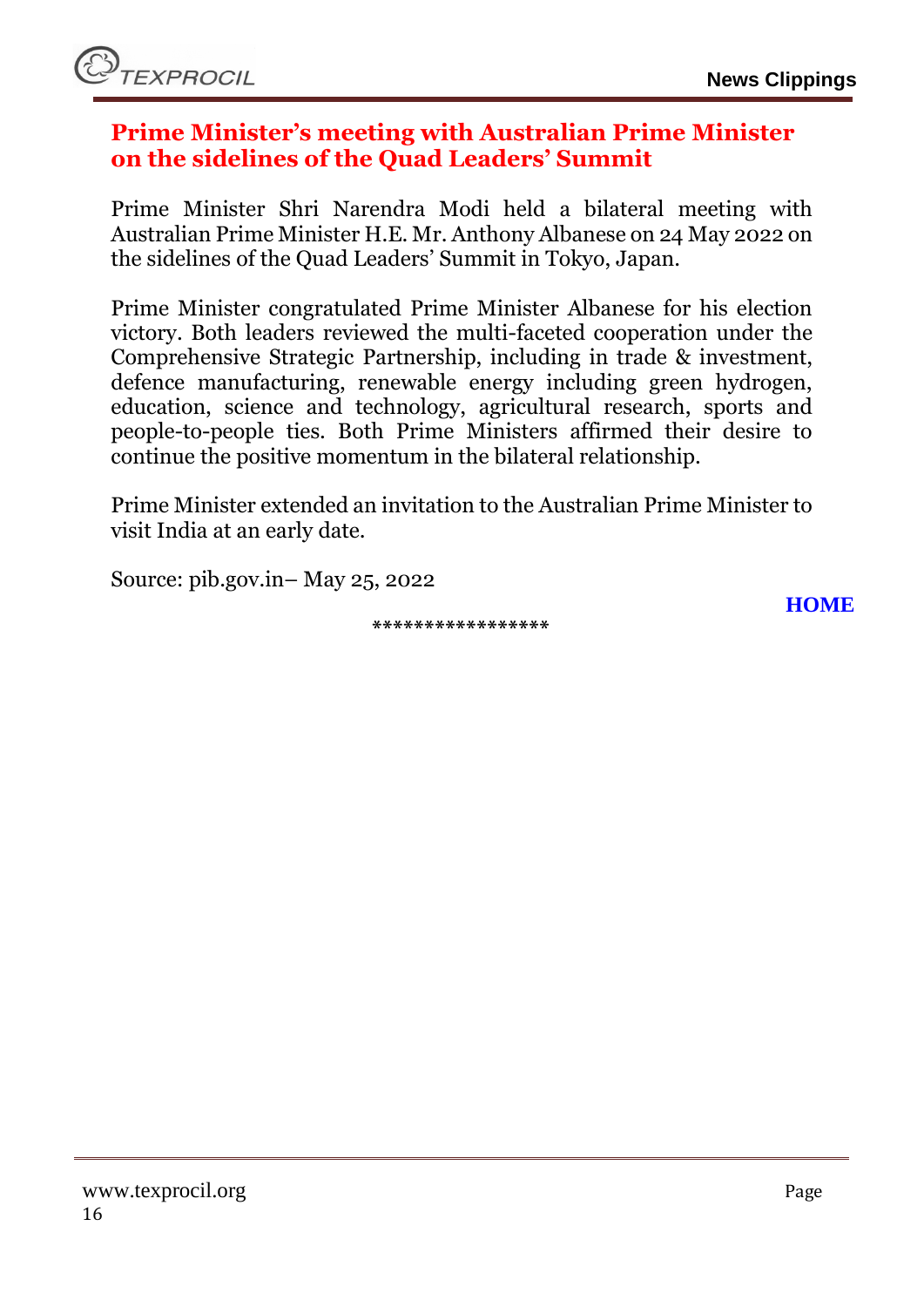

#### <span id="page-16-0"></span>**India-Canada second round free-trade agreement talks start next week**

Officials from India and Canada are expected to meet virtually next week to commence the second round of negotiations for a free-trade agreement (FTA) that aims to strengthen economic ties between the two countries.

India is expected to push for greater market access for pharmaceutical products, readymade garments, agriculture goods and easier movement of skilled workers, to create more jobs for its IT professionals, people aware of the matter said. Canada is expected to seek greater market access for agriculture products such as pulses. Both nations may steer away from including sensitive items such as dairy in the trade deal, they said.

"The first round of negotiations happened soon after the fifth Ministerial Dialogue on Trade and Investment, where broader issues were discussed. There will be more clarity on the way forward as something more concrete is expected after the second round of discussions," one of the officials cited above said.

India and Canada had launched negotiations towards a comprehensive economic partnership agreement (CEPA) in 2010. However, no headway was made even after the 10th round nearly five years ago.

A joint statement released by India and Canada in March stated that both the countries are looking to finalise an interim or an early progress trade agreement (EPTA). A spokesperson from the High Commission of Canada said that while India has rolled out various reform measures over the last few years, uncertainty caused due to unpredictable tariff rates in India's agriculture sector are some of the hurdles faced by the exporters from Canada. "Canada is happy to note that India is steadily moving up the ranking of the World Bank's 'Ease of Doing Business'.

This has been possible, in part, as a result of some Government of India initiatives such as the establishment of the National Investment Promotion and Facilitation Agency, Similarly, the amalgamation of various taxes into one GST has been welcomed by the business community and has facilitated trading across state borders. The debt and insolvency law, as well as implementation of the PLI, are being used by some Canadian producers in India," the spokesperson told Business Standard.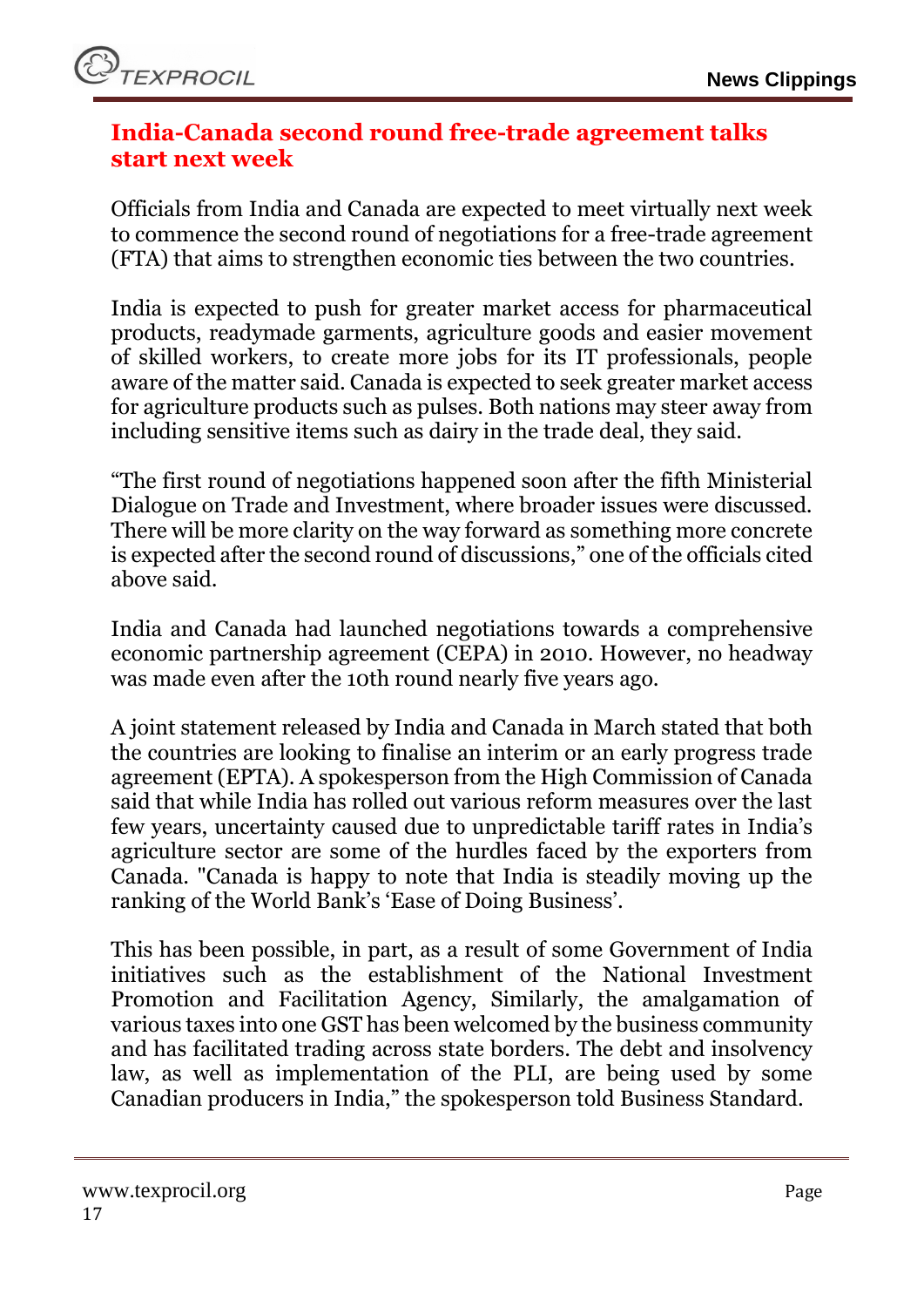"However some challenges still exist, mostly at the local and state level, such as permit approvals, land acquisition, supply-chain unpredictability, and high tariffs. And in the agricultural sector, unpredictable tariff rates and quantity restrictions can cause uncertainty," the spokesperson said.

Canada was India's 36th largest trading partner in FY22. India exported goods worth \$3.76 billion to Canada, while importing goods worth \$3.13 billion in the financial year 2021-22.

Source: business-standard.com– May 24, 2022

**[HOME](#page-0-0)**

**\*\*\*\*\*\*\*\*\*\*\*\*\*\*\*\*\***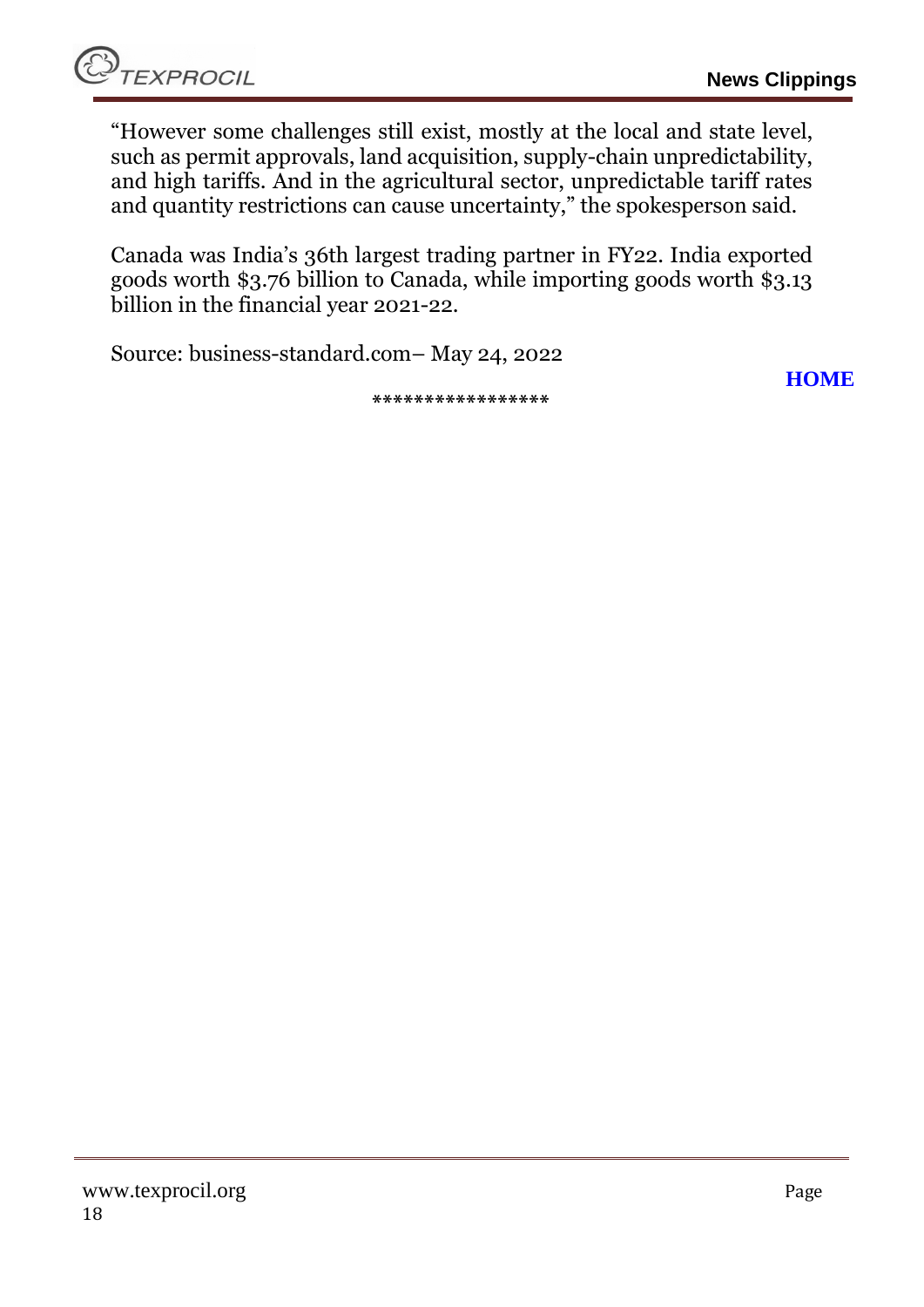## <span id="page-18-0"></span>**Prime Minister's participation in the Quad Leaders' Summit**

Prime Minister Shri Narendra Modi participated in the second in-person Quad Leaders' Summit in Tokyo, Japan on 24 May 2022, along with Prime Minister Fumio Kishida of Japan, President Joseph Biden of the United States of America and Prime Minister Anthony Albanese of Australia. This was the fourth interaction of the Leaders since their first virtual meeting in March 2021, the Summit in Washington D.C in September 2021 and their virtual interaction in March 2022.

The Leaders reiterated their shared commitment to a free, open and inclusive Indo-Pacific and the importance of upholding theprinciples of sovereignty, territorial integrity and peaceful resolution of disputes. They exchanged perspectives on developments in the Indo-Pacific and the conflict in Europe.

Prime Minister highlighted India's consistent and principled position on the need for cessation of hostilities, resumption of dialogue and diplomacy. The Leaders also took stock of ongoing Quad collaboration and their vision for the future.

The Leaders reiterated their desire to combat terrorism, denounced the use of terrorist proxies and emphasized the importance of denying any logistical, financial, or military support to terrorist groups which could be used to launch or plan terror attacks, including cross-border attacks.

Reviewing Quad's ongoing efforts to combat the COVID-19 pandemic, the Leaders welcomed the enhanced manufacturing capacity of Biological-E facility in India and called for the expeditious grant of EUL approvalby the WHO so that delivery of vaccines can commence.

The Leaders welcomed the gift of 525,000 doses of Made in India vaccines by India to Thailand and Cambodia in April 2022 under the Quad Vaccine Partnership. They will continue to pursue a holistic approach to pandemic management by addressing last mile delivery and distribution challenges, augmenting regional health security through cooperation in genomic surveillance and clinical trials, and bolstering global health security architecture.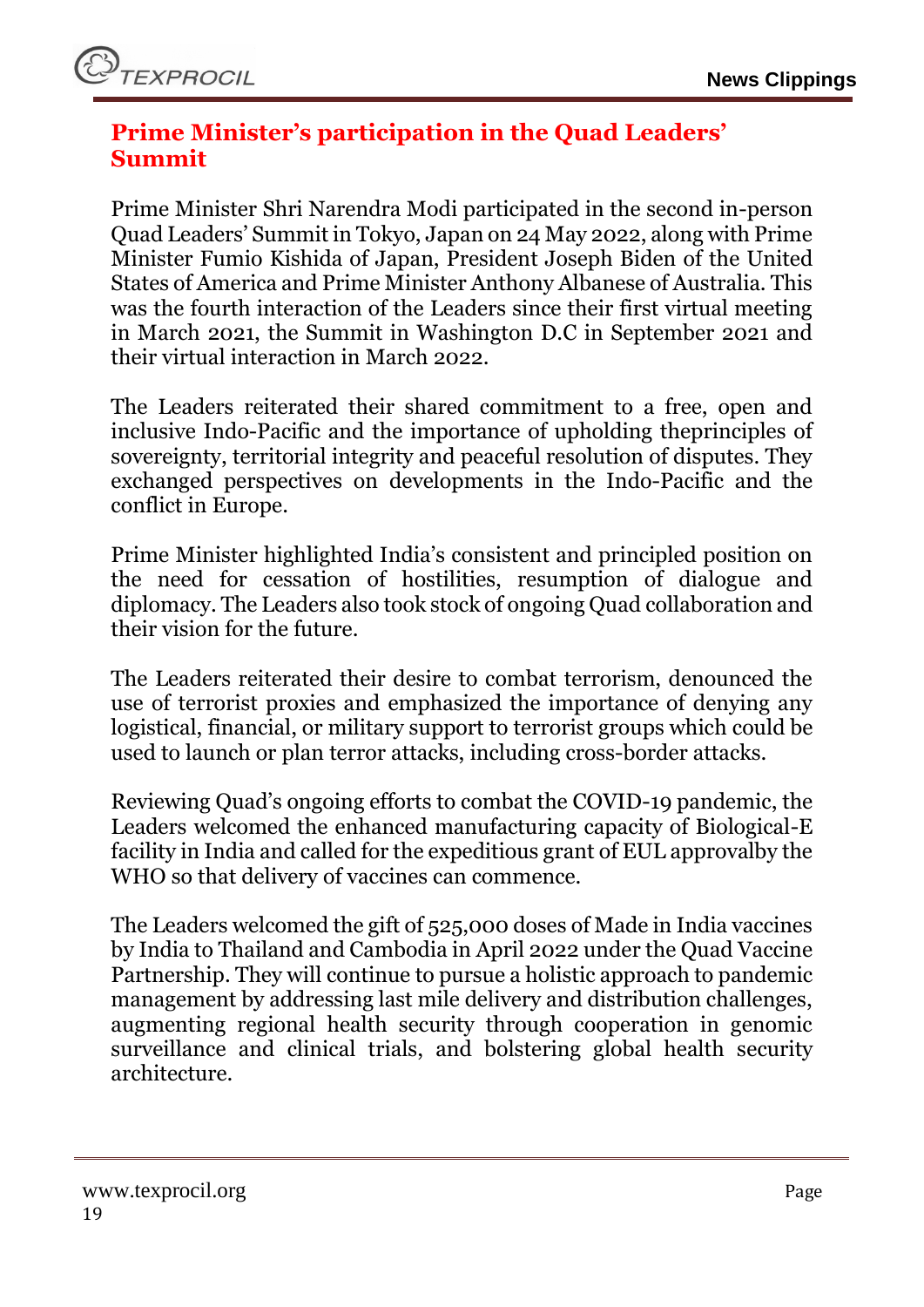A Quad Climate Change Action and Mitigation Package (Q-CHAMP) was announced to strengthen efforts towards green shipping, clean energy including green hydrogen and climate and disaster resilient infrastructure. Prime Minister reiterated the importance of assisting countries in the region with their COP26 commitments through mobilization of climate finance and technology transfer.

As part of ongoing work related to critical and emerging technologies, Quad's Common Statement of Principles on Critical Technology Supply Chains was launched. The four countries will coordinate capacity building programmes for the Indo-Pacific region to bolster critical cyber security infrastructure of the region. Prime Minister called for greater Quad collaboration to build trusted global supply chains and spoke of the national framework being adopted in India to create a semiconductor ecosystem in India.

A Quad Partnership on Humanitarian Assistance and Disaster Relief (HADR) for the Indo-Pacific was announced by the Leaders to enable more effective and timely responses to disasters in the region.

The Leaders agreed to provide countries in the region resources on earth observation data through a Quad satellite data portal to help track climate events, disaster preparedness and sustainable use of marine resources. India will play a proactive role in this effort given its longstanding capabilities in using space based data and technologies for inclusive development.

Quad Leaders welcomed a new Indo-Pacific Maritime Domain Awareness Initiative, to help countries bolster their capacities to respond to HADR incidents and combat illegal fishing. The Leaders reaffirmed their unwavering support for ASEAN's unity and centrality and look forward to strengthening cooperation with partners in the region.

Prime Minister emphasized the importance of delivering on Quad's positive and constructive agenda and show tangible benefits for the region. The Leaders agreed to continue their dialogue and consultations and look forward to the next Summit hosted by Australia in 2023.

Source: pib.gov.in– May 25, 2022

**\*\*\*\*\*\*\*\*\*\*\*\*\*\*\*\*\***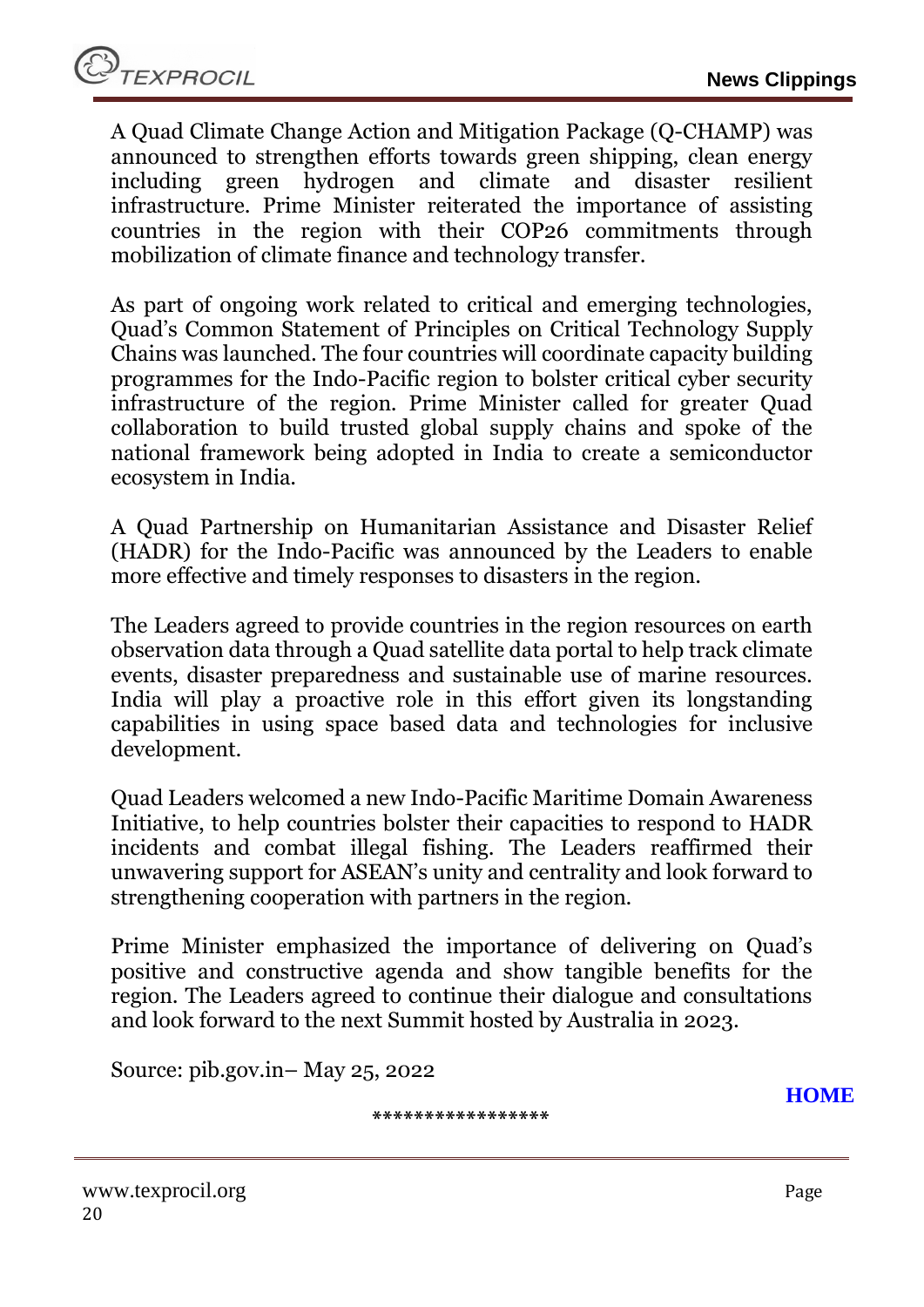#### <span id="page-20-0"></span>**Shri Piyush Goyal urges Indian businesses to look at boosting value added exports**

Union Minister for Commerce and Industry, Consumer Affairs, Food and Public Distribution and Textiles, Shri Piyush Goyal today asked Indian industry to procure locally wherever there is an opportunity so that domestic supply chains are fortified and become more resilient and the tendency to place excessive dependence on international supply chains is curbed. He was addressing the "Breakfast session Discussion on Trade 4.0" in Davos, Switzerland today.

Observing that the India story had been receiving a lot of enthusiasm across the world, the Minister said that in spite of constraints like Covid 19, chip shortages, conflict, rising commodity prices, container shortages and significant shipping and logistics issues that it has been facing in the last two years, which caused massive supply chain disruptions that threw the global economy off balance, Indian businesses had displayed great resilience, overshooting export targets and achieving USD 421.8 billion worth of exports.

Quoting the Prime Minister, Shri Narendra Modi, Shri Goyal said that India amongst all these problems is an oasis which reflects transparency, offers trust and timeliness and added that the nation had responded to every crisis in a timely manner. This responsiveness, he said, is a manifestation of the resilience that Indian businesses have to offer and the resilience and confidence of political leadership.

Speaking of the need for working together towards a shared vision, Shri Goyal expressed confidence that India could achieve a target of USD 1 Trillion worth of merchandise and services export each by 2030 if we worked as a team.

Noting that in the last 8 years, the government had focussed extensively on structural reforms the Minister said that each one of those movements has been holding India in good stead during times of crisis.

The Minister said that Digital India had helped India work during pandemic-induced lockdowns. He added that Missions such as Swacch Bharat, Jan Dhan-Adhaar-Mobile trinity, financial inclusion, Ayushman Bharat, vaccination programs etc. had helped prepare India for the next level of growth and engagement with the world. He underscored that the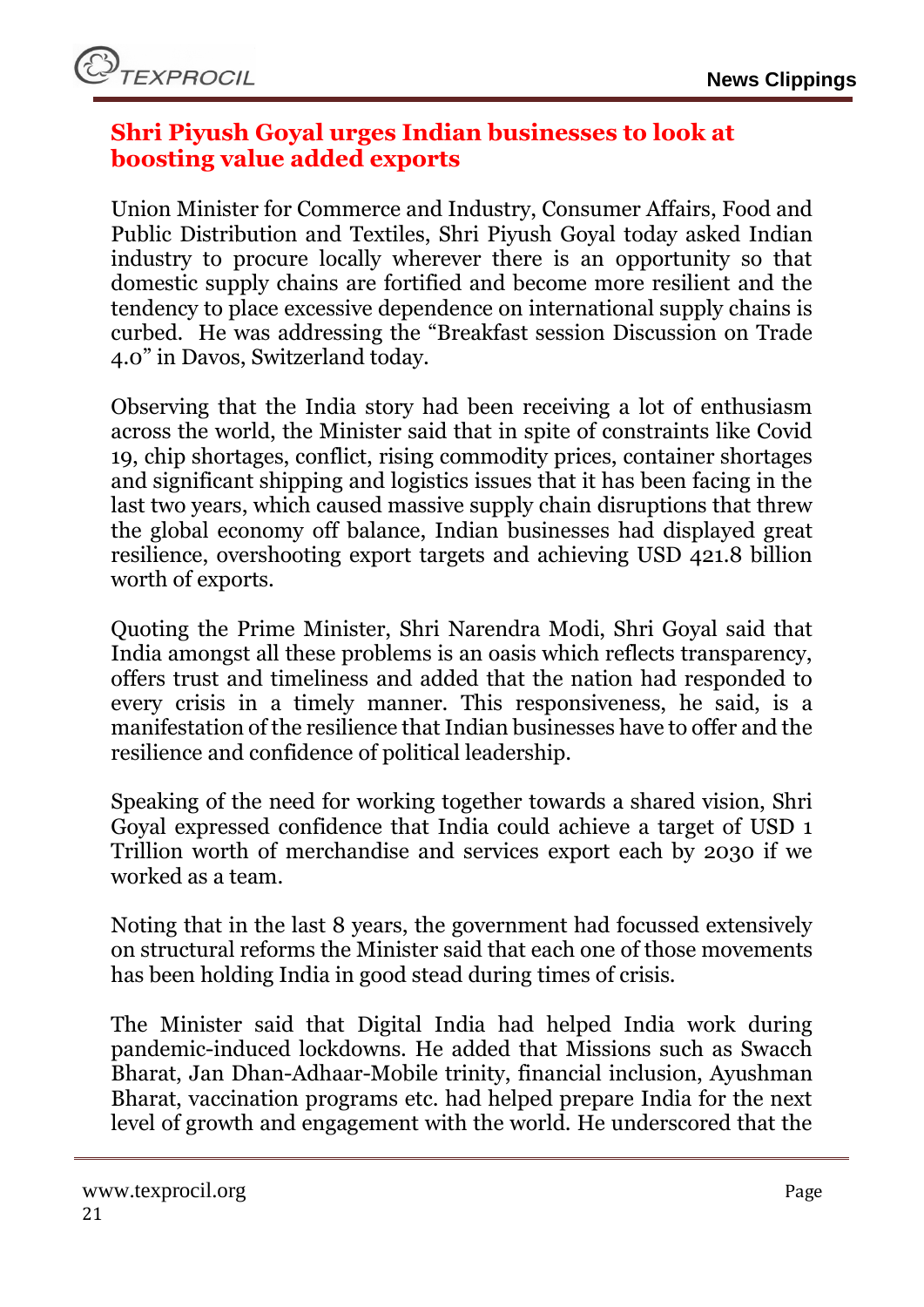world could look at India as a reliable alternative to the status quo and invited manufacturing, investment and technology to come to India

He stressed that India had taken a series of strict measures to tame inflation, keep interest rates in check and rein-in rupee depreciation so that growth and prosperity are not affected.

He urged Indian industry to look at boosting value added exports and ensure that new jobs came into India instead of raw materials going out of India. Highlighting the serious efforts being made in that direction, the Minister said that the government was striving to ensure orderly behaviour of prices and ensure that businesses add value and jobs.

Stressing upon government's bid to bring down logistics cost through measures such as PM GatiShakti, the Minister said that the National Master Plan would help improve infrastructure planning and ensure implementation of projects within time and budget.

Assuring that the government would wholeheartedly support businesses, the Minister urged industry to bring scale into all economic activities.

Expressing concern over the excessive dependence on international supply chains, Shri Goyal urged businesses to procure locally wherever there is an opportunity. He asked businesses to support each other and help fortify domestic supply chains.

Referring to Trade Agreements recently inked with UAE and Australia, the Minister said that these agreements were opening new frontiers in international trade. He added that agreements with Canada, EU, UK, Israel and GCC were in the pipeline. The Minister said that the world had great confidence in India and wanted to engage with it enthusiastically.

Touching upon the immense potential that the tourism sector held, the Minister asked for more players to come into the tourism sector. He added that trade, tourism and technology, the three headline items that all Indian Missions across the world have been asked to promote, had to take off so that India is recognized as a quality supplier of goods and services.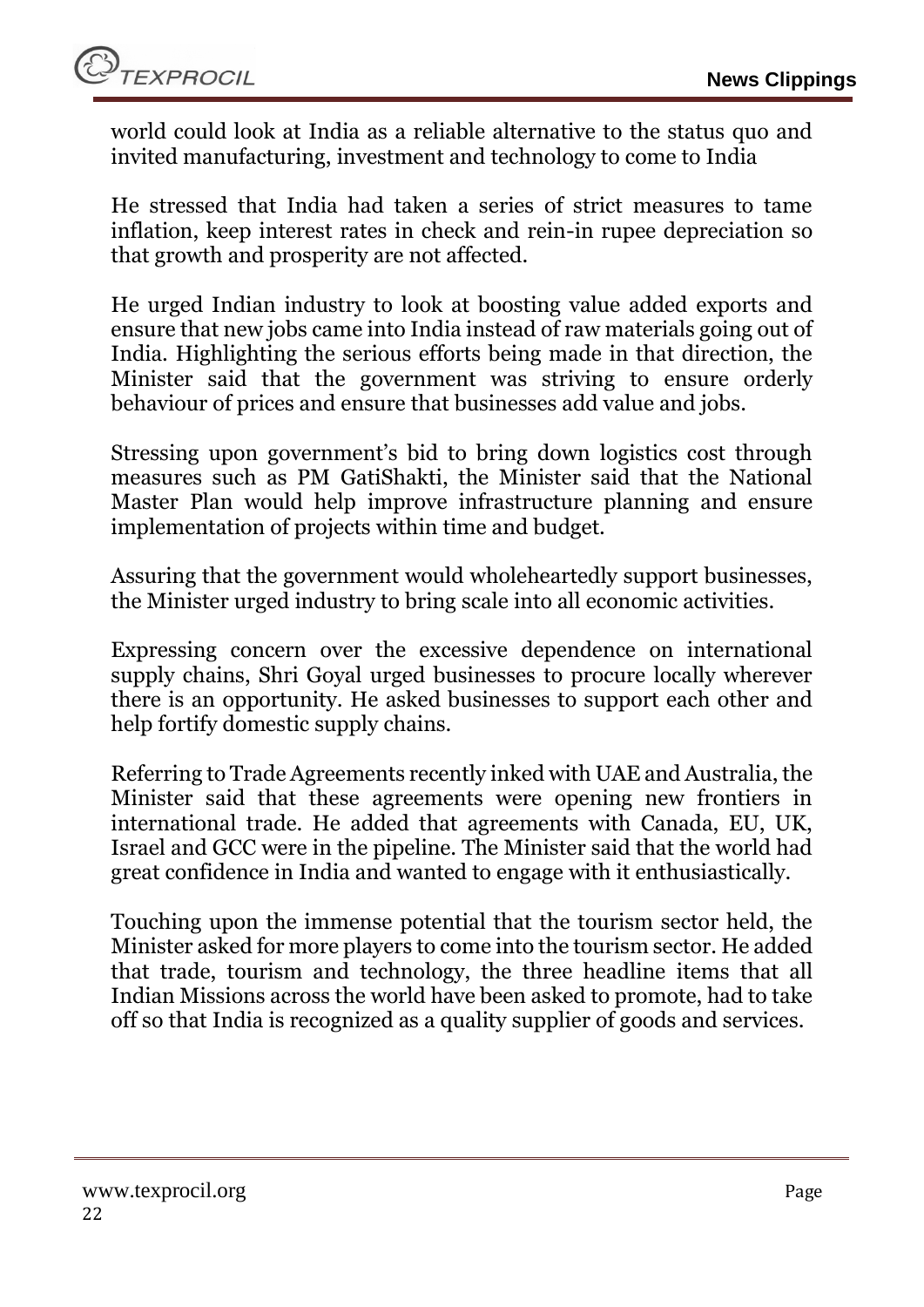**[HOME](#page-0-0)**

He also assured that every Indian mission had been tasked with supporting Indian industry and pitching for our businesses. Every Mission, every office, every official is now ready to stand for Indian businesses and that is what will spearhead trade 4.0, he added.

The Minister remarked that the government was on a mission to rewrite the script of a New India that is ready to play the leading role in global trade and asked investors to come invest in India, in its ideas, talent and limitless potential. India is the future, the Minister said.

Source: pib.gov.in– May 25, 2022

**\*\*\*\*\*\*\*\*\*\*\*\*\*\*\*\*\***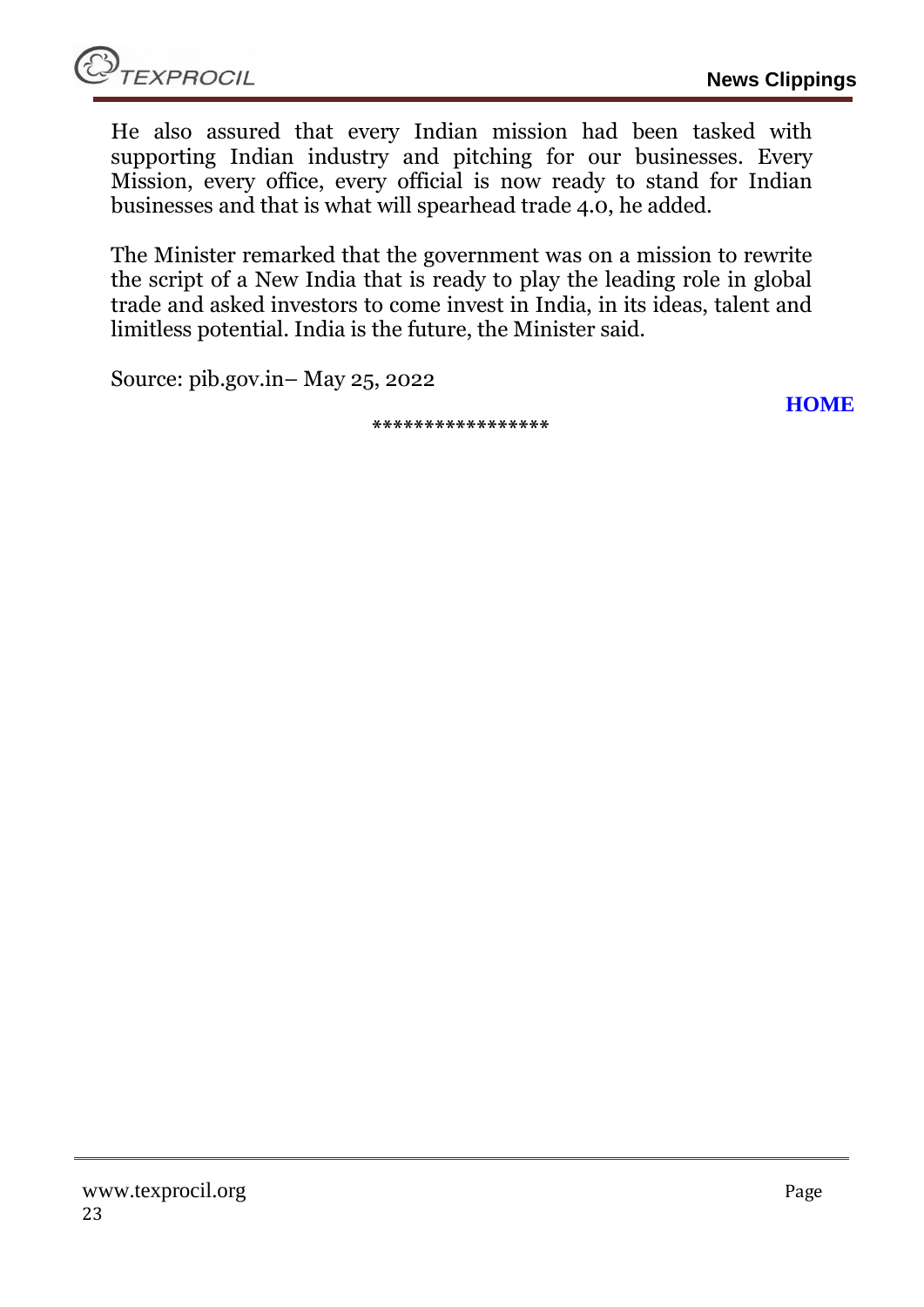## <span id="page-23-0"></span>**US' trade initiative promises gains, but challenges remain: Analysts**

The US-led Indo-Pacific Economic Framework for Prosperity (IPEF) has potential to evolve into a broader trade agreement that will enable India to reap advantage of being in a large region-specific trade bloc after its exit from the China-dominated RCEP, trade economists told FE. However, the group's focus on pillars such as data flow and climate change, driven by the US, will likely impose exacting standards on India to comply with, some of them cautioned.

India was among a dozen countries that joined the IPEF, which was launched by US President Joseph Biden in Tokyo on Monday. It's being viewed as a mechanism to counter the aggressive and non-transparent trade and economic policies of China.

Biden had in October 2021 pointed out the US would explore with partners the "development of an Indo-Pacific economic framework that will define our shared objectives around trade facilitation, standards for the digital economy and technology, supply chain resiliency, decarbonisation and clean energy, infrastructure, worker standards, and other areas of shared interest". India has mostly stayed away from negotiations in areas like digital technology and climate change in its trade agreements.

Nagesh Kumar, director of the Institute for Studies in Industrial Development, said while the IPEF isn't strictly a trade agreement yet, it has the potential of turning into one. "It's good for India to be in this group of countries, especially because it hasn't been a part of the RCEP or any other major grouping."

Kumar said the IPEF offers a lot of critical mass required to make an impact in global trade, thanks to the participation of the world's largest (the US), third-largest (Japan) and the fifth-largest economy (India). "New Delhi should not only aim to be an active player in the group but seek to drive the agenda eventually create a kind of robust regional trade bloc," he added. It will enable India to better integrate with the global supply chain. "Already, global multi-national corporations are looking to adopt a China+1 supplychain strategy and India could be that (plus 1) country," he added.

Biswajit Dhar, professor at the Centre for Economic Studies and Planning of JNU, said finding common ground on some of the key regulatory issues that the IPEF focusses on could be a problematic area for India. "There is no talk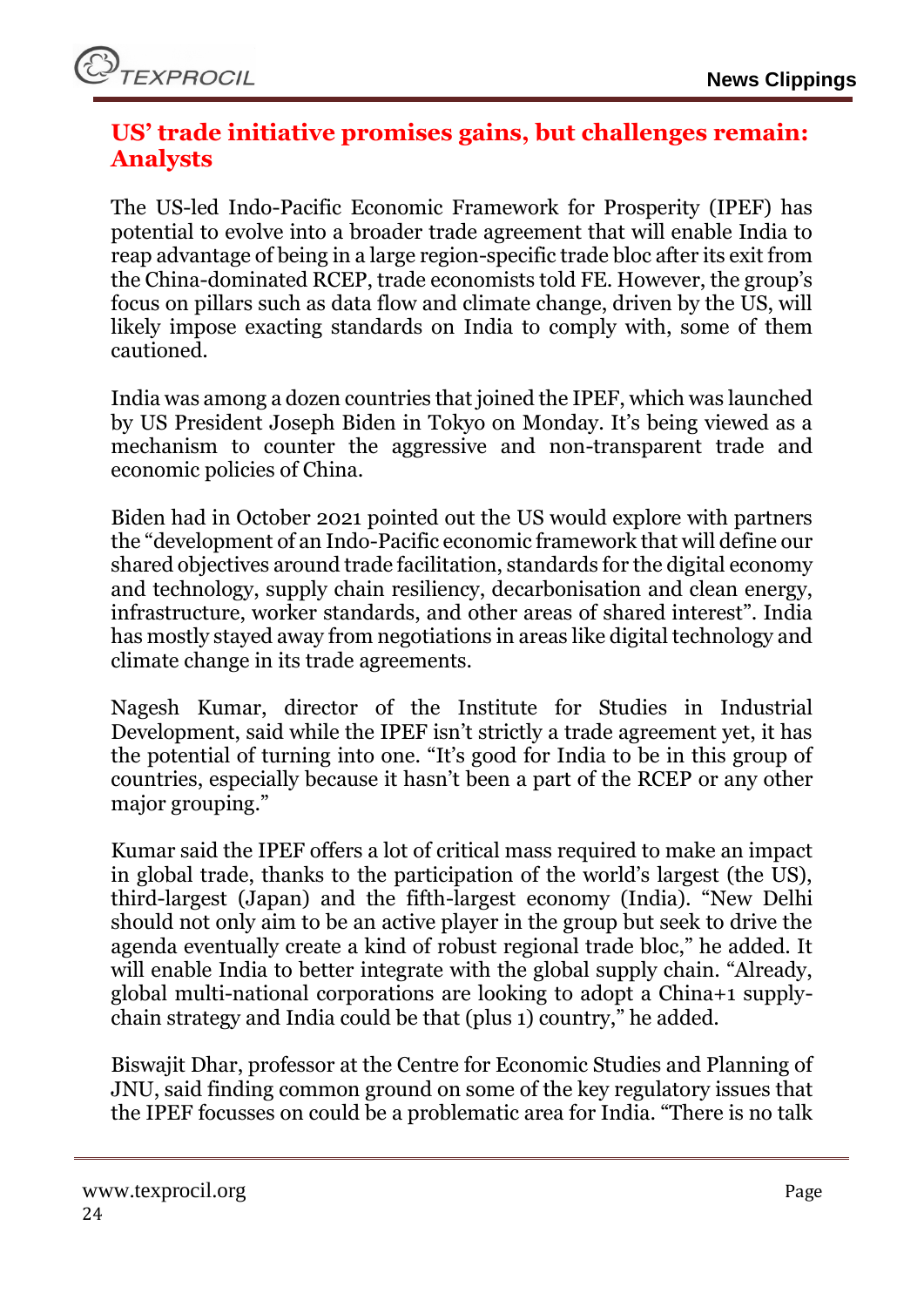about tariff reduction, etc. But the IPEF is talking about only data, environment, labour etc. Is India in a comfortable position to address these issues now? It's going to be a challenge."

Dhar said India hasn't been able to make up its mind on its data policy. "Are we going to support data portability or are we going to oppose that? If we are part of IPEF, we have to allow data portability. On climate issue, while some others are asking for commitment on net zero by 2050, we have committed to do so by 2070. So, coming to a common understanding on these regulatory issues poses a whole lot of challenges," Dhar said.

Arpita Mukherjee, professor at ICRIER, said the IPEF looks like a "good framework with a lot of value". It creates the scope for greater collaboration in technology, supply chains and climate, which will help India further improve its standards in certain areas to suit modern realities. Moreover, if eventually India wants a free trade agreement with its largest export destination (the US), it makes sense to start with the IPEF, Mukherjee said.

As for issues like data flow, the Indian IT industry, a substantial chunk of whose revenue comes from the US, would itself want free flow of data, she argued. Moreover, the recently-signed India-UAE FTA has a chapter on digital trade, she said, indicating that the country shouldn't be scared of taking a certain level of commitment in these aspects, as these would ultimately prove to be beneficial.

As many as 12 countries, such as India, Australia, Brunei Darussalam, Indonesia, Japan, South Korea, Malaysia, New Zealand, Philippines, Singapore, Thailand and Vietnam, have joined the American initiative. Together, they account for as much as 40% of the global GDP.

India's trade with other Quad countries (including the US, Japan and Australia) stood at \$165.1 billion last fiscal. While it shipped out goods worth \$90.6 billion, its imports were to the tune of \$74.5 billion. However, while India had a trade surplus with the US (its exports were to the tune of \$76.1 billion, while imports stood at \$43.3 billion in FY22), it witnessed a substantial deficit with both Japan and Australia.

**\*\*\*\*\*\*\*\*\*\*\*\*\*\*\*\*\***

Source: financialexpress.com– May 22, 2022

**[HOME](#page-0-0)**

www.texprocil.org Page 25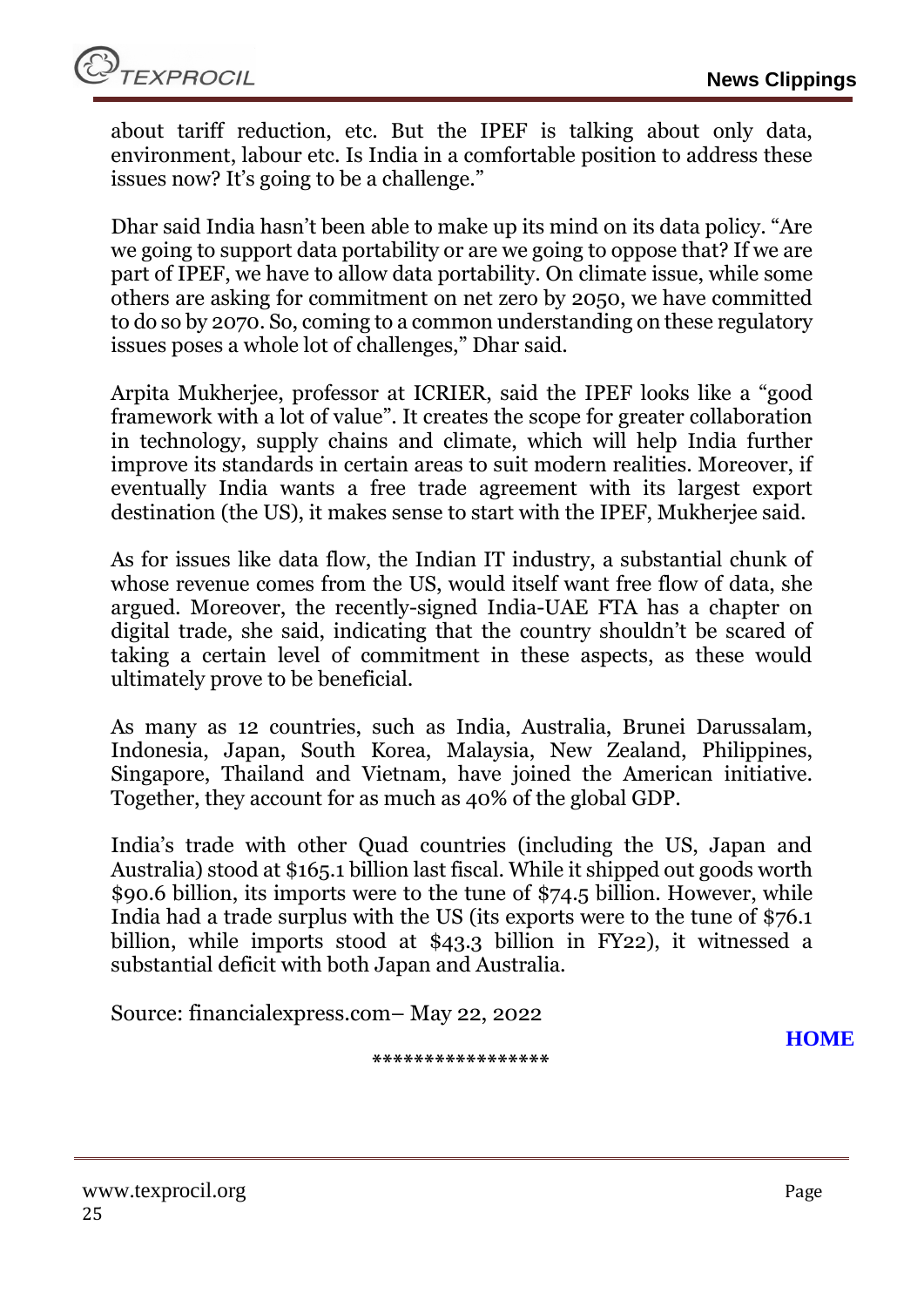#### <span id="page-25-0"></span>**India-Australia Free Trade Agreement: Why the FTA is different, unprecedented**

The India-Australia Economic Cooperation and Trade Agreement (IAECTA) was signed in April year was hailed as a watershed moment by the leaders on both sides. It is estimated to double trade between the two nations and generate one million jobs.

In 2020, the total goods and services trade between India and Australia was about \$18 billion. India is the 6th largest export partner and 11th largest import partner as of 2020 and some of the major items of export from India to Australia include refined petroleum, telecommunications and information and communication technology services, business services while the top import items from Australia include coal and education services.

It is evident that services are an important component of India's commercial relations with Australia and while a lot is being said about the potential outcome for trade in goods, it must be acknowledged that the architectural design of services commitments in the agreement is trailblazing. The design of services commitments has important role to play in the achievement of objectives with respect to trade in services, especially because of the uncertainties in long-term relations and the regulatory nature of barriers imposed to trade in services. A few design elements are worth discussing.

IAECTA is India's first agreement where a mixed scheduling approach is adopted for scheduling sector-specific commitments in services, with the possibility of complete transition to a negative list approach. Agreements following the negative list approach list those sectors in the schedule of reservations, which are kept out of the scope of the agreement.

These reservations are for existing non-conforming measures and future measures, which may apply to certain sectors in future or ex-post. Compared to it, the positive list approach, by listing only those sectors in which trade commitments are made, give the nations the right to impose trade barriers or regulatory restrictions over all the sectors, which are not included in the list.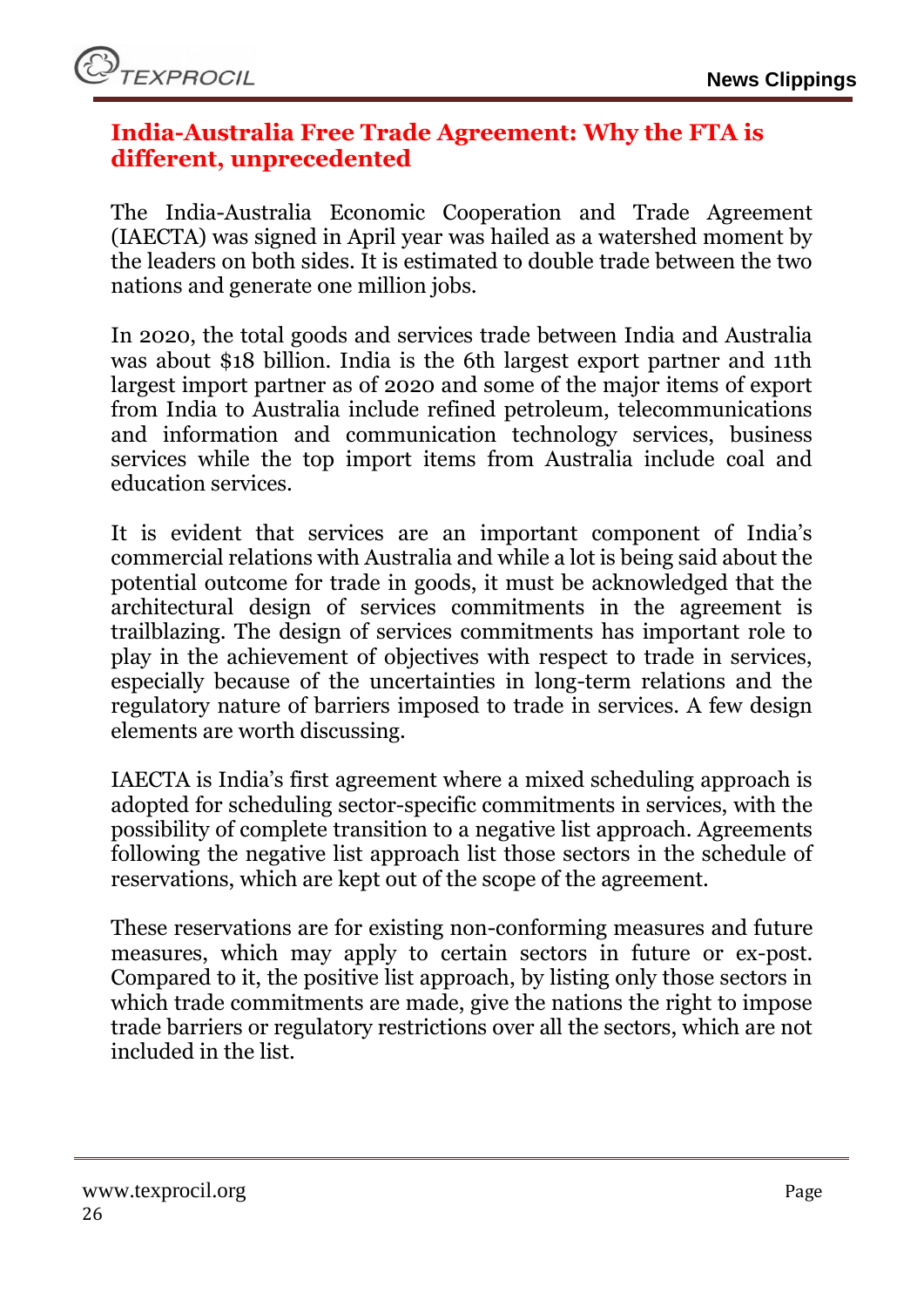For listing substantial commitments, India follows a GATS-style-hybrid approach (a type of positive list approach) and Australia follows a negative list approach. Further, there is a transition clause, according to which India has to submit a proposed schedule of non-conforming measures within five years of the date of entry into force of the Agreement providing an equivalent of liberalisation. This implies that both the parties will eventually move to a negative-list approach. This will be the first time that India will follow a negative list approach.

Australia is listed both – current and future non-conforming measures and thus, when India transitions to a negative list, it may do the same. From a contractual perspective, a negative list approach is considered more transparent. It is believed that the negative-list approach locks-in future policy changes. Generally, under positive list approach contracting parties maintain discretion with respect to inclusion of new services or sectors that have been kept out of the schedule. Thus, in general negative list is considered pro-liberalisation.

Understanding MFN

This is also the first time that India has taken binding most-favourednations (MFN) commitments even though it is only in select services. The MFN obligation under preferential agreements requires the contracting parties to give each other the best possible current and future commitments or treatment.

To date, all of India's trade agreements have a discretionary MFN clause. It requires that after the entry into force of the Agreement if one of the two Parties enters into any agreement on trade in services with a third country, it shall consider a request by the other Party for a treatment, no less favourable than that provided to the third party.

Thus, the MFN commitment is non-binding. Compared to this, India has taken binding MFN commitment under IAECTA in 31 services sectors including architectural, engineering, higher education, banking, and financial services, among others. Thus, in the 31 sectors listed with MFN commitment, India extends the best possible current and future treatment to Australia.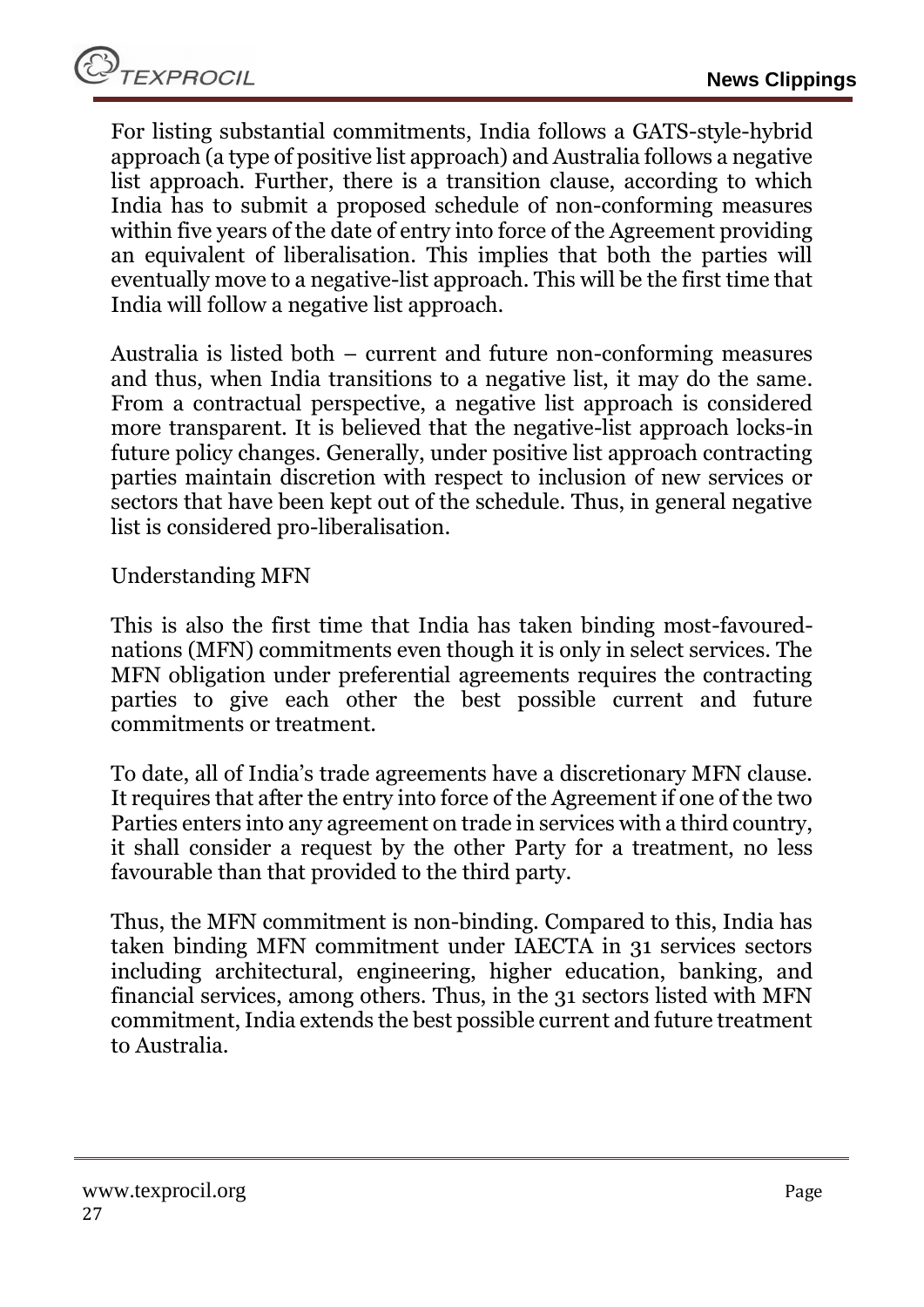Unlike India's previous comprehensive agreements, IAECTA does not include a separate chapter on Investments. Commitments are taken only with respect to services-linked-investments. Infact, the agreement clearly specifies that any decisions or requirements under the party's foreign investment framework shall not be subject to dispute settlement. Thus, Investments are completely kept out of the realm of institutional provisions laid out under the agreement.

Trade talks

As regards Mode 4 trade, like India's all other comprehensive agreements, IAECTA has a separate chapter on Temporary Movement of Natural Persons (MNP). Australia has allowed temporary stay of up to four years for Indian intra-corporate transferees (ICT), independent executives and contractual service suppliers (CSS) in up to 26 service categories, while India has allowed up to five years to ICT and one year to CSS (27 categories) and independent executives (12 categories).

An important institutional provision included is the establishment of a working group on temporary movement of natural person that will meet on an annual basis. The purpose is to review, monitor implementation and facilitate movement of people. More importantly, provide a forum for exchange of information – this is an important aspect considering that often there is information asymmetry and new issues, or interpretational issues may emerge ex-post.

The case of India-Singapore Comprehensive Economic Cooperation Agreement (CECA) is worth mentioning here. India and Singapore signed the Comprehensive Economic Cooperation Agreement in 2005, there have been issues related to movement of natural person or Mode 4 trade in services.

The Ministry of Manpower in Singapore released the Fair Consideration Framework nearly a decade into the Agreement to correct its own unemployment situation, requiring companies in Singapore to advertise for jobs locally before issuing an Employment Pass to foreign worker.

While this was regarded as a violation of the commitments made under the India-Singapore CECA, however, it was clarified that trade commitments are made with respect to Work Permit and issuance of Employment Pass is a domestic policy issue. Thus, technically, this is not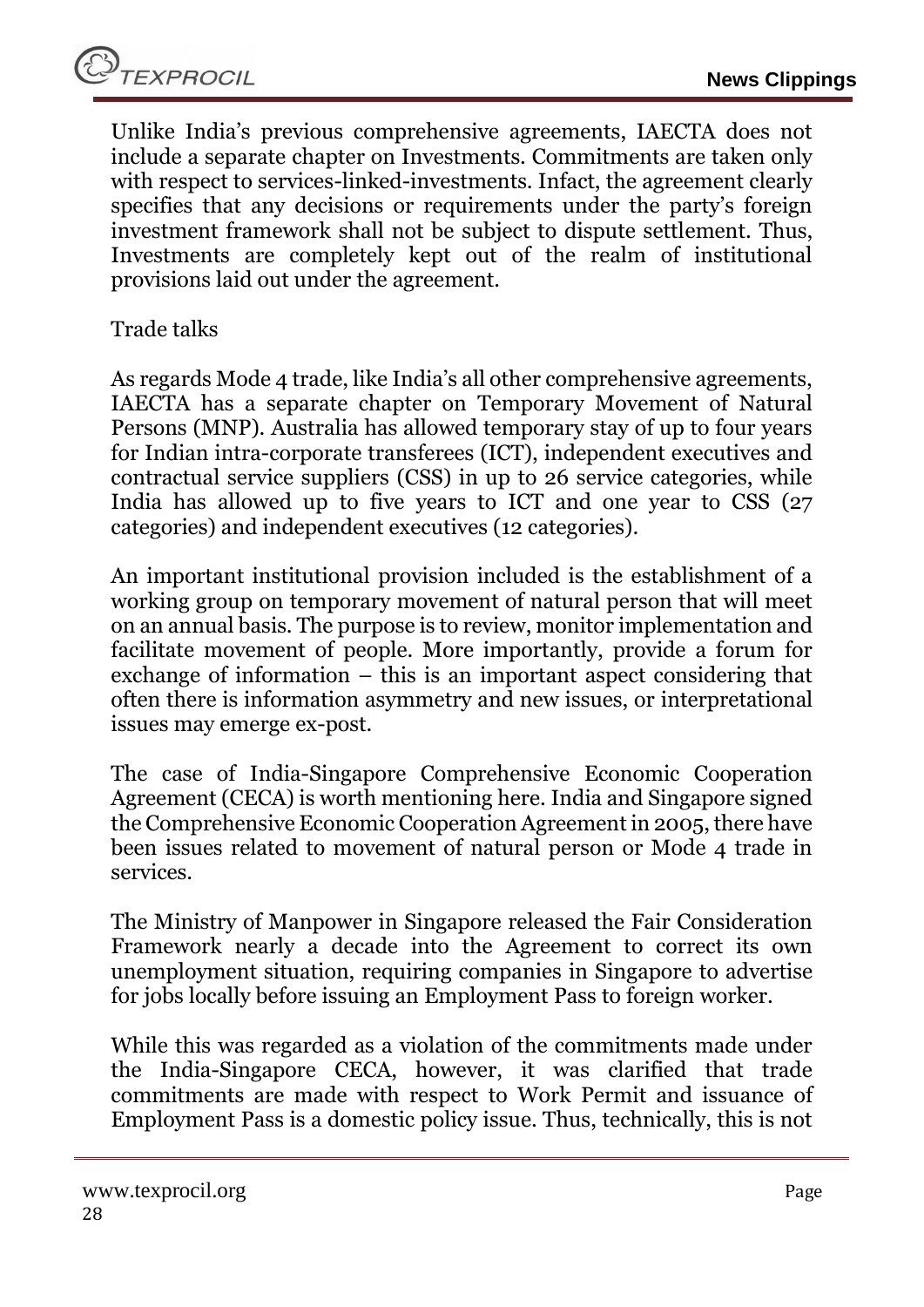violating trade commitments, rather it is a biproduct of information asymmetry. This is often attributable to the lack of services data or lack of understanding of regulatory issues.

In such a scenario, Overall, it is seen that in-terms of the architectural design, the India-Australia Economic Cooperation and Trade Agreement is unprecedented, when compared with India's previous agreements. India has made a big leap in terms of the design, especially by including a negative list approach for scheduling commitments and by binding MFN treatment. This was one of the sticking points under the RCEP for India.

Finally, establishment of endogenous/information institutional structures within the scope of the agreement is a welcome step. Having a working group or treat committees for discussing issues related to MNP – an area where information asymmetry often acts as a trade barrier – is an important trade facilitation measure. In many aspects, when it comes to services commitments the IAECTA is a first of its kind and it emphasizes that India is breaking the traditional design mould, gradually and selectively.

Source: economictimes.com– May 23, 2022

**\*\*\*\*\*\*\*\*\*\*\*\*\*\*\*\*\***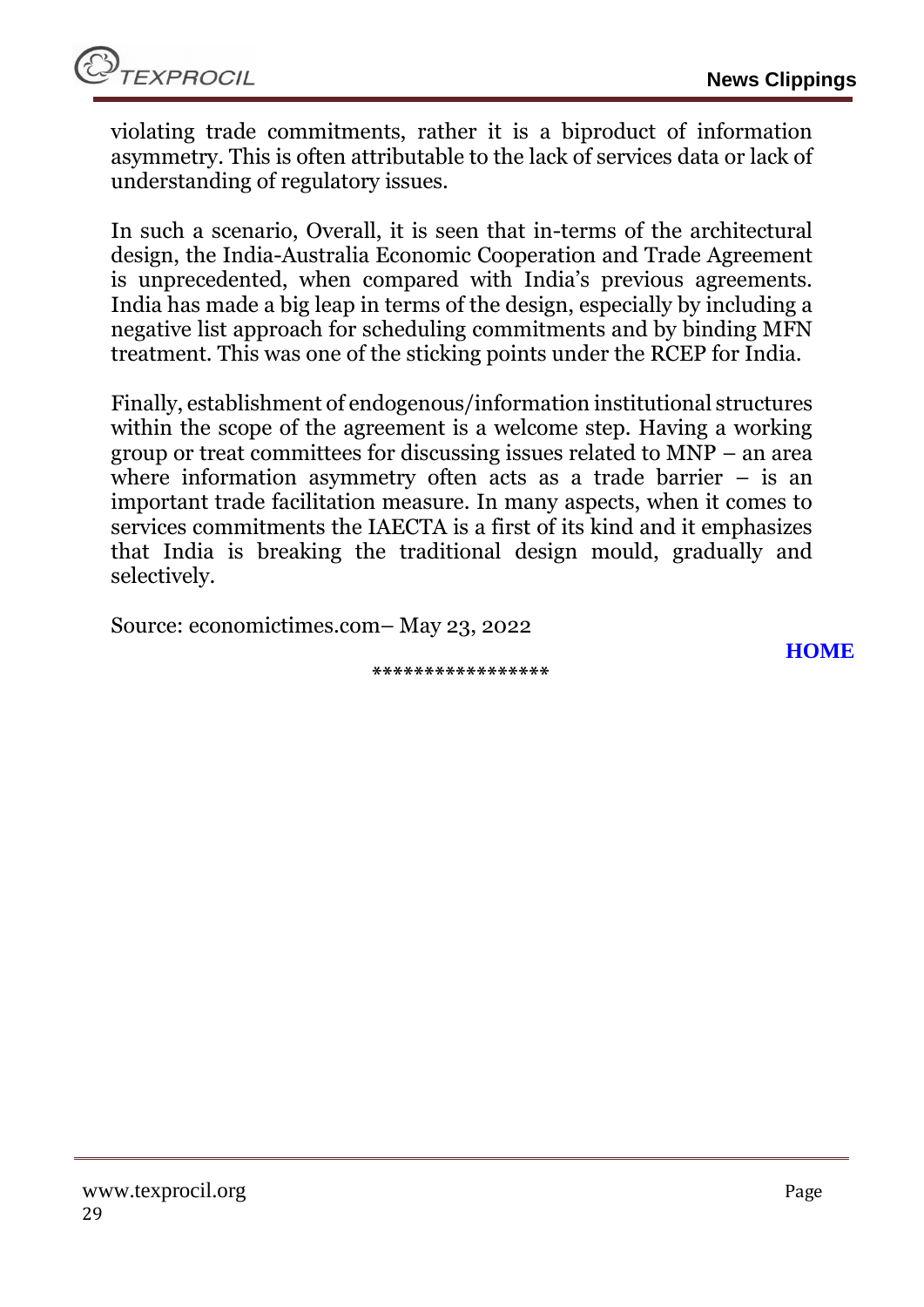# <span id="page-29-0"></span>**India's pivot to Indo-Pacific**

From India's point of view, much depends on how IPEF aligns with the CPTPP and RCEP-type trading agreements.

At a time when trade is facing deglobalisation headwinds, India's decision to be part of the US-led Indo-Pacific Economic Framework (IPEF) along with 11 other countries is to be welcomed. This bloc aims to strengthen economic partnership among the participating nations to enhance supply chain resilience, sustainability, inclusiveness, economic growth, fairness, and competitiveness in the region.

The global power axis has shifted away from the Atlantic-Pacific to the Indo-Pacific, stretching from the Indian sub-continent to the western shores of North and South America. This region now powers the world economy through its prowess in manufacturing, trade and investments. However, this putative bloc represents only a broad framework as the rules for closer economic engagement through greater market access for each other's goods and services are still to be worked out.

However, the level of ambition for a free trade agreement (FTA) is likely to be equivalent to that of the 11-member Comprehensive and Progressive Agreement for Trans-Pacific Partnership (CPTPP) or the Regional Comprehensive Economic Partnership (RCEP), a grouping that comprises 10 members of the Association of Southeast Asian Nations together with China, Japan, South Korea, Australia and New Zealand. This is only to be expected as eight members of the IPEF (Australia, Brunei, Japan, Malaysia, New Zealand, Singapore, and Vietnam) are also part of the CPTPP and 11 are part of the 15-member RCEP that came into force in January.

From a geo-economic standpoint, India's strategy for the Indo-Pacific is still evolving. What are its interests in the region? Is it only rivalry with China that seeks a growing presence in the Indian Ocean? There is, no doubt, a large element of this, as China's rise as a global power has lengthened its shadow over South Asia, ASEAN, and East Asia.

India has taken a consistent position of freedom of navigation in the South China Sea. Due to their quest for energy security, the Indo-China rivalry is the most intense at the Indian Ocean. This has also resulted in India prospecting for oil in Vietnam and Russia.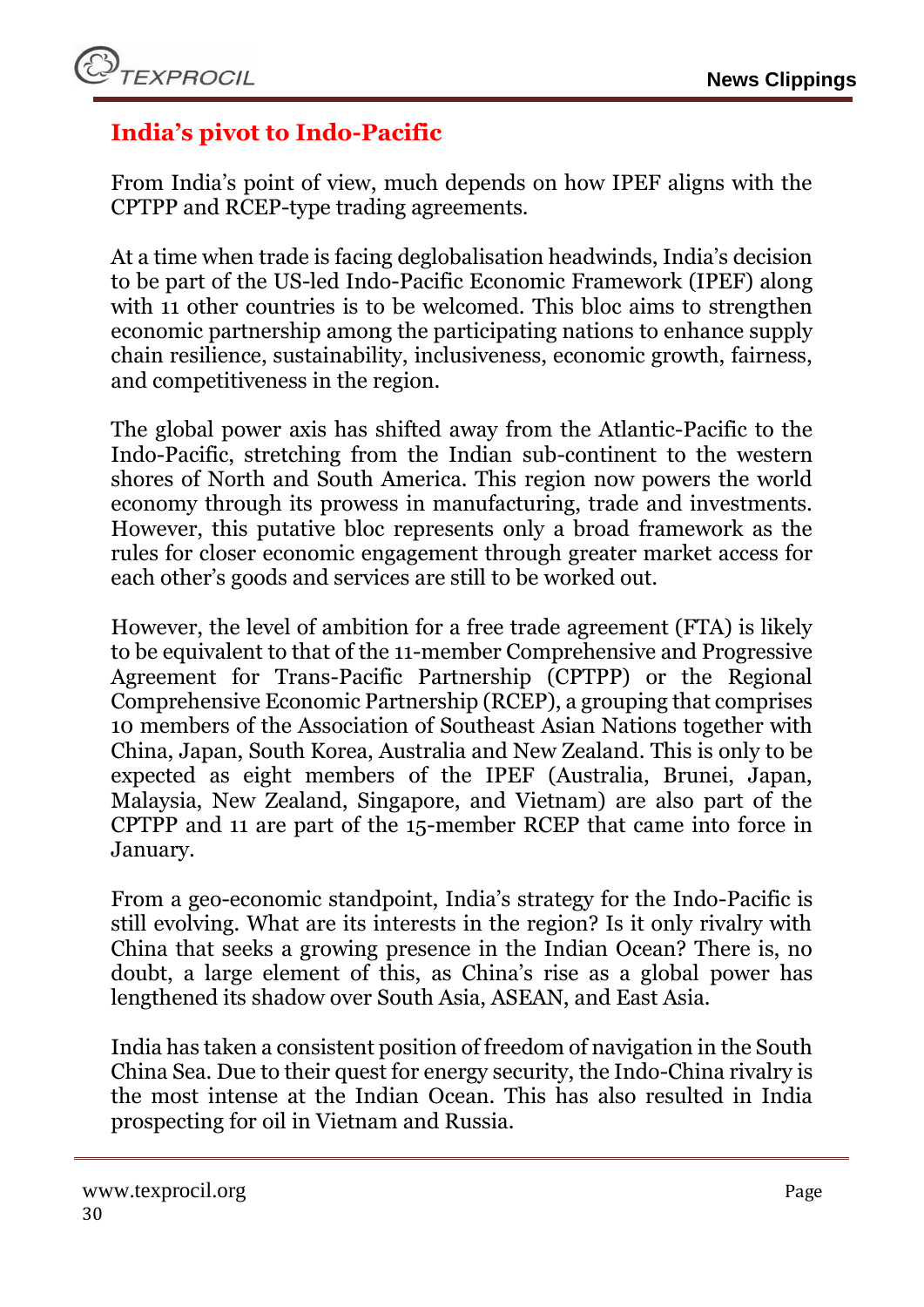The question is whether India's interest also extends to engaging via trade and investments and sharing the prosperity of the booming Indo-Pacific region, a bitterly-contested arena where great power ambitions are colliding. India has sought closer relations with Japan which also has serious concerns regarding a rising China. Then there is South Korea.

The US has now decided to focus on the region after earlier walking out of the Trans-Pacific Partnership, which is another word for the CPTPP. So, too, is India which decided to exit from the Sino-centric RCEP at the eleventh hour and is currently reviewing existing FTAs with ASEAN, Japan, and South Korea, among several others.

From India's point of view, much depends on how IPEF aligns with the CPTPP and RCEP-type trading agreements. This is predicated on how the US looks to exercise leadership in this new bloc while also satisfying its domestic constituencies.

Last year, US president Joe Biden mentioned IPEF at the East Asia summit, stating that it will define shared objectives on trade facilitation, standards for the digital economy and technology, supply chain resilience, decarbonisation, and clean energy, infrastructure, worker standards, among others. India, for its part, reaffirmed that it will work with partners to build an inclusive and flexible IPEF.

Exemplifying India's growing stakes in the Indo-Pacific, it recently inked an ambitious economic cooperation and trade agreement (ECTA) with Australia, which was hailed as a "watershed moment" by PM Narendra Modi. As Australia is a member of both CPTPP and RCEP, greater comfort levels in implementing the ECTA may well incentivise India to raise its level of ambition for deeper trade and economic engagements with the IPEF grouping.

Source: financialexpress.com– May 25, 2022

**[HOME](#page-0-0)**

**\*\*\*\*\*\*\*\*\*\*\*\*\*\*\*\*\***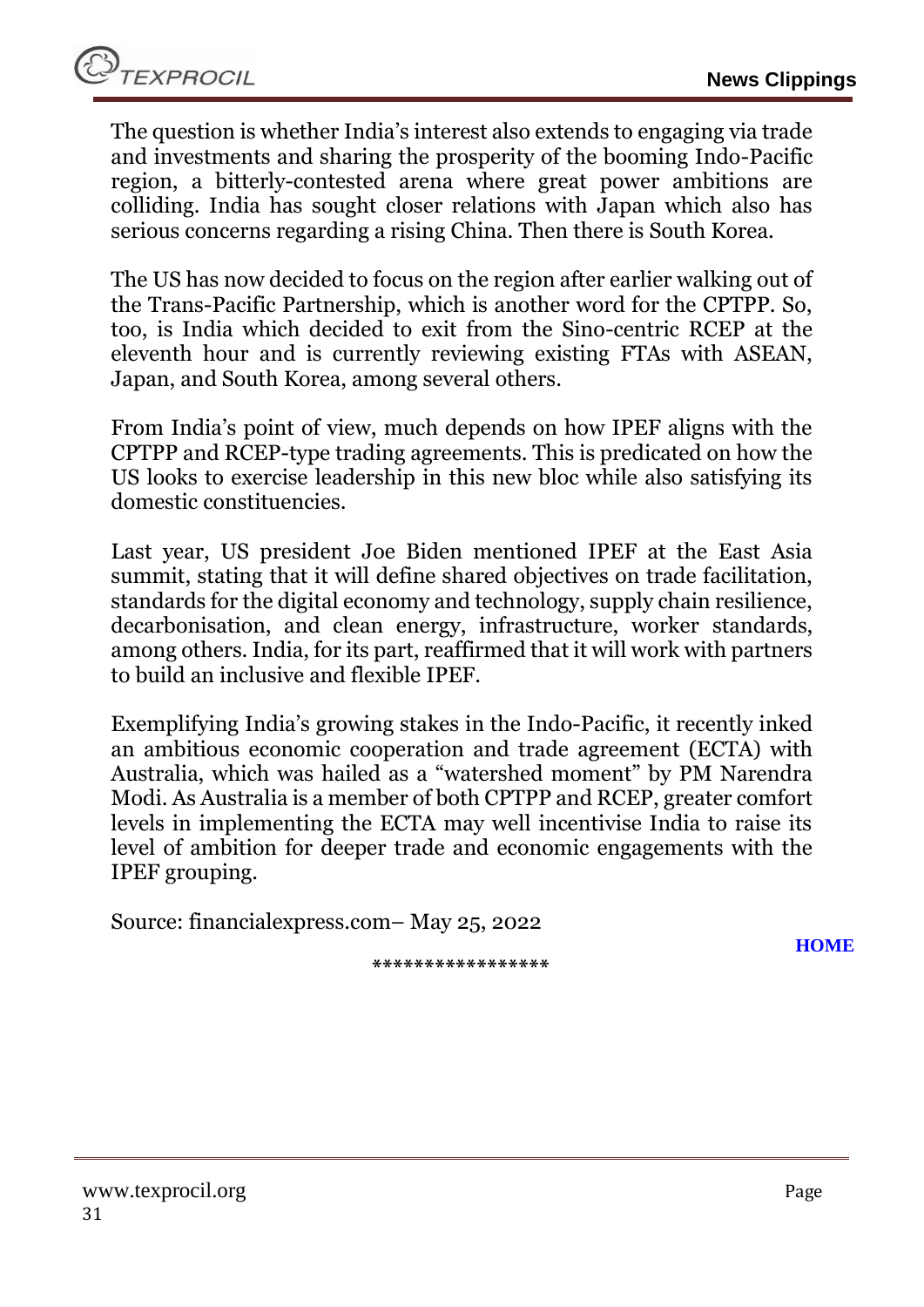#### <span id="page-31-0"></span>**India's exports to Latin America increase by an impressive 48% to a record 18.9 billion dollars in 2021-22**

India's exports to Latin America reached a record high of 18.89 billion dollars in 2021-22 (April-March), according to the Commerce Ministry of India. The exports have increased by an impressive 48% from 12.74 billion dollars in 2020-21.

Brazil continued as the # 1 destination of India's exports to the region, with 6.49 billion dollars, an increase of 53% from 2020-21.

Mexico was  $\#2$  with 4.42 billion dollars – an increase of 43%.

Argentina came back to claim the third position after many years, with 1.43 billion dollars – an incredible 107% increase from last year.

Colombia was #3 with 1.38 billion- increase of 59% from 865 million.

Chile joined the Billion Dollar Club for the first time with 1.18 billion, increasing by 47%.

The other major destinations were: Peru 898 million and Guatemala 552 m

Exports to the other countries are in the table below.

Exports to the three major trade blocs in the region were: Mercosur were 8.28 billion, Pacific Alliance 7.88 bn, and CAFTA (Central America + Dominican Republic) 1.95 bn

India's exports to some of the distant Latin American countries are more than the exports to neighboring countries or traditional trade partners with the same or more population. This is a trend of the last several years. Examples:

India's exports of 552 million dollars to the distant Guatemala (population 11 million) are more than twice that of the exports of 198 m to the neighbouring Cambodia with a population of 16 million.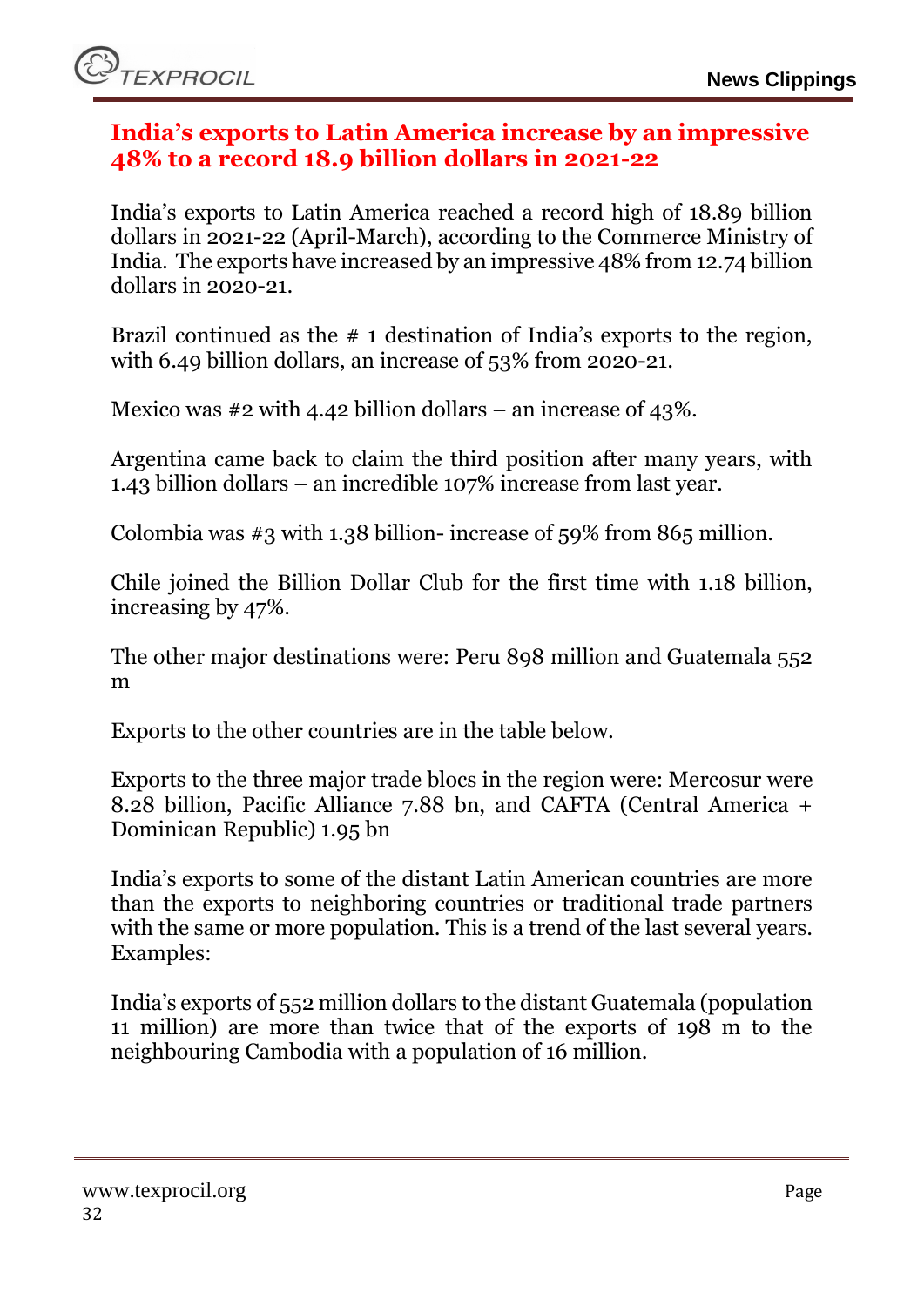Exports of 318 m to the remote Honduras (population 10 m) are more than the exports of 235 m to nearby Kazakhstan with a population of 19 m.

Exports to Brazil (6.48 bn) are higher than to the traditional trade partners such as Japan (6.18 bn) and Thailand (5.7 bn)

Exports to Mexico ( 4.43 bn) are more than the exports to Canada ( 3.7 bn) and Russia ( 3.2 bn).

[Click here for more details](https://www.financialexpress.com/defence/indias-exports-to-latin-america-increase-by-an-impressive-48-to-a-record-18-9-billion-dollars-in-2021-22/2535466/)

Source: financialexpress.com– May 24, 2022

**\*\*\*\*\*\*\*\*\*\*\*\*\*\*\*\*\***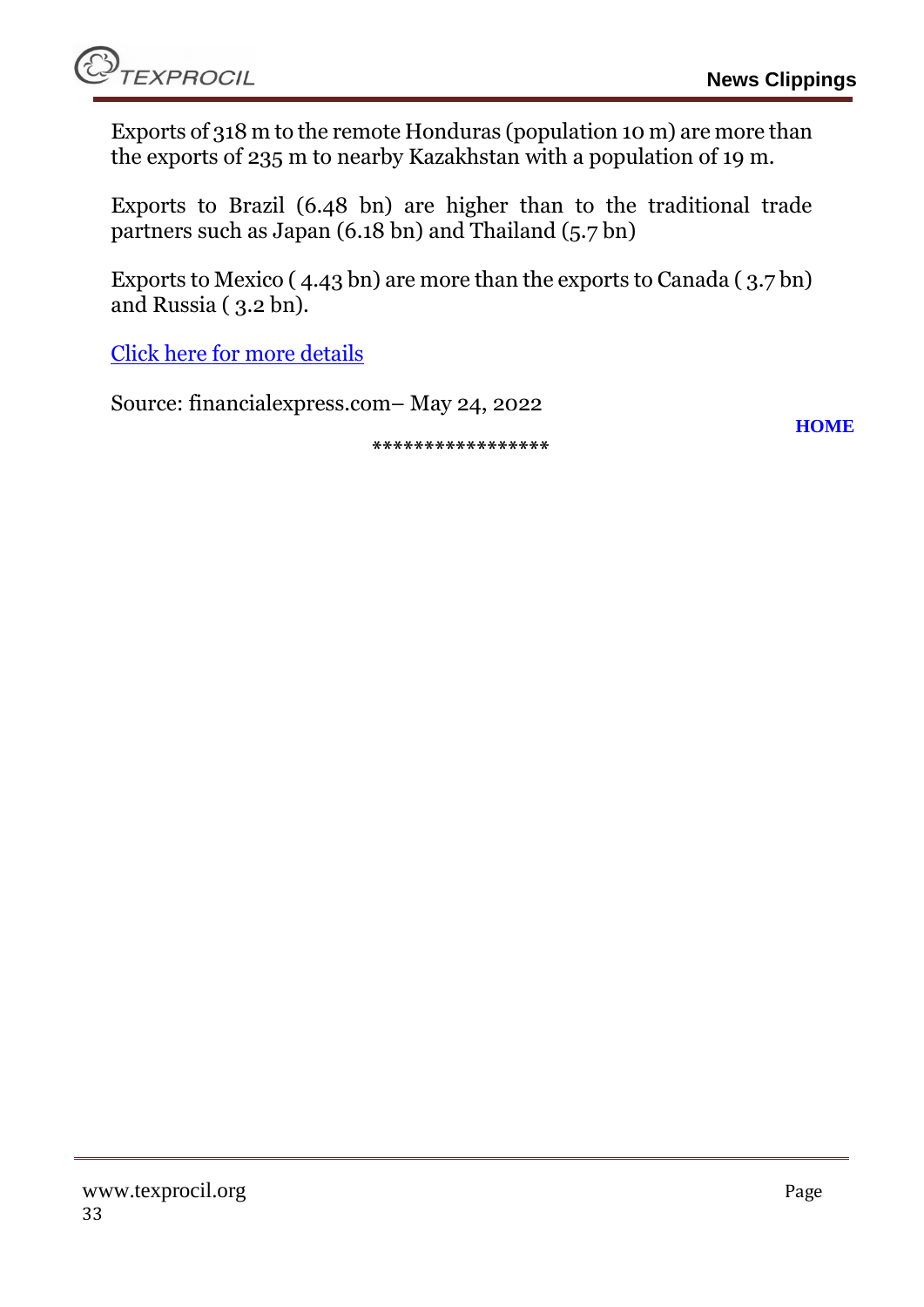#### <span id="page-33-0"></span>**Rising cotton yarn prices hit home textile exporters**

The spiralling cotton prices has hit the MSME-dominated home textile exporters who are staring at a bleak future and potential default on orders already received.

Situation presently is extremely precarious with the value chain segment not only losing business but also the market share in countries such as US. Several MSME units are now heading for closure as they are unable to operate after the unprecedented rise in cotton yarn prices and this will result in job losses, the Made-Ups Exporters Forum said.

Govt action

The Government has been monitoring the situation and during the last stake holders meeting had said that it will withdraw benefits on cotton yarn export and impose duties on export of raw material, if the supply chain does not ensure raw material at lower price for the value chain participants, it added. However, raw material prices have not fallen and the government may have to take corrective measures, said the Forum.

Demand for value added products

Amit Ruparelia, Convener, Made-Ups Exporters Forum said post the second wave of pandemic there was a good all-around demand for value added products such as home textiles, apparels and the sector was fully geared up to meet the demand.

However, during the same period the millers started increasing cotton yarn prices even though the raw cotton prices were stable. At a later stage the cotton prices too rose tremendously affecting the business of entire value chain segment, he said.

Earlier, the Government had extended support to the industry with several measures including credit guarantee scheme, loan restructuring measures, moratorium, deferment of interest payments, Emergency Credit Line Guarantee Scheme and Credit Guarantee Fund Trust for Micro and Small Enterprises to moderate the impact of Covid pandemic.

Source: thehindubusinessline.com– May 24, 2022

**\*\*\*\*\*\*\*\*\*\*\*\*\*\*\*\*\***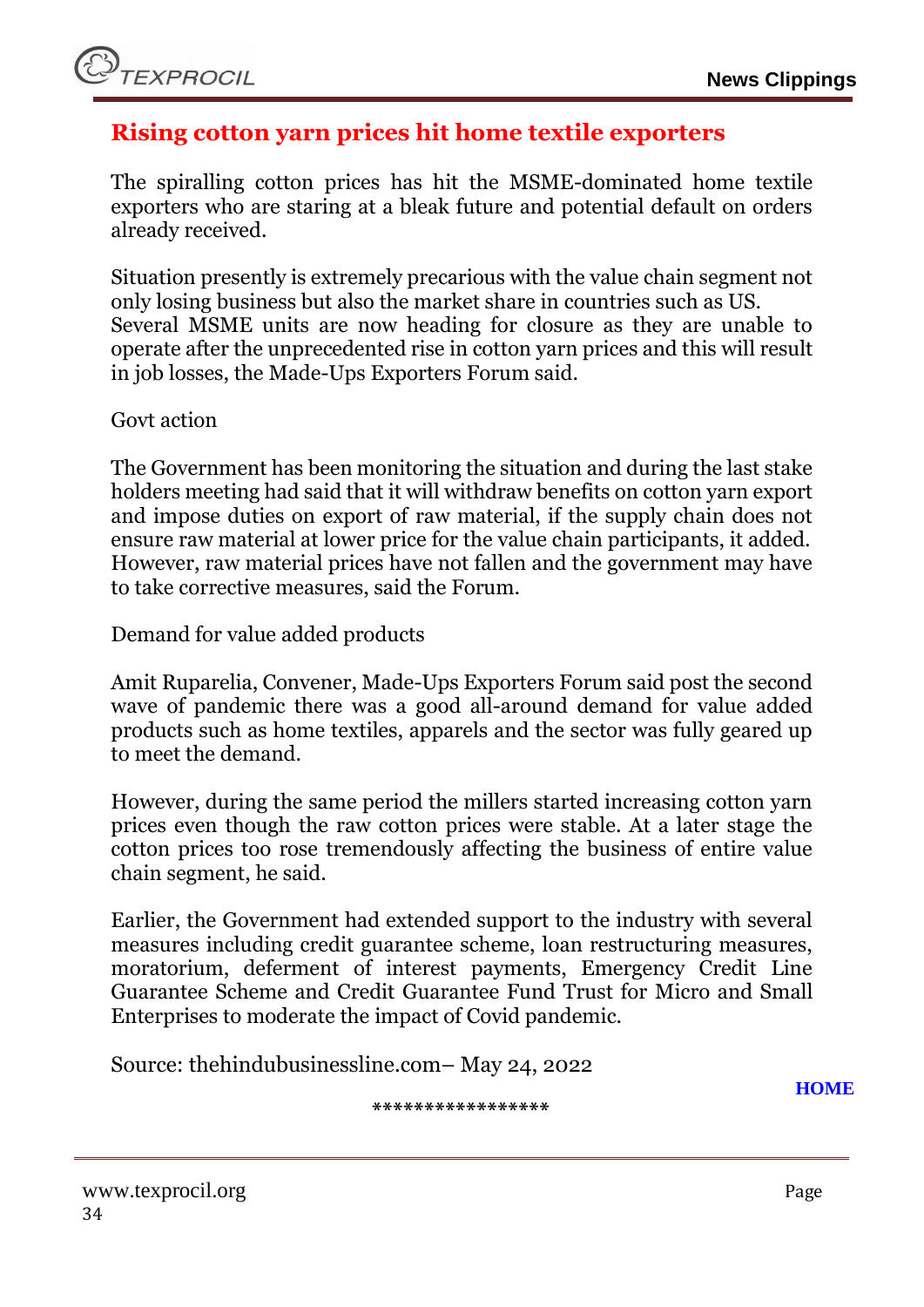## <span id="page-34-0"></span>**Key takeaways from apex court's ruling on GST Council**

The Supreme Court has rightly reinforced the supremacy of the legislature over the recommendations of the GST Council

Recently, taxpayers across the country welcomed a landmark decision of the Supreme Court which read down the levy of IGST (Integrated Goods and Services Tax) on ocean freight services in case of CIF-based imports, and declared the same to be in violation of the GST law.

Though the apex court observed the violations in this regard on many fronts, including the absence of proper statutory powers to levy such IGST, the issue of double taxation, etc., the remark of the apex court on the nature of recommendations provided by the GST Council (GSTC) sparked a debate in the legal and tax fraternity, and among lawmakers themselves.

The fundamental discussion around this was triggered when it was submitted before the apex court that the exercise of certain functions under various provisions of the GST law, including the provisions governing the levy of IGST on ocean freight services, has been carefully delegated to the GSTC to meet the end objectives of GST.

Consequently, an inference was supposedly drawn that a levy of tax can also find its roots in the recommendations made by the GSTC (which is a Constitutional Body under Article 279A of the Constitution of India (COI) and has been set up to maintain the spirit of collaborative and cooperative federalism) without appropriate backing in the legislature.

A conscious discussion on the above inference would require significant insight into the object of constitutional provisions which led to the enactment of GST law, which was also acknowledged by the apex court as a critical step for interpretation of statutes in the modern world.

At the time of enactment of the GST, the COI was amended to introduce Article 246A which granted simultaneous power to the Union and State Legislatures to legislate on GST.

The power of the States in this regard is, however, subject to the conferment of an exclusive domain of Parliament to levy the GST for supply in the course of inter-State trade and commerce.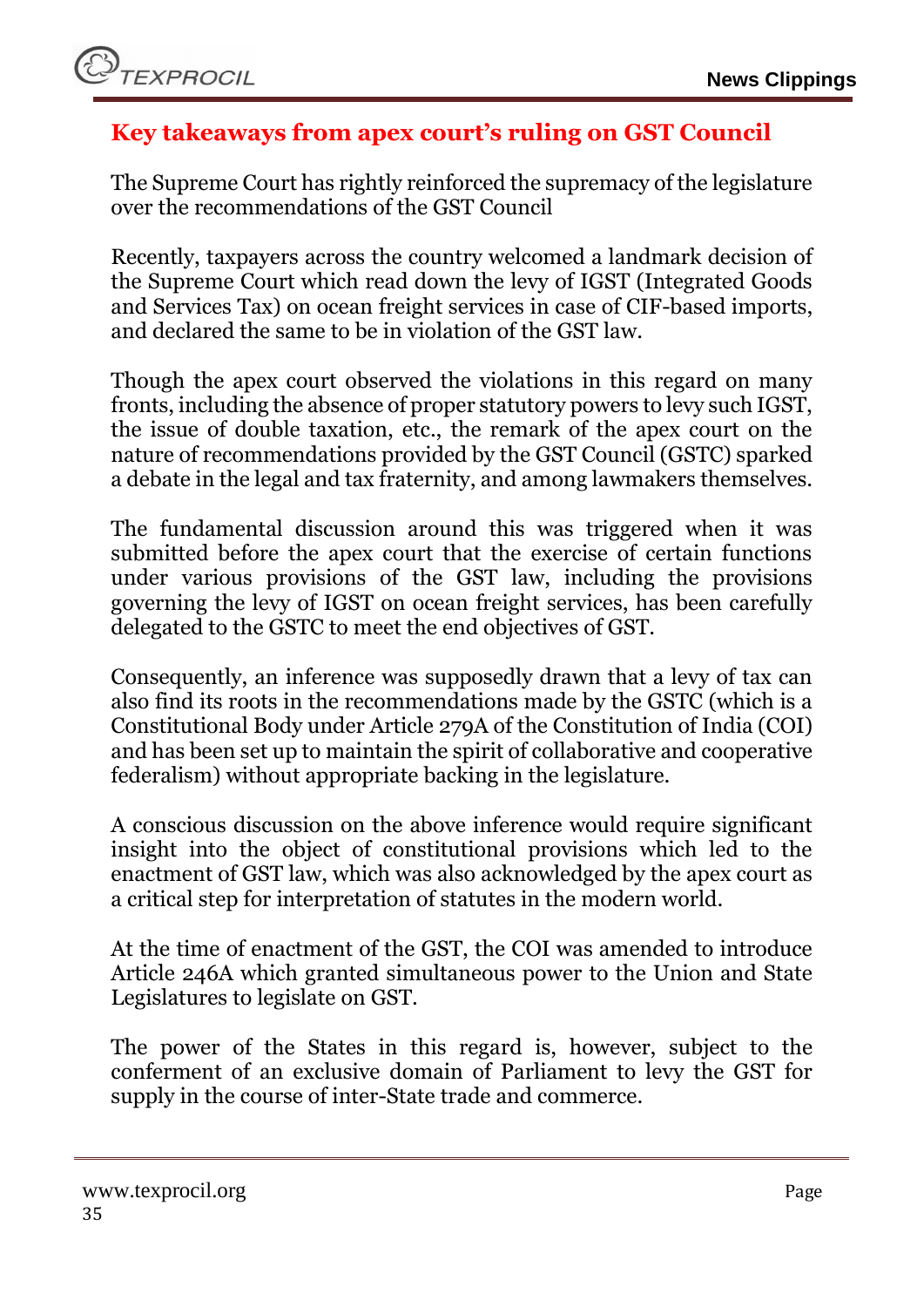Further, Article 279A was introduced to, among other things, stipulate the provisions relating to the constitution of the GSTC which would give recommendations to the Union and State relating to various matters under GST and provide for developing a mechanism to resolve disagreements between the two amicably.

Value of recommendations

In this regard, the apex court noted that although the term "recommendation" has been used in numerous provisions in the COI in different contexts, the use of such term in the case of GSTC is nonqualified — that is, there is no explanation of the value of such recommendation.

Further, the deletion of Article 279B and inclusion of 279(1) in the COI, strengthened the opinion of the apex court that GSTC does not have the power to transform its recommendations into legislation. This was further supplemented by the observation of the apex court that neither Article 279A begin with a non-obstante clause to exercise exclusive jurisdiction nor does Article 246A provide that the legislative power is subject to Article 279A.

Consequently, it was observed that the recommendations of the GSTC can only have persuasive value and cannot be treated as a mandate unless the same is coupled with affirmation in the legislature.

While few provisions of the IGST Act, 2017 and of CGST Act, 2017 provide for consultation with GSTC, it cannot be argued that all GSTC's recommendations would have a binding force on the legislature, as the constituent power of the legislature is always of higher constitutional order as compared to its legislative power.

While the apex court rightly intended to reinforce the supremacy of the legislature over the recommendations of the GSTC, the said observation can be misinterpreted and hence raise some pertinent questions like: (a) would different rates of GST be applied by different States; (b) would this impact the overall uniformity and framework of GST; (c) were States right in seeking an extension in the periodicity of the compensation; etc.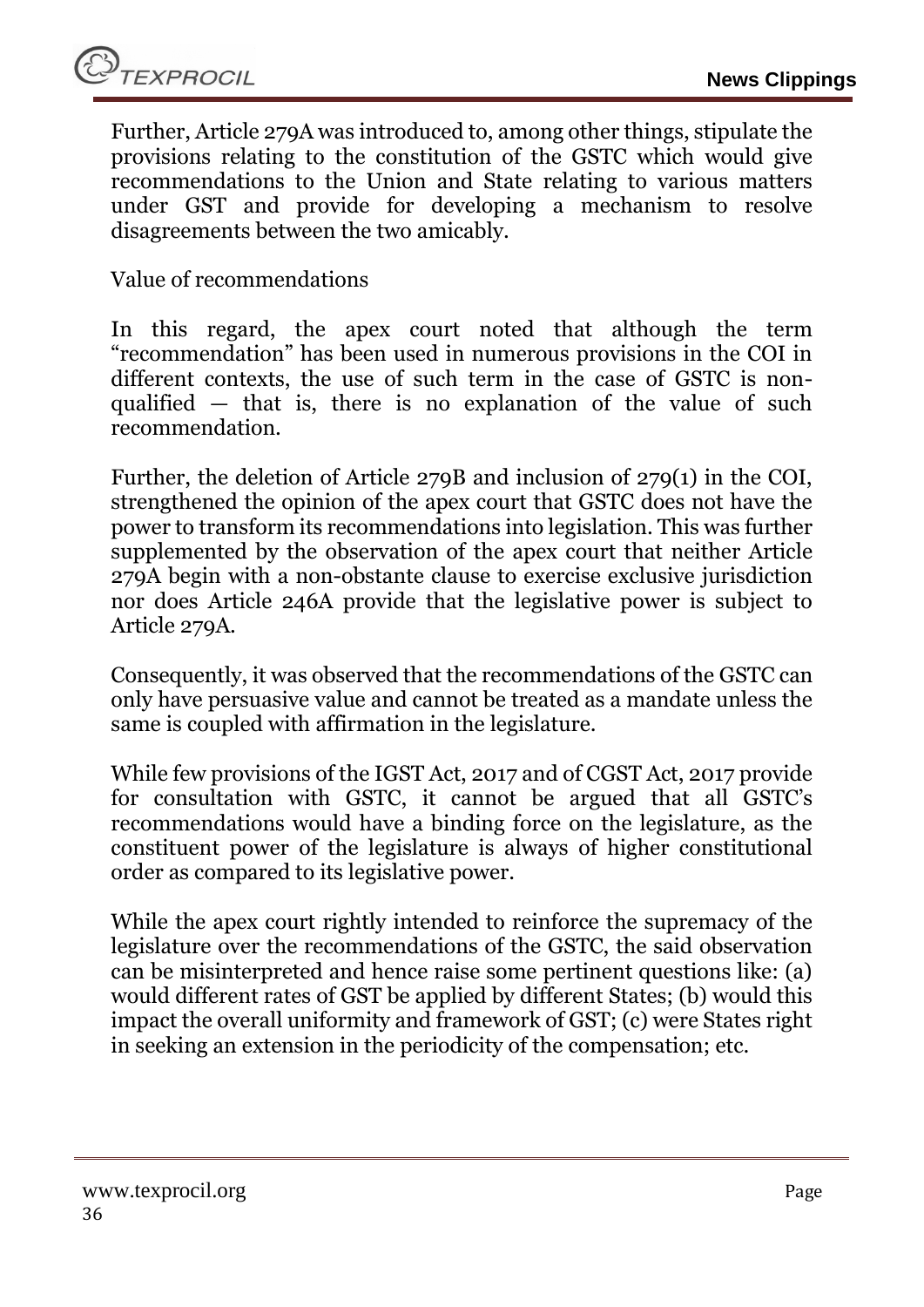Since the implementation of GST, States have consistently respected the decision of GSTC and promoted the object of cooperative federalism. Further, the recommendation of the GSTC is based on at least threefourths weighted majority of members wherein the Union and State legislatures have one-third and two-thirds share in weighted votes, respectively.

Thus, while the future impact of the aforesaid observation is yet to be evaluated, the chances of disputes are likely to be minimal.

Source: thehindubusinessline.com– May 24, 2022

**[HOME](#page-0-0)**

**\*\*\*\*\*\*\*\*\*\*\*\*\*\*\*\*\***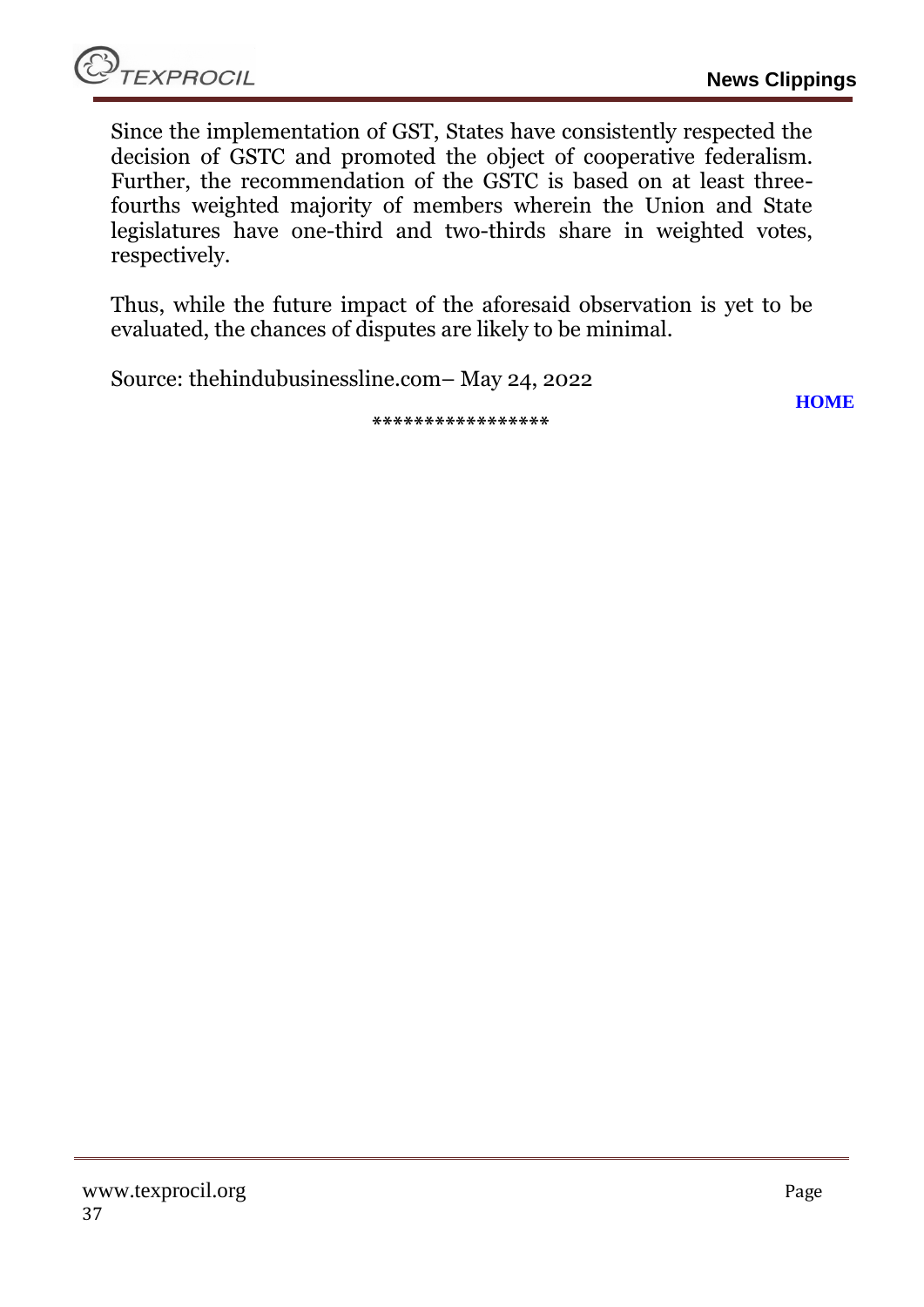## <span id="page-37-0"></span>**Textiles, garment players ask govt to ban cotton futures**

Textiles and garment firms have approached the government to ban the futures trading of cotton, as they allege it's adding to market speculations and further driving up prices of the fibre.

Reiterating their demand for prohibiting cotton exports immediately to tame the soaring prices, some players are also pushing for a long-term raw material strategy for the sector under which they want the government to impose an export duty on the fibre to keep local supplies steady.

Similarly, they have also suggested that the government follow the Chinese model and set up, through the state-run Cotton Corporation of India (CCI), a strategic reserve of about 10 million bales. This will enable it to resort to meaningful intervention in the market whenever there is a spike in raw material prices. These are part of a raft of suggestions submitted by these players to address the issue of raw material shortage in the country, official and industry sources told FE.

"Textiles minister Piyush Goyal is expected to take a decision, after considering these and other possible options, once he is back from Davos later this week," said one of the sources.

Domestic cotton prices have more than doubled to breach Rs 1,00,000 mark per candy of 356 kg in the past one year. Consequently, cotton yarn prices, too, have jumped substantially.

In December 2021, stock and commodity markets regulator Sebi had suspended futures and options trading for one year in seven farm commodities, such as chana, mustard seed, crude palm oil, moong, paddy (Basmati), wheat and soyabean and its derivatives. However, trading in cotton wasn't curbed.

"We have requested the government to ban futures trading of cotton. Similarly, the government should have a long-term strategy to ensure adequate availability of cotton to consuming industries, which are making value addition here and creating jobs, instead of allowing traders to have a free run," said Raja Shanmugham, president of the Tirupur Exporters Association that represents the country's largest garment cluster.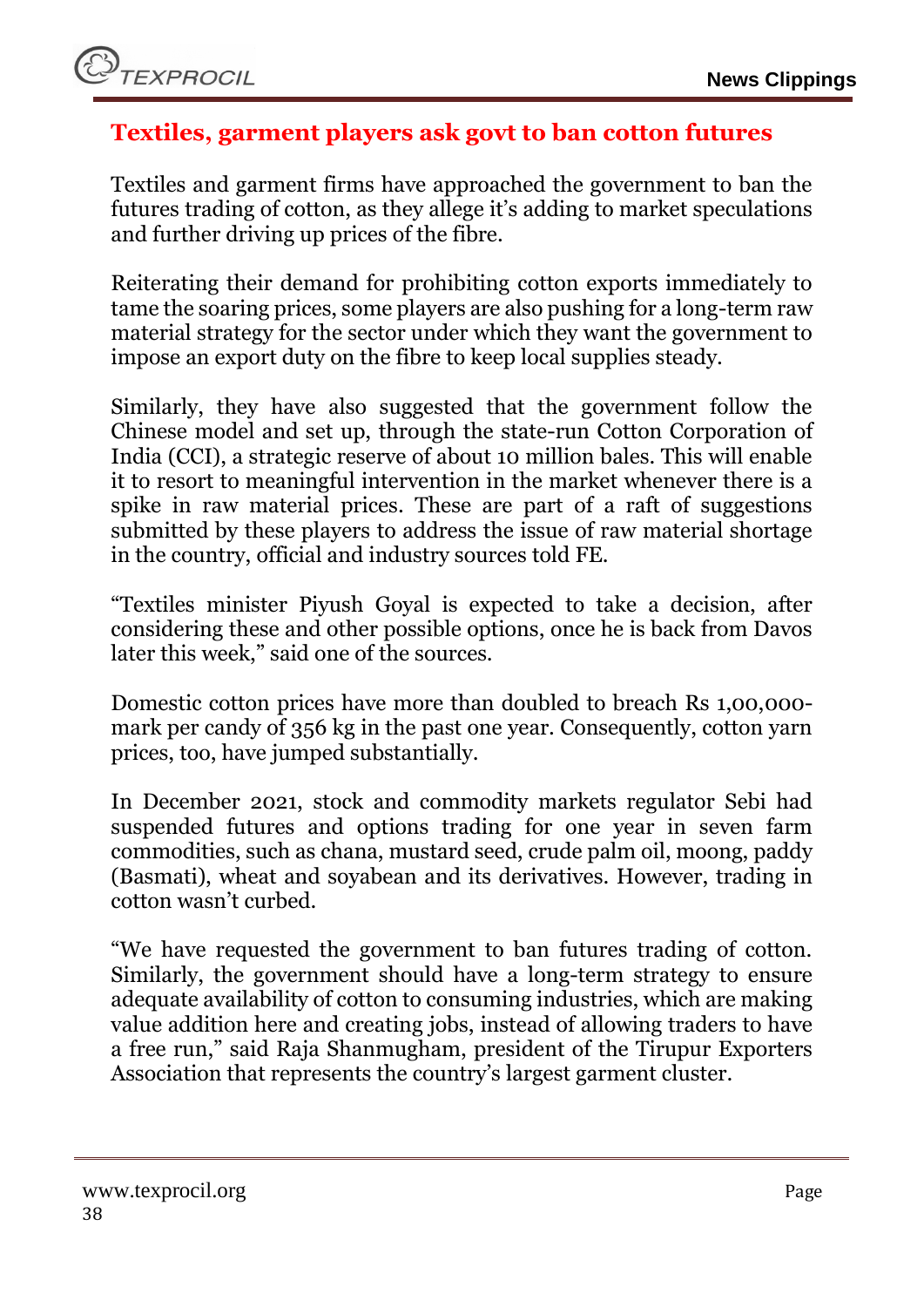In a letter to Goyal, Apparel Export Promotion Council chairman Narendra Goenka pointed out that the price of cotton yarn has jumped by about 20% from Rs 376 per kg in March to Rs 446 in May.

India is already losing out to competitors like Bangladesh, due to their duty-free access to markets like the EU. "This continuous price increase will further make us uncompetitive," Goenka said.

Making a case for promoting exports of finished products, Goenka said while the outbound shipment of raw cotton fetches about Rs 275 per kg, when converted to yarn, it touches Rs 400 a kilo. In contrast, a valueadded product like garment, when exported, could fetch between Rs 1,000 to Rs 1,200 rupee a kilo.

Goenka added that, "We have suggested to the government quantitative restriction on export of raw cotton and cotton yarn, reducing the export benefit on export of cotton and cotton yarn along with declaring cotton as essential commodity (which will make it easy for the government to regulate its supply)."

According to T Rajkumar, director of Sakthi Group and chairman of the Confederation of Indian Textile Industry, the imposition of curbs won't hurt farmers.

Sanjay Jain, former CITI chairman, said India cotton prices have moved up at a much faster pace than the Chinese cotton, further eroding India's competitiveness vis-à-vis the world's largest textiles and garment player.

Source: financialexpress.com– May 25, 2022

**\*\*\*\*\*\*\*\*\*\*\*\*\*\*\*\*\***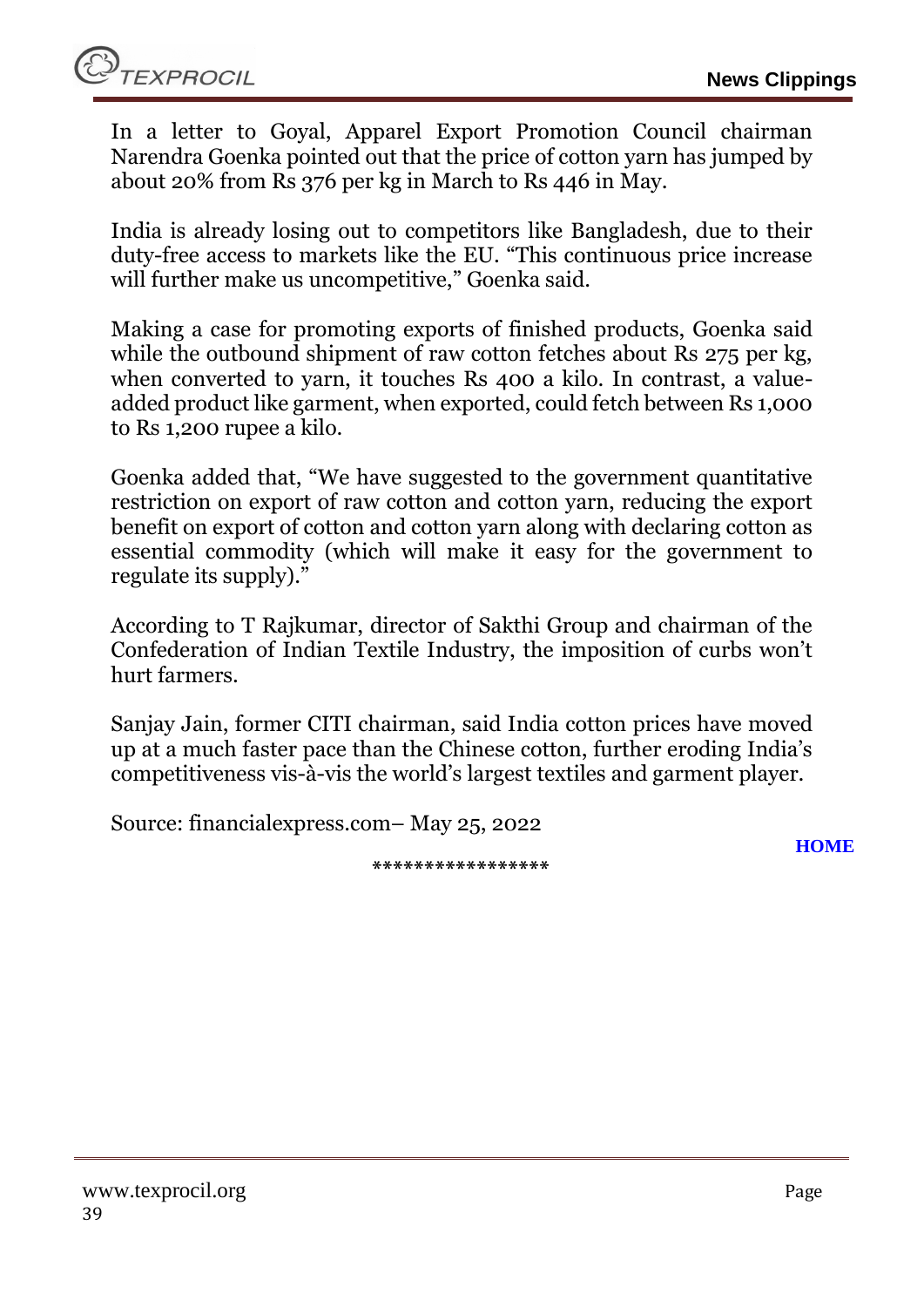## <span id="page-39-0"></span>**80% of units making key dye industry inputs close**

Despite the Atmanirbhar Bharat push for local manufacturing of raw materials and finished products, the attempt at import substitution in dyes and intermediates production has failed. With raw material prices rising, units producing H acid and vinyl sulphone, two key chemicals for the dye industry, are staring at closures for two months. Nine of the 11 manufacturers of these two chemicals in Gujarat have closed their plants. For instance, AksharChem on Tuesday announced in its regulatory filing that it has shut its H acid manufacturing plant in Mehsana.

"The plant faced adverse economic conditions in recent months. It was thus decided to stop the production of H-Acid for an indefinite period with immediate effect.

The decision has been taken after consideration of optimizing working capital usage of the company as well as commercial viability of the product especially in the recent situation in which textile companies are facing record high cotton prices which has lowered the demand for dyes," the company said.

The eleven units have a combined installed capacity of 5,000 tonnes of H acid and 12,000 tonnes of vinyl sulphone per month, according to industry estimates. Gujarat manufactures an estimated 80% of the H acid and vinyl sulphone manufactured in India, commodities that were mainly imported from China about seven years ago.

Similarly, Kiri Industries, another leading player in the manufacture of both these chemicals, shut production some two months ago.

"We have a dye manufacturing plant where we use H acid and vinyl sulphone imported from China. Despite having backward integration to be able to manufacture these two key raw chemicals, the cost of production is so high that we had no choice but to import these products," said Manish Kiri, managing director, Kiri Industries.

Basic chemicals such as sulphur, soda ash, caustic soda and aniline, key raw materials to make H acid and vinyl sulphone, cost higher in India compared to the international market. As a result, cheaper China-made H acid and vinyl sulphone are easily available to dye makers.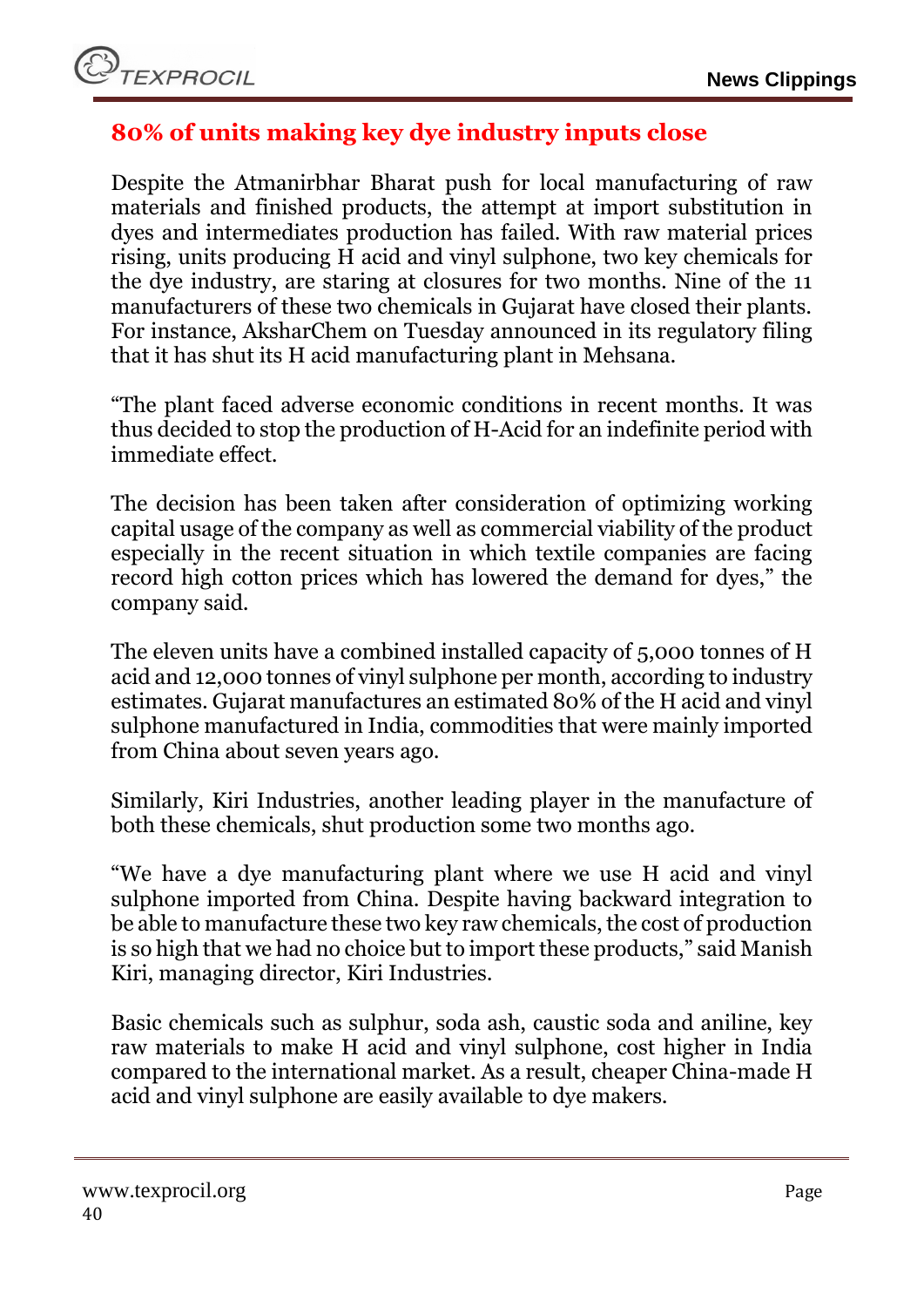"With Chinese products staying cheaper than Indian products due to the steep increase in raw material prices, Gujarat-based manufacturers of these chemicals are no longer competitive and are losing order volumes in the export market. Moreover, with the increase in cotton prices, fabric processing units are reducing orders because of which demand for dyes and intermediates and in turn H acid and VS have gone down in the local market," said Bhupendra Patel, chairman, Chemexcil, Gujarat.

"We proposed that Indian companies set up a common company to market and export intermediates. Member companies will get shareholding based on their manufacturing capacity. This company will focus on export of products so domestic companies do not compete in the international market and can get better prices and profits," said Shailesh Patwari, past president, GCCI.

Source: timesofindia.com– May 25, 2022

**\*\*\*\*\*\*\*\*\*\*\*\*\*\*\*\*\***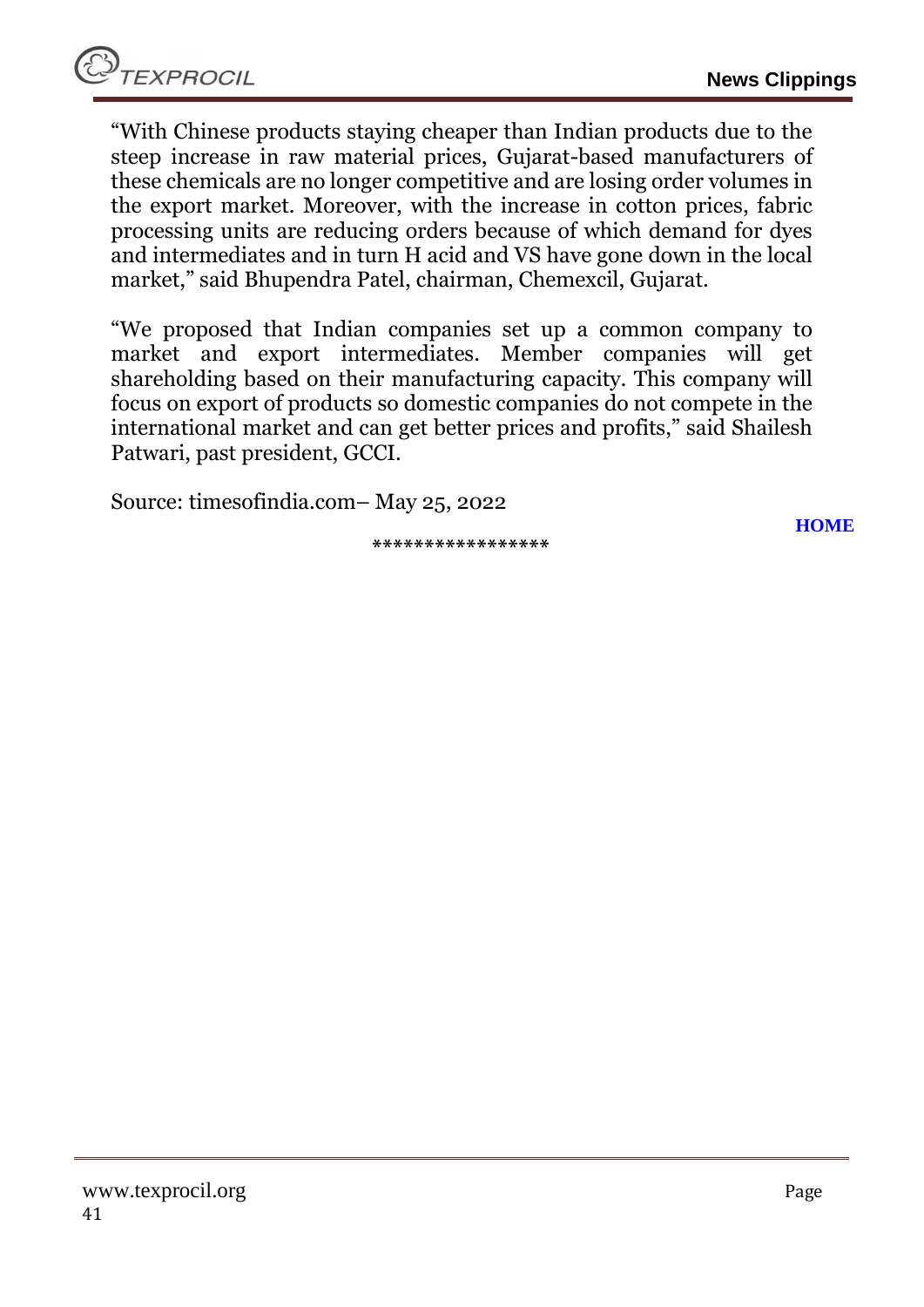### <span id="page-41-0"></span>**Small-sized spinning mills to stop buying cotton**

Small-sized cotton spinning mills, which make yarn from cotton for weaving fabric, have decided stop buying cotton and close mills till prices cool down to comfortable levels. They also accused multinational companies and big traders in the industry of hoarding and speculation amid crop shortages.

Cotton prices have increased by more than 120% in a year to Rs 1.10 lakh per candy. Spinning mills with annual turnover of less than ₹50 crore are finding it tough to buy cotton at the current prices.

"We do not have working capital to purchase cotton," said J Selvan, president of South India Spinners Association (SISPA). "While the cotton prices have increased by 53% since January, we could increase the yarn prices by only 21%."

Jagdish Chandran, secretary of SISPA, alleged, "Large MNCs who have abundant foreign capital available at cheap interest rates and big Indian traders stocked huge quantities of cotton at the beginning of the season. They are now increasing the prices every day, sometimes twice a day."

Rise in cotton prices has also hit consumers who are now paying 7-10% more for their summer wear, and they will have to spend 15-20% more during the festival season, industry insiders said.

Source: economictimes.com– May 25, 2022

**\*\*\*\*\*\*\*\*\*\*\*\*\*\*\*\*\***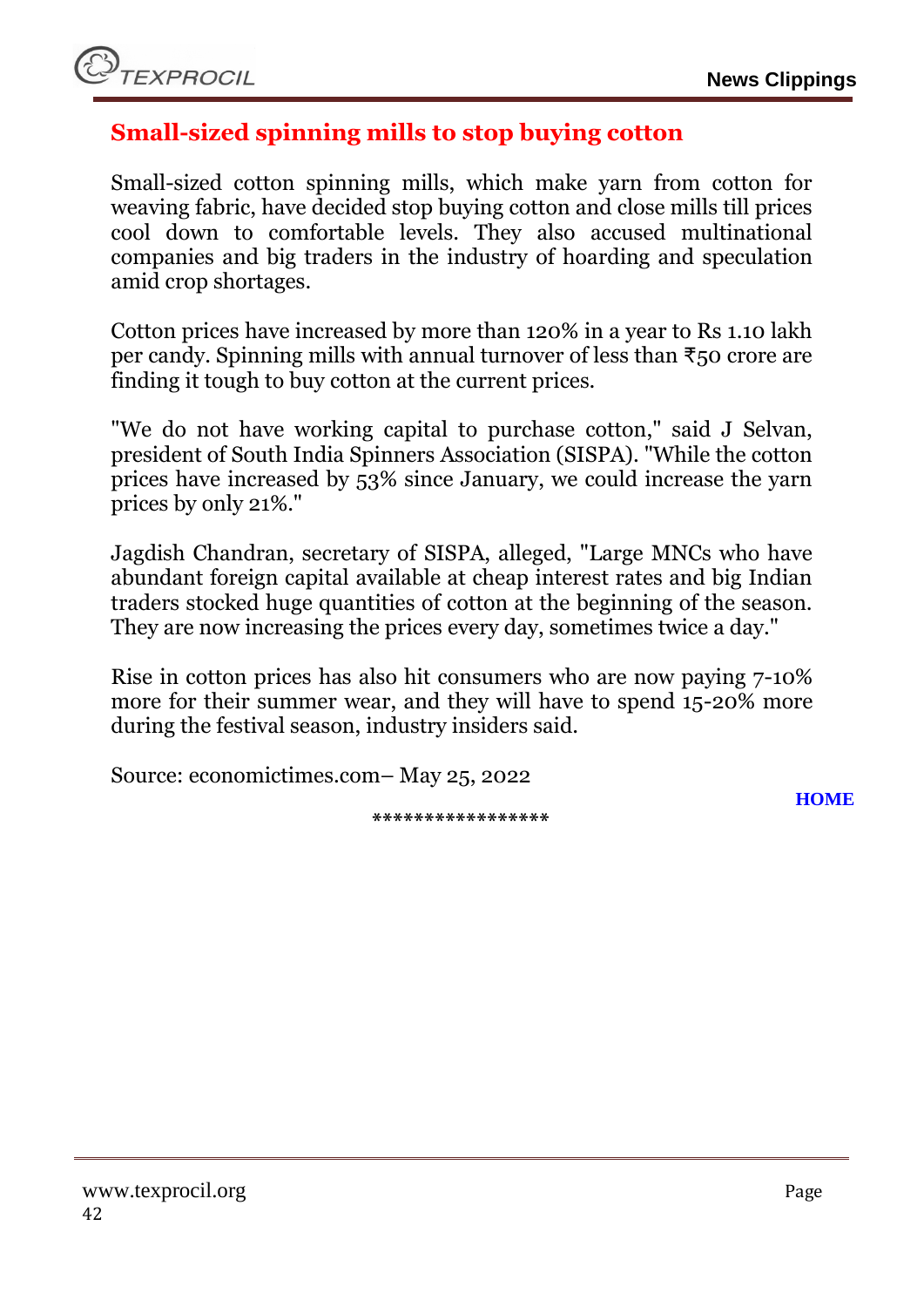

#### <span id="page-42-0"></span>**Covid subdued, retail majors go big on new store openings**

In the last fiscal, the top nine companies including Reliance Retail, Aditya Birla Fashion and Retail (ABFRL), DMart, Tata's Trent and Starbucks added 3,206 outlets to reach a combined store network of 22,803, according to data sourced from their latest investor presentations. In FY21, their overall store strength was 19,597. While companies accelerated store launches to take advantage of lower rates as rent at marquee properties, retailers and mall operators said new store openings could go up even further.

"As we look ahead into the new year for our business, the priorities are very clearly charted out. Some of these initiatives would be centered around accelerated expansion and we will take all our formats into new geographies," said Gaurav Jain, head, strategy and business development at Reliance Retail said during its earnings call. "What is also worth noting is that we have expanded close to about 8 million square feet of operating space which is our highest level in any given year."

For retailers DMart, Trent and Reliance Retail, this was the fastest store expansion in at least five years, despite their online channel increasingly contributing to their overall sales since the pandemic began.

"Consumers want to interact online as well offline as they want a physical experience. What they see online, they want to experience the same offline. What they see offline, they want to go back and check more options online. So, store growth expansion is crucial," said Nissan Joseph, CEO at Metro Brands.

Real estate investment firm CBRE said India could see a 25% jump in new store openings in 2022 from the previous year. On Shoppers Stop 's fourth-quarter earnings call, chief executive Venugopal Nair said its pipeline of new stores is strong for the coming year where the retailer expects to open between 12-15 department stores.

"The retail sector bounced back strongly in FY22 on the back of rapid vaccinations, a sharp decline in Covid cases and higher footfalls at prominent malls and high streets. Stronger consumer demand and competitive rentals drove the expansion spree, though online channels remain a key part of their business strategies," said Vibhor Jain, managing director, North India, at Cushman & Wakefield.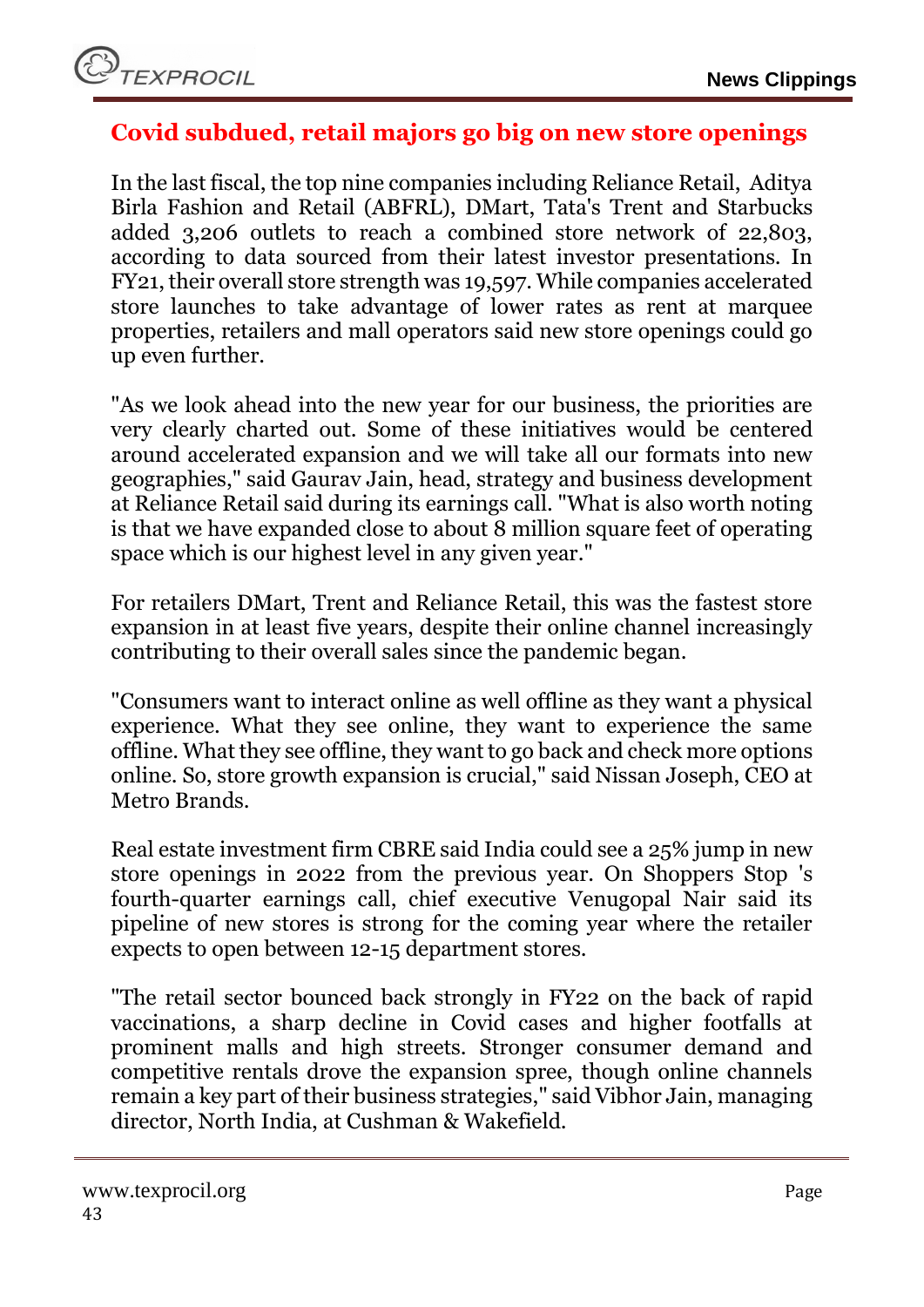**[HOME](#page-0-0)**



Companies also said opening of new stores in FY21 were affected by delays and untimely deliveries of real estate.

Source: economictimes.com– May 25, 2022

**\*\*\*\*\*\*\*\*\*\*\*\*\*\*\*\*\***